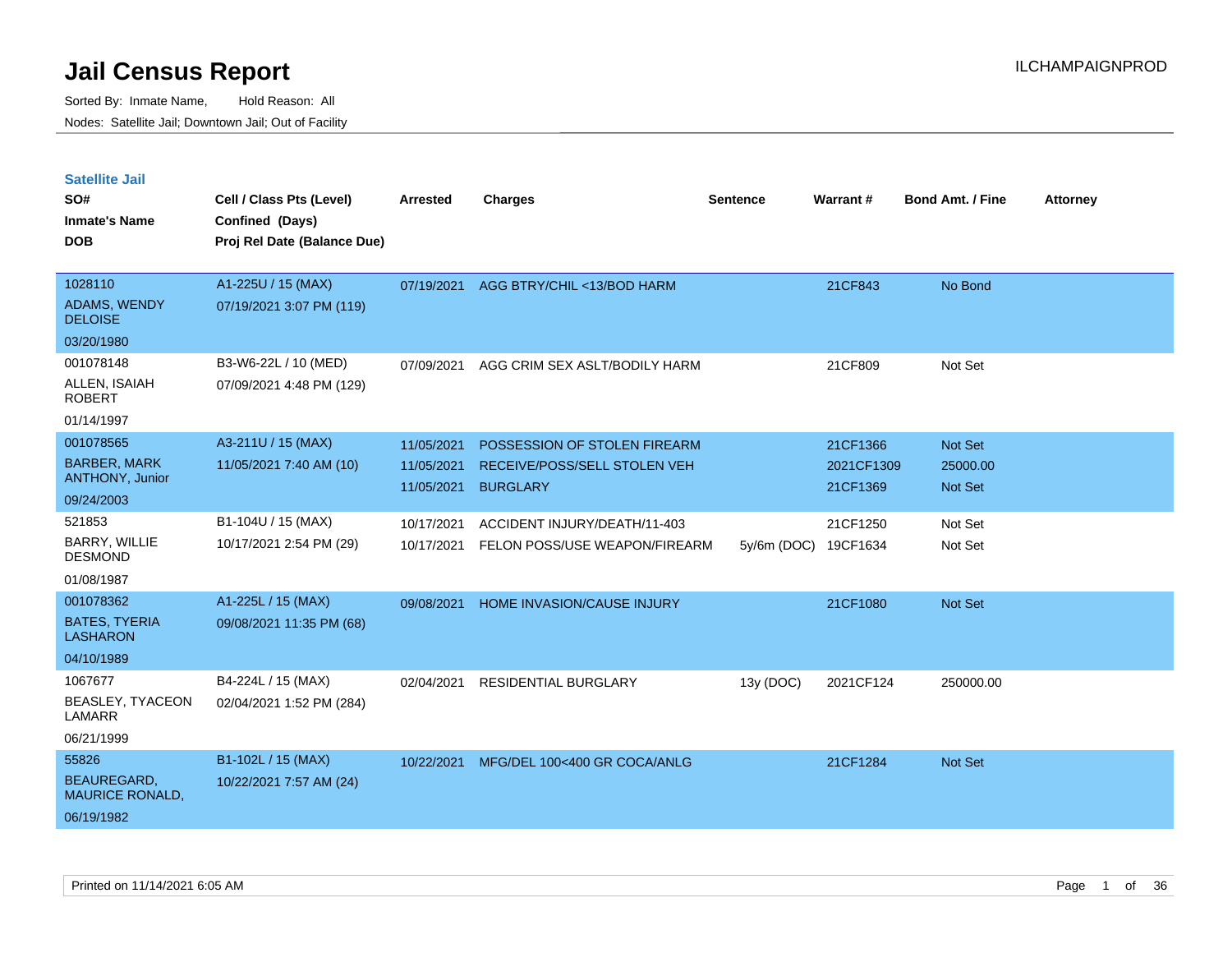| <b>Nouro:</b> Catoline Jan, Downtown Jan, Out of Fability |                             |                 |                                   |                 |           |                         |                 |
|-----------------------------------------------------------|-----------------------------|-----------------|-----------------------------------|-----------------|-----------|-------------------------|-----------------|
| SO#                                                       | Cell / Class Pts (Level)    | <b>Arrested</b> | <b>Charges</b>                    | <b>Sentence</b> | Warrant#  | <b>Bond Amt. / Fine</b> | <b>Attorney</b> |
| <b>Inmate's Name</b>                                      | Confined (Days)             |                 |                                   |                 |           |                         |                 |
| <b>DOB</b>                                                | Proj Rel Date (Balance Due) |                 |                                   |                 |           |                         |                 |
|                                                           |                             |                 |                                   |                 |           |                         |                 |
| 001078535                                                 | B2-T2-07U / 15 (SPH)        |                 | 10/26/2021 CRIM SEX ASSAULT/FORCE |                 | 21CF1305  | Not Set                 |                 |
| BERRY, DAVID ISAAC                                        | 10/26/2021 10:52 AM (20)    |                 |                                   |                 |           |                         |                 |
|                                                           |                             |                 |                                   |                 |           |                         |                 |
| 09/23/2000                                                |                             |                 |                                   |                 |           |                         |                 |
| 1057334                                                   | A4-201L / 10 (MED)          | 10/27/2021      | MURDER/INTENT TO KILL/INJURE      |                 |           | No Bond                 |                 |
| BEVERLY, DAVID<br><b>BENJAMIN</b>                         | 10/27/2021 1:42 PM (19)     |                 |                                   |                 |           |                         |                 |
| 03/31/1987                                                |                             |                 |                                   |                 |           |                         |                 |
| 57176                                                     | A4-102L / 5 (ADS)           | 11/04/2021      | DRIVING ON REVOKED LICENSE        |                 | 2021CF92  | <b>Not Set</b>          |                 |
| <b>BICKERS, LARRY RAY</b>                                 | 11/04/2021 4:37 PM (11)     |                 |                                   |                 |           |                         |                 |
|                                                           |                             |                 |                                   |                 |           |                         |                 |
| 03/03/1966                                                | 11/3/2021 (0.00)            |                 |                                   |                 |           |                         |                 |
| 29626                                                     | A3-216L / 10 (MED)          | 11/09/2021      | MFG/DEL 15<100 GR COCA/ANALOG     |                 | 21CF1387  | Not Set                 |                 |
| <b>BISHOP, DARRELL</b><br>EDWARD                          | 11/09/2021 4:46 PM (6)      |                 |                                   |                 |           |                         |                 |
| 07/18/1968                                                |                             |                 |                                   |                 |           |                         |                 |
| 51247                                                     | B1-202U / 10 (MED)          | 04/15/2021      | FELON POSS/USE WEAPON/FIREARM     |                 | 21CF411   | <b>Not Set</b>          |                 |
| <b>BROWN, DANTE</b><br><b>MAURICE</b>                     | 04/15/2021 6:24 PM (214)    |                 |                                   |                 |           |                         |                 |
| 04/19/1979                                                |                             |                 |                                   |                 |           |                         |                 |
| 1067476                                                   | BOOKH-1                     | 11/13/2021      | AGG DOMESTIC BATTERY/STRANGLE     |                 | 20CF575   | 5000.00                 |                 |
| <b>BROWN, JAMES</b>                                       | 11/13/2021 2:35 AM (2)      | 11/13/2021      | LEAVING THE SCENE INVOLV VEHICLE  |                 | 20TR3784  | 5000.00                 |                 |
| <b>BRONELL</b>                                            |                             | 11/13/2021      | RESIDENTIAL BURGLARY              |                 | 21CF385   | 25000.00                |                 |
| 01/08/1996                                                |                             |                 |                                   |                 |           |                         |                 |
| 1035923                                                   | B3-W3-12L / 10 (MED)        | 08/23/2021      | POSS STOLEN VEHICLE > \$25,000    |                 | 21CF1029  | <b>Not Set</b>          |                 |
| <b>BROWN, KYRELL</b><br><b>NAJUAN</b>                     | 08/23/2021 9:46 AM (84)     |                 |                                   |                 |           |                         |                 |
| 06/14/1993                                                |                             |                 |                                   |                 |           |                         |                 |
| 524872                                                    | B1-202L / 10 (MED)          | 09/29/2021      | DOMESTIC BATTERY                  | 4y (DOC)        | 2021CF440 | No Bond                 |                 |
| <b>BROWN, ROBERT</b><br><b>ANTHONY</b>                    | 09/29/2021 6:06 PM (47)     |                 |                                   |                 |           |                         |                 |
| 03/13/1987                                                |                             |                 |                                   |                 |           |                         |                 |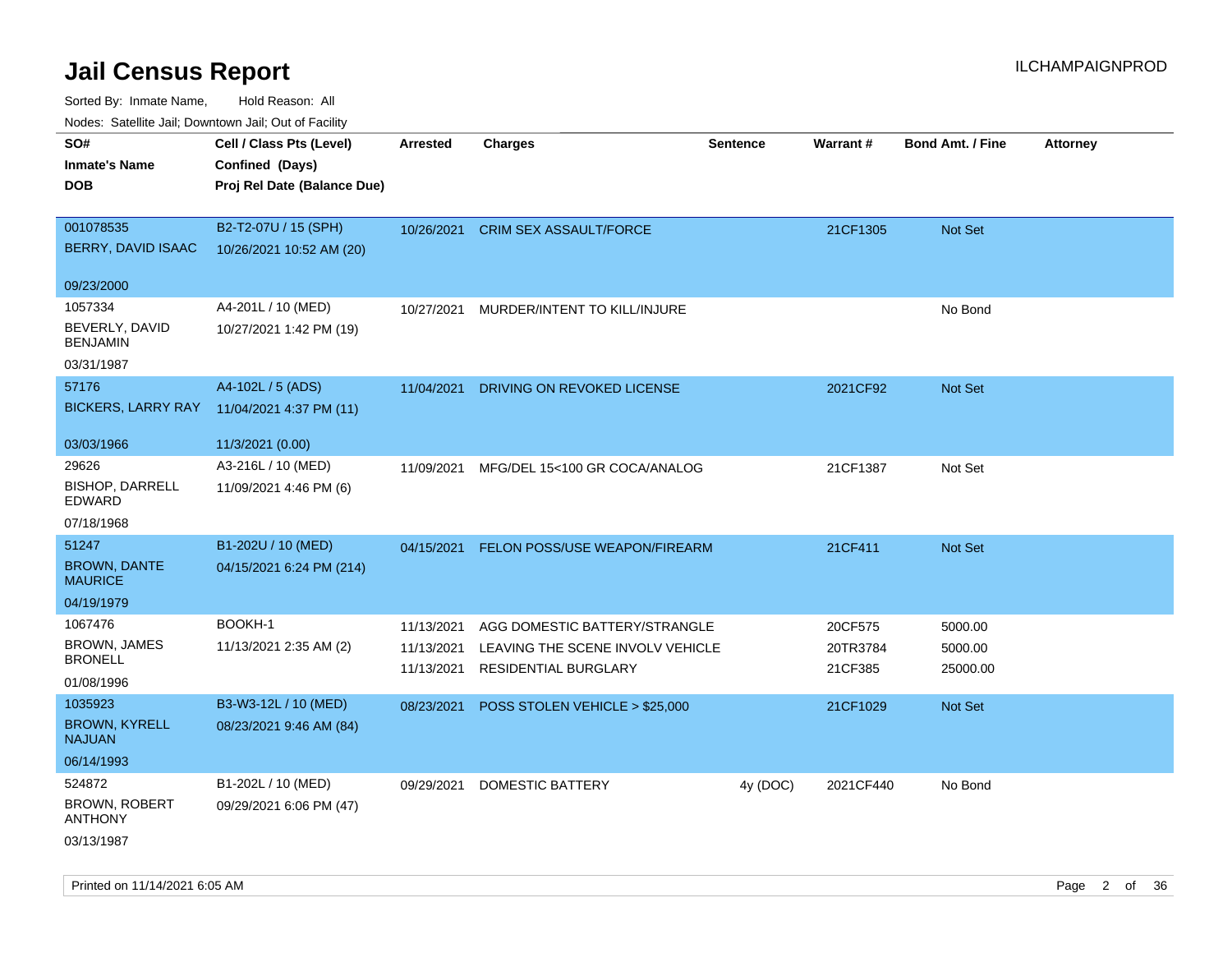| SO#<br><b>Inmate's Name</b>                                             | Cell / Class Pts (Level)<br>Confined (Days)      | <b>Arrested</b>                        | <b>Charges</b>                                                                                     | <b>Sentence</b> | Warrant#                             | <b>Bond Amt. / Fine</b>        | <b>Attorney</b> |
|-------------------------------------------------------------------------|--------------------------------------------------|----------------------------------------|----------------------------------------------------------------------------------------------------|-----------------|--------------------------------------|--------------------------------|-----------------|
| <b>DOB</b>                                                              | Proj Rel Date (Balance Due)                      |                                        |                                                                                                    |                 |                                      |                                |                 |
| 29957                                                                   | BOOKH-3                                          | 11/13/2021                             | <b>RESIST/OBSTRUCTING A PEACE OFFICEF</b>                                                          |                 | 2021CFAWOW                           | Not Set                        |                 |
| <b>BROWN, RODNEY</b><br><b>LOUIS</b>                                    | 11/13/2021 8:57 PM (2)                           | 11/13/2021                             | UNLAWFUL USE OF A WEAPON<br>11/13/2021 AGG CRIM SX AB/>5 YR OLDER VIC                              |                 | 2021CFAWOW<br>2019CF0718             | <b>Not Set</b><br>250000.00    |                 |
| 01/07/1968                                                              |                                                  |                                        |                                                                                                    |                 |                                      |                                |                 |
| 001077945<br><b>BROWN, SIDREA</b><br><b>RENEIA</b><br>07/23/1992        | BOOKF-2<br>11/13/2021 10:49 AM (2)               | 11/13/2021<br>11/13/2021<br>11/13/2021 | AGG ASLT PEACE OFF/FIRE/ER WRK<br><b>BURGLARY</b><br>CRIM TRES TO RES/PERS PRESENT                 |                 | 2021CF637<br>2021CF543<br>2021CF1050 | 1000.00<br>50000.00<br>1000.00 |                 |
|                                                                         |                                                  | 11/13/2021<br>11/13/2021<br>11/13/2021 | RETAIL THEFT/DISP MERCH/<\$300<br>RETAIL THEFT/MOTOR FUEL/>\$150<br>RETAIL THEFT/DISP MERCH/<\$300 |                 | 2021CM267<br>2021CF867<br>2021CF846  | 1000.00<br>1000.00<br>1000.00  |                 |
| 001078572<br>BRUMMOND, DOMINIC 11/06/2021 2:24 AM (9)<br><b>ANTONIO</b> | A4-103U / 15 (MAX)                               | 11/06/2021                             | ARMED ROBBERY/NO FIREARM                                                                           |                 | 21CF1364                             | No Bond                        |                 |
| 10/30/2001                                                              |                                                  |                                        |                                                                                                    |                 |                                      |                                |                 |
| 1071534<br>BRYANT, KETONE<br><b>LEVELL</b><br>04/07/2000                | B2-T2-08L / 10 (SPH)<br>09/18/2020 1:19 PM (423) | 09/18/2020                             | AGG BATTERY/DISCHARGE FIREARM                                                                      |                 | 20CF1049                             | Not Set                        |                 |
| 56936<br><b>CALDWELL, STEVEN</b><br><b>ANDRE</b><br>04/19/1982          | B4-225U / 15 (MAX)<br>11/01/2021 1:09 PM (14)    | 11/01/2021                             | PUBLIC INDECENCY/EXPOSURE/3+                                                                       |                 |                                      | Not Set                        |                 |
| 39474<br>CAMPBELL, AARON<br><b>JACOB</b><br>07/18/1974                  | B1-101U / 10 (ADS)<br>07/06/2021 11:56 PM (132)  | 07/06/2021                             | MFG/DEL 15<100 GR HEROIN/ANLG                                                                      |                 | 21CF792                              | Not Set                        |                 |
| 001078576<br>CARTER, DEMONDRE<br><b>DAVON</b><br>05/27/2001             | A3-111U / 15 (MAX)<br>11/09/2021 6:01 PM (6)     | 11/09/2021                             | UNLAWFUL USE OF A WEAPON                                                                           |                 | 21CF1383                             | Not Set                        |                 |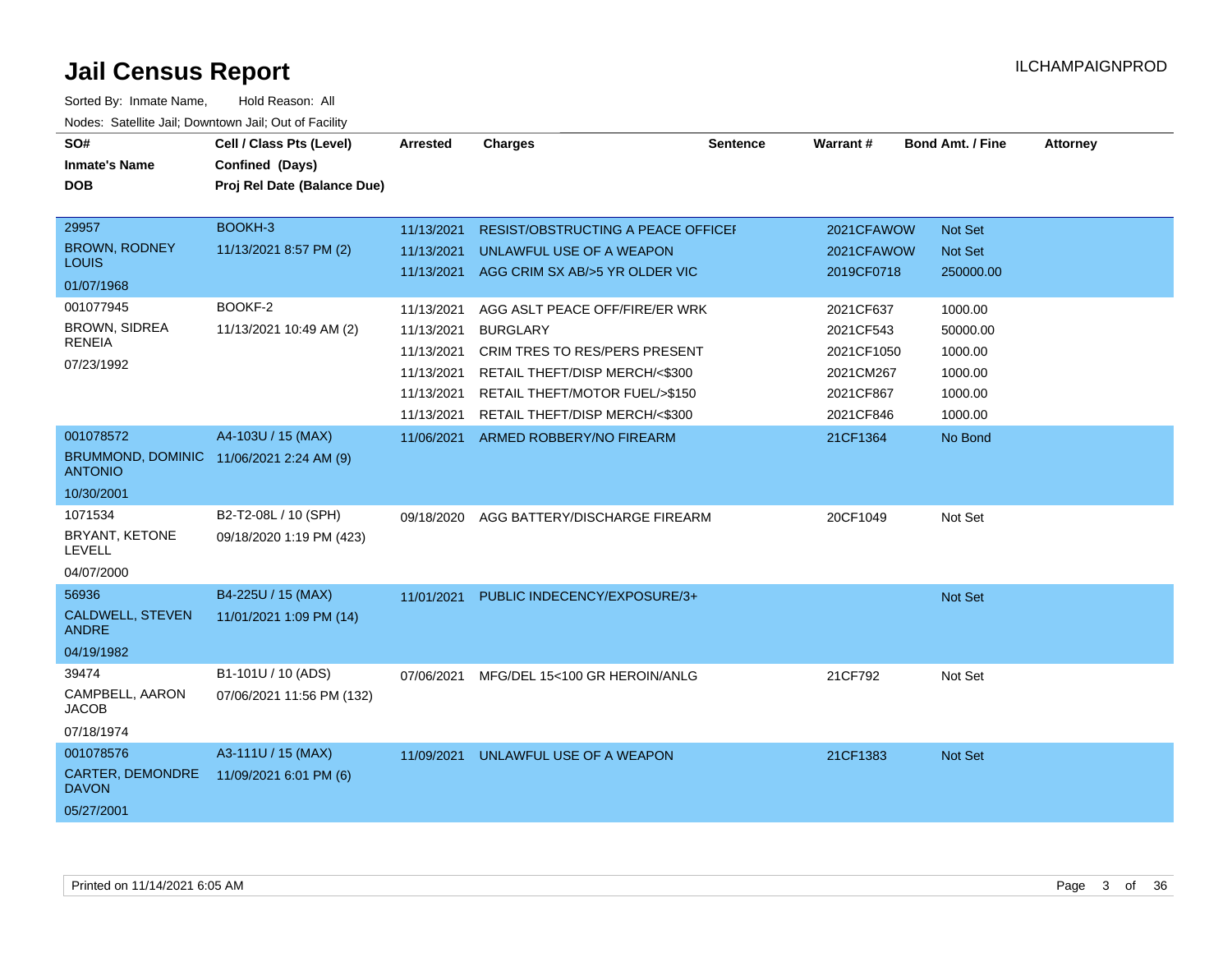| roaco. Odichile Jan, Downtown Jan, Out of Facility |                             |                 |                                  |                 |            |                         |                 |
|----------------------------------------------------|-----------------------------|-----------------|----------------------------------|-----------------|------------|-------------------------|-----------------|
| SO#                                                | Cell / Class Pts (Level)    | <b>Arrested</b> | <b>Charges</b>                   | <b>Sentence</b> | Warrant#   | <b>Bond Amt. / Fine</b> | <b>Attorney</b> |
| <b>Inmate's Name</b>                               | Confined (Days)             |                 |                                  |                 |            |                         |                 |
| <b>DOB</b>                                         | Proj Rel Date (Balance Due) |                 |                                  |                 |            |                         |                 |
|                                                    |                             |                 |                                  |                 |            |                         |                 |
| 45896                                              | B2-T4-13U / 10 (SPH)        | 10/12/2021      | <b>CRIM SEXUAL ABUSE/CONSENT</b> | 10 <sub>y</sub> |            | No Bond                 |                 |
| <b>CARTER, MICHAEL</b><br><b>DAVID</b>             | 10/12/2021 6:26 PM (34)     |                 |                                  |                 |            |                         |                 |
| 07/11/1977                                         |                             |                 |                                  |                 |            |                         |                 |
| 960551                                             | B4-225L / 10 (MED)          | 08/26/2021      | DOMESTIC BATTERY/HARM/VIO O/P    |                 | 21CF1035   | 100000.00               |                 |
| COFFIN, KYLE LAIR                                  | 08/26/2021 4:43 AM (81)     | 08/26/2021      | POSS HYPO/SYRINGE/NEEDLES/1ST    |                 | 2021 CM116 | 1000.00                 |                 |
| 09/21/1988                                         |                             |                 |                                  |                 |            |                         |                 |
| 001078393                                          | B4-121L / 10 (MED)          | 09/16/2021      | THREAT SCHOOL BLDG/PERSN         |                 | 2021CF1106 | 500000.00               |                 |
| COLLIER, PEREZE<br><b>MARCEL</b>                   | 09/16/2021 4:51 PM (60)     |                 |                                  |                 |            |                         |                 |
| 08/27/2003                                         |                             |                 |                                  |                 |            |                         |                 |
| 34805                                              | B4-226L / 15 (MAX)          | 10/01/2021      | DOMESTIC BATTERY                 |                 | 21CF1183   | Not Set                 |                 |
| CONERLY, KIN JOSEPH 10/01/2021 1:53 AM (45)        |                             | 10/01/2021      | ARMED HABITUAL CRIMINAL          |                 | 21CF1184   | Not Set                 |                 |
|                                                    |                             | 10/06/2021      | POSS STOLEN VEHICLE > \$25,000   |                 | 19CF1786   | Not Set                 |                 |
| 11/16/1971                                         |                             |                 |                                  |                 |            |                         |                 |
| 1074319                                            | A3-117L / 15 (ADS)          | 10/12/2021      | AGGRAVATED CRUELTY TO ANIMALS    |                 | 21CF1238   | Not Set                 |                 |
| <b>CRAIG, DAVUCCI</b><br><b>DAVION</b>             | 10/12/2021 11:36 AM (34)    | 10/14/2021      | <b>MURDER</b>                    |                 | 21CF1239   | Not Set                 |                 |
| 08/02/2001                                         |                             |                 |                                  |                 |            |                         |                 |
| 001077549                                          | B2-T3-10L / 10 (SPH)        | 12/22/2020      | PRED CRIM SEX ASLT/VICTIM <13    |                 | 2020CF1469 | Not Set                 |                 |
| CRISTOBAL-MATEO,<br><b>CRISTOBAL</b>               | 12/22/2020 1:17 PM (328)    |                 |                                  |                 |            |                         |                 |
| 12/02/1988                                         |                             |                 |                                  |                 |            |                         |                 |
| 001077536                                          | B2-T1-03U / 10 (SPH)        | 12/20/2020      | <b>ROBBERY</b>                   |                 | 20CF1446   | <b>Not Set</b>          |                 |
| DAVIS, ARTRE LAVAE                                 | 12/20/2020 1:38 PM (330)    |                 |                                  |                 |            |                         |                 |
|                                                    |                             |                 |                                  |                 |            |                         |                 |
| 06/26/2002                                         |                             |                 |                                  |                 |            |                         |                 |
| 1067370                                            | A3-211L / 15 (MAX)          | 11/05/2021      | FIREARM/FOID INVALID/NOT ELIG    |                 | 21CF1370   | Not Set                 |                 |
| DAVIS, AUSTIN<br><b>CHRISTOPHER</b>                | 11/06/2021 12:23 AM (9)     |                 |                                  |                 |            |                         |                 |
| 08/11/1997                                         |                             |                 |                                  |                 |            |                         |                 |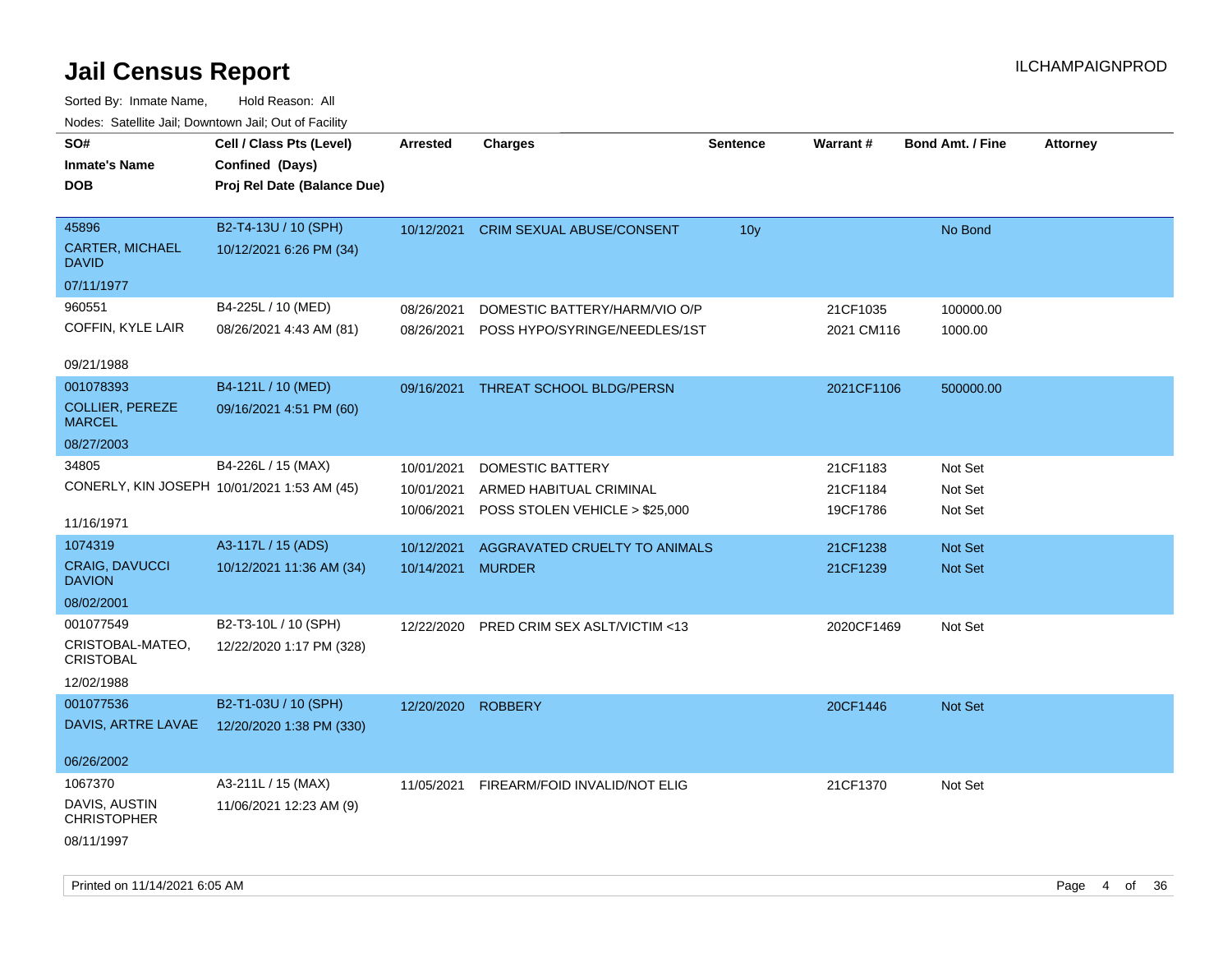| SO#                            | Cell / Class Pts (Level)    | Arrested   | <b>Charges</b>                     | <b>Sentence</b> | Warrant#   | <b>Bond Amt. / Fine</b> | <b>Attorney</b> |
|--------------------------------|-----------------------------|------------|------------------------------------|-----------------|------------|-------------------------|-----------------|
| <b>Inmate's Name</b>           | Confined (Days)             |            |                                    |                 |            |                         |                 |
| <b>DOB</b>                     | Proj Rel Date (Balance Due) |            |                                    |                 |            |                         |                 |
|                                |                             |            |                                    |                 |            |                         |                 |
| 1023587<br>DAVIS, MARTIN       | B1-203U / 15 (MAX)          | 09/24/2021 | MFG/DEL CANNABIS/2.5-10 GRAMS      |                 | 21CF1155   | <b>Not Set</b>          |                 |
| <b>DENNIS</b>                  | 09/24/2021 9:38 PM (52)     |            | 09/24/2021 ARMED HABITUAL CRIMINAL |                 | 2021-CF681 | 500000.00               |                 |
| 12/02/1994                     |                             |            |                                    |                 |            |                         |                 |
| 001077634                      | A2-223L / 5 (ADS)           | 09/23/2021 | OBSTRUCT JUST/DESTROY EVIDENCE     |                 | 21CF887    | 25000.00                |                 |
| DAVIS, TAMIKA                  | 09/23/2021 12:30 AM (53)    |            |                                    |                 |            |                         |                 |
| 03/11/1974                     |                             |            |                                    |                 |            |                         |                 |
| 001078538                      | B1-106U / 10 (MED)          | 10/26/2021 | <b>CRIM SEX ASSAULT/FORCE</b>      |                 | 21CF1301   | <b>Not Set</b>          |                 |
| DAWKINS, LEN                   | 10/26/2021 8:18 PM (20)     |            |                                    |                 |            |                         |                 |
| 03/23/1987                     |                             |            |                                    |                 |            |                         |                 |
| 56972                          | B4-227U / 10 (MED)          | 08/30/2021 | POSS STOLEN VEHICLE > \$25,000     |                 | 21CF1044   | Not Set                 |                 |
| DAY, DANIEL JOSEPH             | 08/30/2021 3:07 PM (77)     | 09/04/2021 | <b>BURGLARY</b>                    |                 | 21CF1054   | Not Set                 |                 |
| 10/16/1982                     |                             |            |                                    |                 |            |                         |                 |
| 64070                          | B3-W8-32L / 10 (MED)        | 10/07/2021 | <b>RESIDENTIAL BURGLARY</b>        |                 | 21CF001176 | 25000.00                |                 |
| DECKER, ANTHONY V              | 10/07/2021 9:14 AM (39)     |            |                                    |                 |            |                         |                 |
|                                |                             |            |                                    |                 |            |                         |                 |
| 11/27/1982                     |                             |            |                                    |                 |            |                         |                 |
| 989143                         | B3-W2-06L / 10 (MED)        | 09/27/2021 | STALKING/CAUSE PERSON DISTRESS     |                 | 21CF1149   | 50000.00                |                 |
| DIAL, CLAYTON COLE             | 09/27/2021 4:12 PM (49)     | 09/27/2021 | VIOLATE ORDER PROTECTION           |                 | 21CM440    | 25000.00                |                 |
|                                |                             | 09/27/2021 | POSSESSION OF METH< 5 GRAMS        |                 |            | 9430.00                 |                 |
| 07/28/1991                     |                             |            |                                    |                 |            |                         |                 |
| 001078223                      | A3-214U / 5 (MIN)           | 11/09/2021 | AGG DUI/NO VALID DL                |                 | 21CF1382   | Not Set                 |                 |
| DIEGO-MATEO,<br><b>JOAQUIN</b> | 11/09/2021 10:52 PM (6)     |            |                                    |                 |            |                         |                 |
| 01/23/2002                     |                             |            |                                    |                 |            |                         |                 |
| 001077846                      | A1-224L / 5 (ADS)           | 04/12/2021 | BATTERY/MAKES PHYSICAL CONTACT     |                 | 21CM142    | Not Set                 |                 |
| DONAHUE, JEANICE               | 04/12/2021 9:50 AM (217)    | 08/19/2021 | <b>CRIMINAL TRESPASS TO LAND</b>   |                 | 2019CM378  | 5000.00                 |                 |
| LUELLA                         |                             | 08/19/2021 | CRIM DAMAGE TO PROPERTY <\$500     |                 | 2020CM299  | 1500.00                 |                 |
| 07/03/1993                     |                             | 08/19/2021 | <b>CRIMINAL TRESPASS TO LAND</b>   |                 | 2020CM297  | 1500.00                 |                 |
|                                |                             |            | 08/19/2021 RETAIL THEFT            |                 | 2020CM455  | 1500.00                 |                 |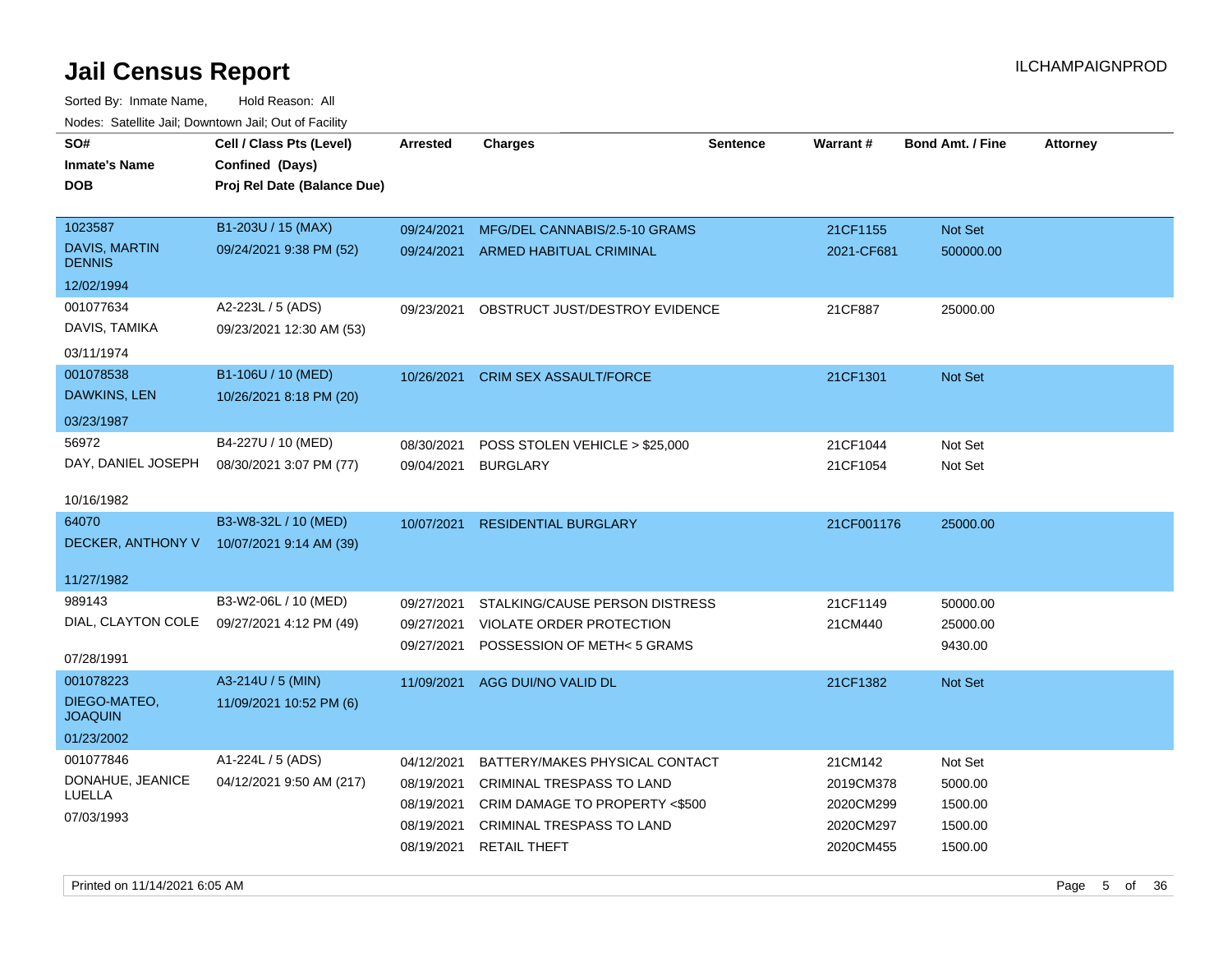| SO#                                    | Cell / Class Pts (Level)                    | <b>Arrested</b> | <b>Charges</b>                     | <b>Sentence</b> | Warrant#    | <b>Bond Amt. / Fine</b> | <b>Attorney</b> |
|----------------------------------------|---------------------------------------------|-----------------|------------------------------------|-----------------|-------------|-------------------------|-----------------|
| <b>Inmate's Name</b>                   | Confined (Days)                             |                 |                                    |                 |             |                         |                 |
| <b>DOB</b>                             | Proj Rel Date (Balance Due)                 |                 |                                    |                 |             |                         |                 |
|                                        |                                             |                 |                                    |                 |             |                         |                 |
| 25659                                  | B4-125L / 15 (MAX)                          | 06/15/2021      | <b>RESIDENTIAL BURGLARY</b>        |                 | 2020CF1218  | 50000.00                |                 |
| DORRIS, LORENZO                        | 06/15/2021 6:17 AM (153)                    | 06/15/2021      | <b>BURGLARY</b>                    |                 | 21CF689     | Not Set                 |                 |
| 07/19/1966                             |                                             |                 |                                    |                 |             |                         |                 |
| 55465                                  | B3-W3-10L / 5 (MIN)                         | 10/25/2021      | DRIVING ON REVOKED LICENSE         |                 | 21CF119     | No Bond                 |                 |
| ELMORE, TONY PAUL                      | 10/25/2021 3:56 PM (21)                     |                 |                                    |                 |             |                         |                 |
| 10/25/1966                             |                                             |                 |                                    |                 |             |                         |                 |
| 45194                                  | B3-W1-01U / 10 (MED)                        | 10/20/2021      | DOMESTIC BATTERY/OTHER PRIOR       |                 | 21CF1265    | Not Set                 |                 |
| <b>FALLS, ANDREW</b>                   | 10/20/2021 12:59 AM (26)                    |                 |                                    |                 |             |                         |                 |
| 08/15/1976                             |                                             |                 |                                    |                 |             |                         |                 |
| 527081                                 | B3-W6-24L / 10 (MED)                        | 09/06/2021      | ARSON/REAL/PERSONAL PROP>\$150     |                 | 2021 CF 797 | 25000.00                |                 |
| FERGUSON,<br><b>CHRISTOPHER</b>        | 09/06/2021 1:18 PM (70)                     |                 |                                    |                 |             |                         |                 |
| 12/21/1981                             |                                             |                 |                                    |                 |             |                         |                 |
| 524764                                 | B3-W2-08L / 5 (MIN)                         | 09/18/2021      | METH DELIVERY/15<100 GRAMS         |                 | 21CF627     | 50000.00                |                 |
| <b>FISCUS, ROBERT</b><br><b>LOWELL</b> | 09/18/2021 10:50 AM (58)                    |                 |                                    |                 |             |                         |                 |
| 02/17/1986                             |                                             |                 |                                    |                 |             |                         |                 |
| 997549                                 | B1-106L / 10 (MED)                          | 10/12/2021      | FELON POSS/USE WEAPON/FIREARM      | 3y (DOC)        | 19CF1089    | Not Set                 |                 |
| FLOWERS, FENTON<br>ARNEZ               | 10/12/2021 2:25 PM (34)                     |                 |                                    |                 |             |                         |                 |
| 12/14/1991                             |                                             |                 |                                    |                 |             |                         |                 |
| 518395                                 | B2-T3-12L / 15 (SPH)                        | 07/07/2020      | <b>CRIMINAL SEXUAL ASSAULT</b>     |                 | 2020-CF735  | 250000.00               |                 |
|                                        | FRANDLE, MARK RYAN 07/07/2020 3:42 PM (496) |                 |                                    |                 |             |                         |                 |
| 09/10/1985                             |                                             |                 |                                    |                 |             |                         |                 |
| 001078583                              | BOOKH-3                                     | 11/14/2021      | AGG UNLAWFUL USE WEAPON/PERSON     |                 | 2021CFWOW   | Not Set                 |                 |
| FRAZIER, RICHARD                       | 11/14/2021 3:12 AM (1)                      | 11/14/2021      | RESIST/OBSTRUCTING A PEACE OFFICEF |                 | 2021CFAWOW  | Not Set                 |                 |
| <b>EMOND</b>                           |                                             | 11/14/2021      | POSS ADULT USE CANN IN MOTOR VEHI( |                 | 2021TRAWOW  | Not Set                 |                 |
| 04/19/2001                             |                                             |                 |                                    |                 |             |                         |                 |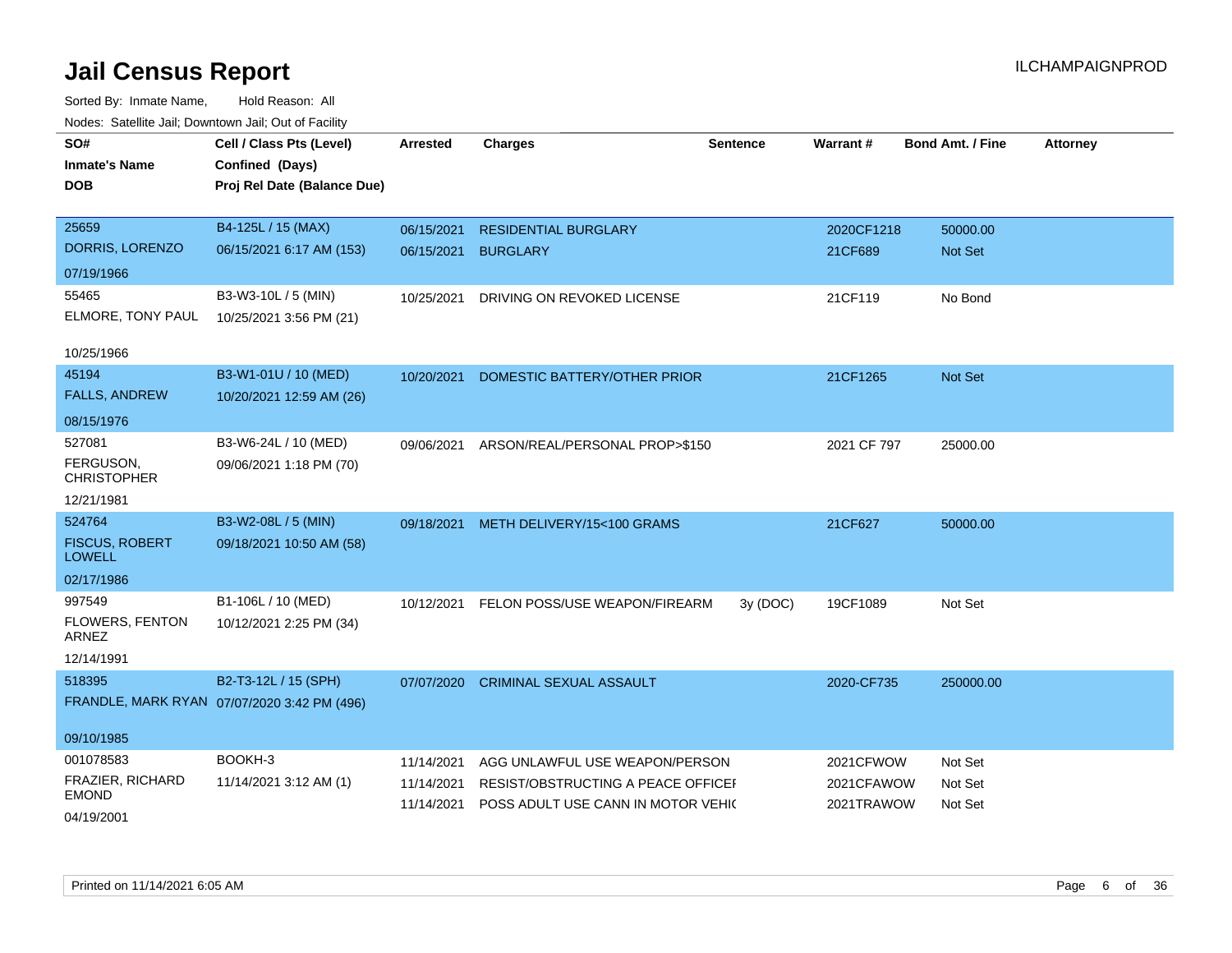Sorted By: Inmate Name, Hold Reason: All Nodes: Satellite Jail; Downtown Jail; Out of Facility

| SO#                                        | Cell / Class Pts (Level)                     | <b>Arrested</b> | <b>Charges</b>                     | <b>Sentence</b> | Warrant#  | <b>Bond Amt. / Fine</b> | <b>Attorney</b> |
|--------------------------------------------|----------------------------------------------|-----------------|------------------------------------|-----------------|-----------|-------------------------|-----------------|
| <b>Inmate's Name</b>                       | Confined (Days)                              |                 |                                    |                 |           |                         |                 |
| <b>DOB</b>                                 | Proj Rel Date (Balance Due)                  |                 |                                    |                 |           |                         |                 |
|                                            |                                              |                 |                                    |                 |           |                         |                 |
| 001077934                                  | A1-124U / 10 (MED)                           | 08/22/2021      | <b>DOMESTIC BATTERY</b>            |                 | 21 CM 172 | 10000.00                |                 |
| <b>FREED, LOGAN</b><br><b>SUZANNE</b>      | 08/22/2021 11:45 PM (85)                     | 08/22/2021      | AGG DUI/ACCIDENT/DEATH             |                 | 21CF1024  | Not Set                 |                 |
| 08/18/1996                                 |                                              |                 |                                    |                 |           |                         |                 |
| 001078290                                  | A1-124L / 10 (ADS)                           | 08/19/2021      | MACHINE GUN/AUTO WEAPON/VEH        |                 | 21CF1012  | Not Set                 |                 |
| FREEMAN, ANGEL<br>JANILA KAY               | 08/19/2021 1:26 AM (88)                      |                 |                                    |                 |           |                         |                 |
| 12/25/1995                                 |                                              |                 |                                    |                 |           |                         |                 |
| 001078450                                  | B3-W2-05U / 10 (MED)                         | 10/26/2021      | <b>AGGRAVATED BATTERY</b>          |                 |           | <b>Not Set</b>          |                 |
| <b>GAMBLE, HAKEEM</b><br><b>DARION</b>     | 10/26/2021 1:01 PM (20)                      | 10/26/2021      | <b>BURGLARY W/O CAUSING DAMAGE</b> |                 |           | No Bond                 |                 |
| 12/17/1999                                 | 12/23/2021 (0.00)                            |                 |                                    |                 |           |                         |                 |
| 1013012                                    | B4-222L / 15 (MAX)                           | 07/08/2021      | ATTEMPT (FIRST DEGREE MURDER)      |                 | 2021CF790 | 1000000.00              |                 |
|                                            | GARY, XAVIER LAMAR  07/08/2021 9:24 AM (130) | 07/08/2021      | FELON POSS/USE FIREARM PRIOR       |                 | 2020CF650 | 25000.00                |                 |
|                                            |                                              | 07/08/2021      | FELON POSS/USE FIREARM PRIOR       |                 | 21CF798   | Not Set                 |                 |
| 12/14/1991                                 |                                              |                 |                                    |                 |           |                         |                 |
| 56342                                      | B1-205L / 10 (MED)                           | 10/21/2021      | THEFT CONTROL INTENT <\$500        |                 | 17CF1451  | 10000.00                |                 |
| <b>GRIFFIN, NATHAN</b><br><b>EUGENE</b>    | 10/21/2021 4:20 PM (25)                      | 10/21/2021      | DRIVING ON REVOKED LICENSE         |                 | 20TR1979  | 3000.00                 |                 |
| 02/24/1969                                 |                                              | 10/21/2021      | ARMED HABITUAL CRIMINAL            |                 | 21CF1279  | <b>Not Set</b>          |                 |
| 1071098                                    | A4-104L / 10 (MED)                           | 11/06/2021      | AGG CRIM SEX ASSAULT/FIREARM       |                 | 21CF1368  | Not Set                 |                 |
| <b>HARRIS, SHEMAR</b><br><b>HARLEM</b>     | 11/06/2021 8:22 AM (9)                       |                 |                                    |                 |           |                         |                 |
| 07/22/2000                                 |                                              |                 |                                    |                 |           |                         |                 |
| 1041176                                    | B4-223U / 15 (MAX)                           | 10/05/2021      | PAROLE REVOCATION                  |                 |           | Not Set                 |                 |
| HART, DAVEON<br>LATTEEF                    | 10/05/2021 10:35 AM (41)                     | 10/06/2021      | AGGRAVATED DOMESTIC BATTERY        |                 |           | Not Set                 |                 |
| 03/15/1996                                 |                                              |                 |                                    |                 |           |                         |                 |
| 1038973                                    | A4-103L / 10 (MED)                           | 11/05/2021      | AGG DOMESTIC BATTERY/STRANGLE      |                 | 21CF1365  | Not Set                 |                 |
| HAYS, DAMIEN CLYDE 11/05/2021 8:59 PM (10) |                                              |                 |                                    |                 |           |                         |                 |

03/19/1994

Printed on 11/14/2021 6:05 AM **Page 7** of 36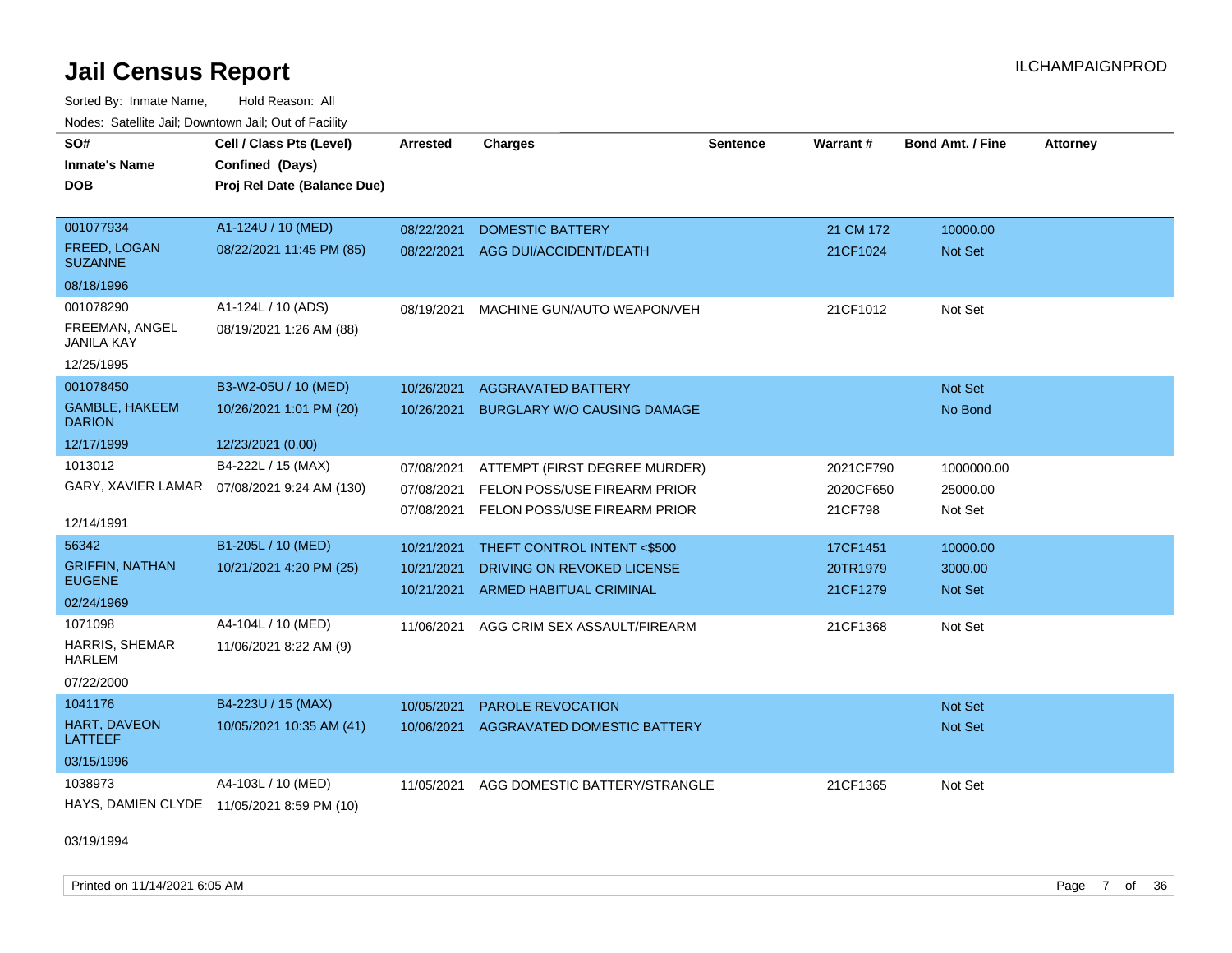| SO#                                    | Cell / Class Pts (Level)    | <b>Arrested</b> | <b>Charges</b>                       | <b>Sentence</b> | Warrant#   | <b>Bond Amt. / Fine</b> | <b>Attorney</b> |
|----------------------------------------|-----------------------------|-----------------|--------------------------------------|-----------------|------------|-------------------------|-----------------|
| <b>Inmate's Name</b>                   | Confined (Days)             |                 |                                      |                 |            |                         |                 |
| <b>DOB</b>                             | Proj Rel Date (Balance Due) |                 |                                      |                 |            |                         |                 |
|                                        |                             |                 |                                      |                 |            |                         |                 |
| 965829                                 | <b>BOOKH-4 / 10 (ADS)</b>   | 09/09/2021      | HRSMT/NO CONVERSATION/KILL           |                 | 2021CF1072 | 25000.00                |                 |
| <b>HEINZ, ANDREW</b><br><b>MICHAEL</b> | 09/09/2021 5:21 PM (67)     | 09/13/2021      | PROBATION VIOLATION                  |                 | 21CF7      | <b>Not Set</b>          |                 |
| 07/01/1987                             |                             |                 |                                      |                 |            |                         |                 |
| 28016                                  | B3-W4-16L / 10 (MED)        | 08/30/2021      | DOM BTRY/CONTACT/4+ PRECONV          |                 | 21CF904    | 50000.00                |                 |
| HENRY, CRAIG<br>ANDREW                 | 08/30/2021 3:34 PM (77)     |                 |                                      |                 |            |                         |                 |
| 12/04/1962                             |                             |                 |                                      |                 |            |                         |                 |
| 001078488                              | B2-T3-11U / 15 (SPH)        | 10/14/2021      | PRED CRIM SEX ASLT/VICTIM <13        |                 | 21CF1232   | 500000.00               |                 |
| HERNANDEZ-LOPEZ,<br><b>ERNESTO</b>     | 10/14/2021 3:15 PM (32)     | 10/14/2021      | <b>FUGITIVE FROM JUSTICE</b>         |                 | 21CF1246   | <b>Not Set</b>          |                 |
| 11/28/1975                             |                             |                 |                                      |                 |            |                         |                 |
| 1041135                                | B1-107U / 15 (MAX)          | 10/19/2021      | ARMED VIOLENCE/CATEGORY I            |                 | 21CF1266   | No Bond                 |                 |
| HILL, DEONANCE<br><b>JAMES</b>         | 10/19/2021 5:46 PM (27)     |                 |                                      |                 |            |                         |                 |
| 04/28/1992                             |                             |                 |                                      |                 |            |                         |                 |
| 975293                                 | B2-T4-14L / 10 (SPH)        | 07/21/2021      | VIO ORDER/PRIOR VIO OF ORDER         |                 | 21CF914    | No Bond                 |                 |
| <b>HILL, JACOB MILES</b>               | 07/21/2021 8:43 PM (117)    | 07/21/2021      | <b>STALKING</b>                      |                 | 2021CF863  | <b>Not Set</b>          |                 |
|                                        |                             | 07/25/2021      | <b>PAROLE REVOCATION</b>             |                 | CH2104646  | <b>Not Set</b>          |                 |
| 02/06/1988                             |                             | 08/18/2021      | <b>HARASS WITNESS/FAMILY MBR/REP</b> |                 | 21CF992    | <b>Not Set</b>          |                 |
|                                        |                             | 09/09/2021      | AGG STALKING/BODILY HARM             |                 | 21CF1073   | Not Set                 |                 |
| 48471                                  | B1-207L / 15 (MAX)          | 08/08/2021      | AGG BATTERY/DISCHARGE FIREARM        |                 | 21CF946    | Not Set                 |                 |
| HILL, RAMESH<br><b>JERMAINE</b>        | 08/08/2021 4:45 AM (99)     |                 |                                      |                 |            |                         |                 |
| 12/11/1978                             |                             |                 |                                      |                 |            |                         |                 |
| 1061996                                | A1-227U / 5 (MIN)           | 10/30/2021      | <b>THEFT</b>                         |                 | 21CF1321   | No Bond                 |                 |
| HUBBARD, REBEKIAH                      | 10/30/2021 1:37 PM (16)     | 10/30/2021      | DRVG UNDER INFLUENCE OF DRUG         |                 | 2021DT71   | 7500.00                 |                 |
| <b>DIONA</b>                           |                             | 10/30/2021      | CRIM DAMAGE TO PROPERTY <\$500       |                 | 2021CM156  | 660.00                  |                 |
| 04/08/1998                             |                             | 10/30/2021      | RETAIL THEFT/DISP MERCH/<\$300       |                 | 2018CF1302 | 20000.00                |                 |
|                                        |                             | 10/31/2021      | USE FORGED CR/DEBIT CARD/<\$300      | 2y (DOC)        | 2020CF670  | No Bond                 |                 |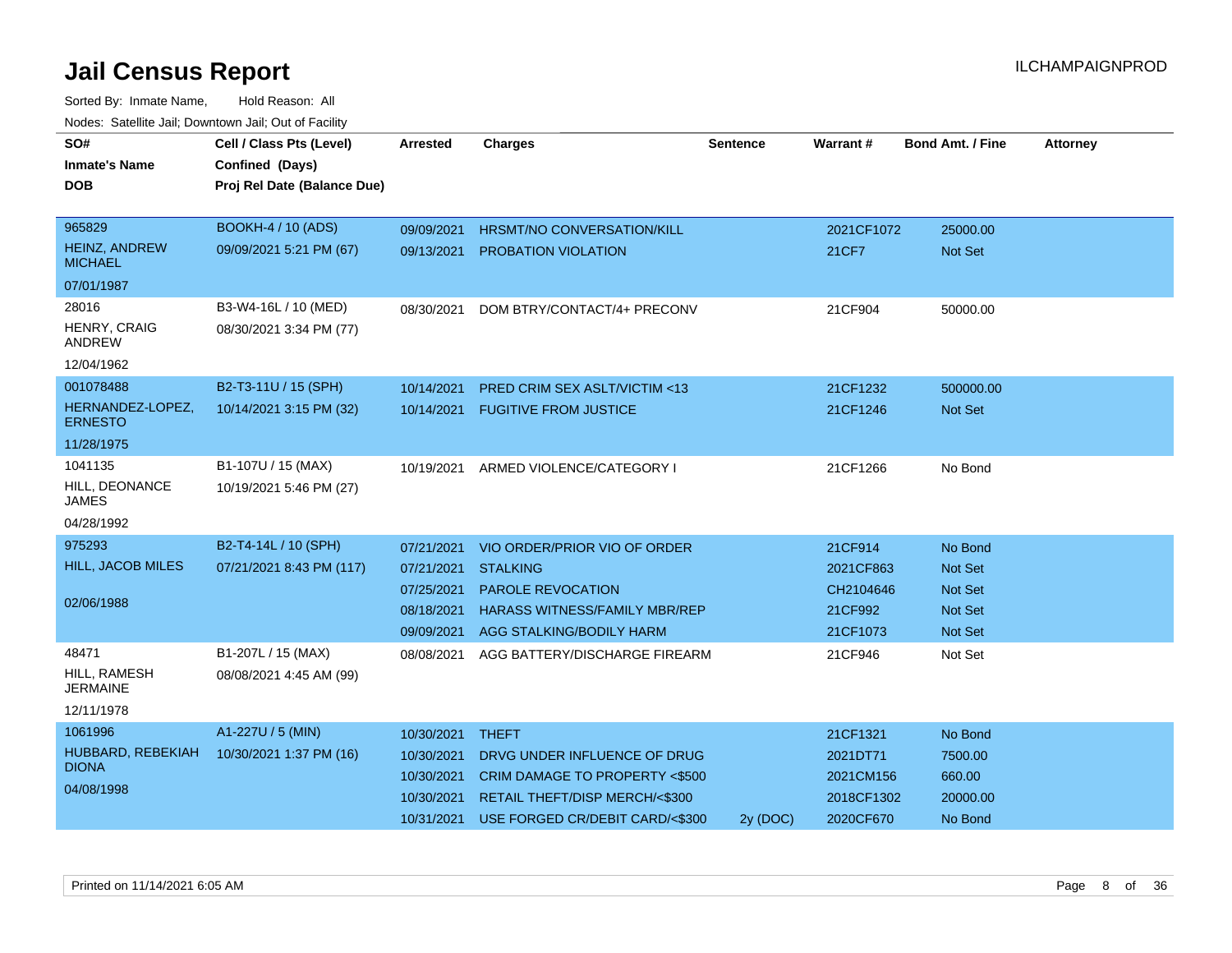| SO#<br><b>Inmate's Name</b><br>DOB       | Cell / Class Pts (Level)<br>Confined (Days)<br>Proj Rel Date (Balance Due) | <b>Arrested</b> | <b>Charges</b>                     | <b>Sentence</b> | Warrant#              | <b>Bond Amt. / Fine</b> | <b>Attorney</b> |
|------------------------------------------|----------------------------------------------------------------------------|-----------------|------------------------------------|-----------------|-----------------------|-------------------------|-----------------|
|                                          |                                                                            |                 |                                    |                 |                       |                         |                 |
| 1063119                                  | A4-105U / 10 (ADS)                                                         | 11/05/2021      | THEFT/STOLEN/INTENT<\$500          |                 | 2020CM14              | 5000.00                 |                 |
| HUNT, KHALLEEL<br><b>MALIK</b>           | 11/05/2021 7:47 AM (10)                                                    | 11/05/2021      | <b>BURGLARY</b>                    |                 | 2018CF877             | 10000.00                |                 |
|                                          |                                                                            | 11/05/2021      | <b>BURGLARY W/O CAUSING DAMAGE</b> |                 | 2018CF1687            | 10000.00                |                 |
| 03/28/1999                               |                                                                            |                 |                                    |                 |                       |                         |                 |
| 953555                                   | B4-122L / 15 (MAX)                                                         | 03/10/2021      | <b>CRIM TRESPASS TO RESIDENCE</b>  |                 | 21CF272               | Not Set                 |                 |
| HUNT, TAVARIS EARL                       | 03/10/2021 4:58 AM (250)                                                   | 04/14/2021      | AGG FLEEING POLICE/21 MPH OVER     | 3y (DOC)        | 2020CF94              | 10000.00                |                 |
| 12/29/1987                               |                                                                            |                 |                                    |                 |                       |                         |                 |
| 38993                                    | B4-127U / 15 (MAX)                                                         | 02/13/2021      | ATTEMPT (FIRST DEGREE MURDER)      |                 | 21CF181               | Not Set                 |                 |
| <b>JACKSON, LAMONT</b><br><b>JEREMIE</b> | 02/13/2021 7:45 AM (275)                                                   |                 |                                    |                 |                       |                         |                 |
| 07/31/1973                               |                                                                            |                 |                                    |                 |                       |                         |                 |
| 532426                                   | A1-126L / 10 (ADS)                                                         | 05/16/2021      | AGGRAVATED BATTERY/NURSE           |                 | 2021CF344             | No Bond                 |                 |
| JACKSON, NATASHA<br><b>RENETTA</b>       | 05/16/2021 12:24 AM (183)                                                  |                 |                                    |                 |                       |                         |                 |
| 01/02/1987                               |                                                                            |                 |                                    |                 |                       |                         |                 |
| 001077487                                | B3-W8-30L / 10 (MED)                                                       | 12/03/2020      | FELON POSS/USE WEAPON/FIREARM      |                 | 20CF1377              | Not Set                 |                 |
| JACKSON, TERREL<br><b>DANDRE</b>         | 12/03/2020 10:18 AM (347)                                                  | 11/09/2021      | AGG DISCHARGE FIREARM/OCC VEH      |                 | 21CR0331401           | No Bond                 |                 |
| 08/11/1990                               |                                                                            |                 |                                    |                 |                       |                         |                 |
| 001077864                                | B1-103L / 15 (MAX)                                                         | 04/18/2021      | FELON POSS/USE WEAPON/FIREARM      |                 | 21CF428               | Not Set                 |                 |
| D                                        | JAMERSON, ANTHONY 04/18/2021 7:21 PM (211)                                 |                 |                                    |                 |                       |                         |                 |
| 01/26/1990                               |                                                                            |                 |                                    |                 |                       |                         |                 |
| 001077437                                | B1-205U / 10 (MED)                                                         | 08/23/2021      | DOM BTRY/CONTACT/1-2 PRECONV       |                 | 21CF1025              | Not Set                 |                 |
| JOHNSON, ANTONIO<br><b>LASHAUN</b>       | 08/23/2021 7:48 PM (84)                                                    |                 |                                    |                 |                       |                         |                 |
| 01/06/1980                               |                                                                            |                 |                                    |                 |                       |                         |                 |
| 1007508                                  | B4-222U / 10 (MED)                                                         | 09/28/2021      | FELON POSS/USE FIREARM PRIOR       |                 | 4y/6m (DOC) 2021CF200 | 50000.00                |                 |
| JOHNSON, KAWAME<br><b>TERRENCEIM</b>     | 09/28/2021 1:55 PM (48)                                                    |                 |                                    |                 |                       |                         |                 |
| 06/08/1990                               |                                                                            |                 |                                    |                 |                       |                         |                 |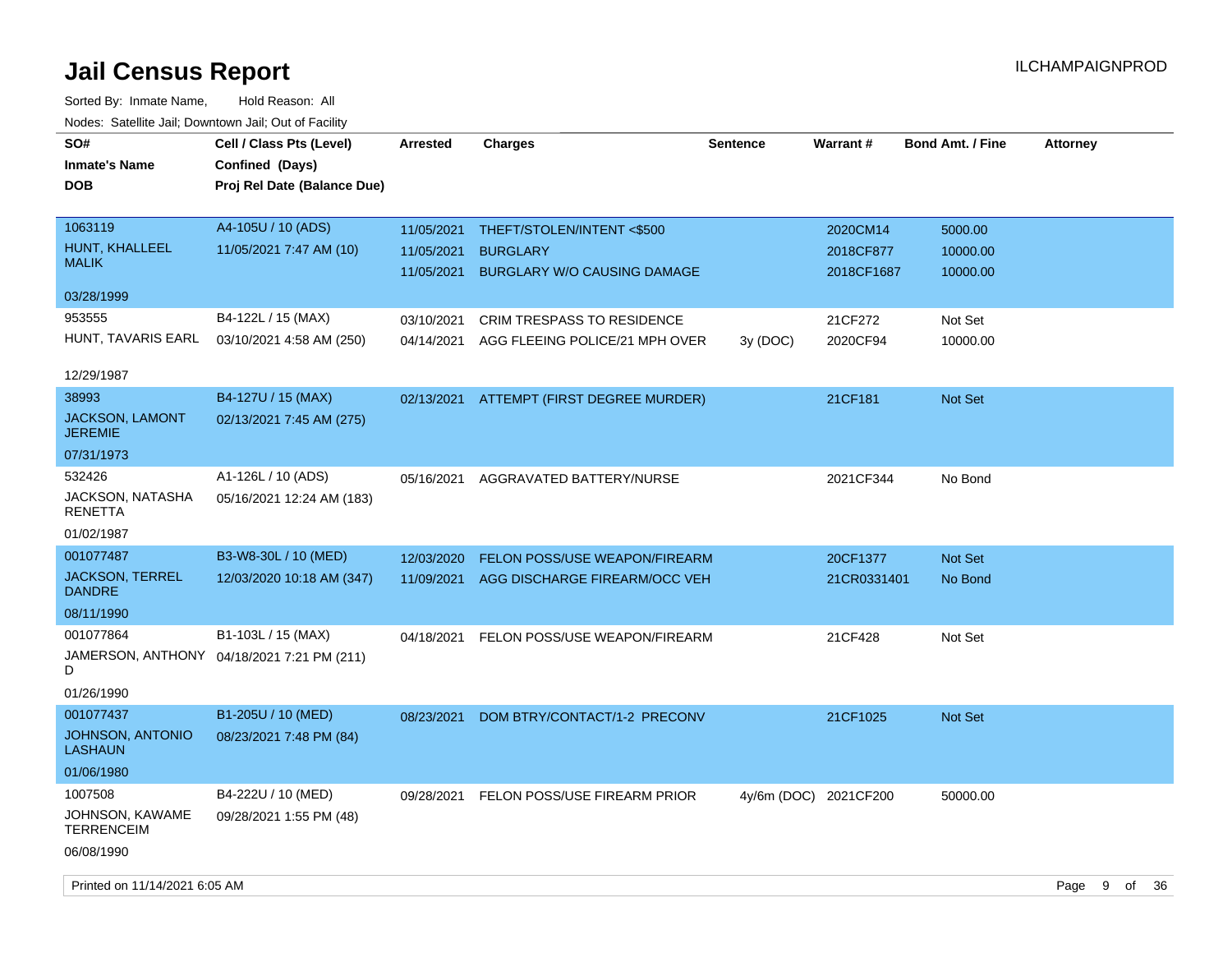| Youes. Sateme Jan, Downtown Jan, Out of Facility |                             |            |                                           |                 |           |                         |                 |
|--------------------------------------------------|-----------------------------|------------|-------------------------------------------|-----------------|-----------|-------------------------|-----------------|
| SO#                                              | Cell / Class Pts (Level)    | Arrested   | <b>Charges</b>                            | <b>Sentence</b> | Warrant#  | <b>Bond Amt. / Fine</b> | <b>Attorney</b> |
| <b>Inmate's Name</b>                             | Confined (Days)             |            |                                           |                 |           |                         |                 |
| DOB                                              | Proj Rel Date (Balance Due) |            |                                           |                 |           |                         |                 |
|                                                  |                             |            |                                           |                 |           |                         |                 |
| 29206                                            | A4-101L / 15 (MAX)          | 11/09/2021 | <b>AGGRAVATED BATTERY</b>                 |                 | 21CF1381  | No Bond                 |                 |
| JOHNSON, REUBEN<br><b>MONTE</b>                  | 11/09/2021 11:30 AM (6)     |            |                                           |                 |           |                         |                 |
| 04/07/1956                                       |                             |            |                                           |                 |           |                         |                 |
| 1071536                                          | B1-206U / 15 (MAX)          | 06/17/2021 | ATTEMPT (FIRST DEGREE MURDER)             |                 | 21CF702   | Not Set                 |                 |
| JOHNSON, ZACHERY<br>EDWARD                       | 06/17/2021 2:00 AM (151)    |            |                                           |                 |           |                         |                 |
| 10/30/1987                                       |                             |            |                                           |                 |           |                         |                 |
| 001077784                                        | B2-T1-01U / 10 (SPH)        | 10/21/2021 | DELIVERY OF OR POSSESSION OF W/INT        |                 | 21CF1278  | Not Set                 |                 |
| JONES, KEEFER<br><b>LAMONT</b>                   | 10/21/2021 10:30 AM (25)    |            |                                           |                 |           |                         |                 |
| 07/26/1970                                       |                             |            |                                           |                 |           |                         |                 |
| 506244                                           | B1-204L / 15 (MAX)          | 07/15/2021 | ARMED ROBBERY/ARMED W/FIREARM             |                 | 2021CF791 | 250000.00               |                 |
| JOSLIN, JASON LEE                                | 07/15/2021 4:38 AM (123)    |            |                                           |                 |           |                         |                 |
|                                                  |                             |            |                                           |                 |           |                         |                 |
| 12/22/1985                                       |                             |            |                                           |                 |           |                         |                 |
| 49797                                            | B1-107L / 10 (MED)          | 10/12/2021 | POSSESSING A CONTROLLED SUBSTANC 4y (DOC) |                 | 21CF365   | No Bond                 |                 |
| <b>KELLY, WARREN</b><br><b>DYTRALE</b>           | 10/12/2021 2:59 PM (34)     |            |                                           |                 |           |                         |                 |
| 10/23/1979                                       |                             |            |                                           |                 |           |                         |                 |
| 001077231                                        | A3-215L / 10 (ADS)          | 11/02/2021 | RECEIVE/POSS/SELL STOLEN VEH              |                 | 21CF25    | 15000.00                |                 |
| KOLESAR, JEREMY J                                | 11/02/2021 5:51 PM (13)     | 11/02/2021 | VIOLATE SEX OFFENDER REGIS                |                 | 21CF924   | 10000.00                |                 |
|                                                  |                             |            |                                           |                 |           |                         |                 |
| 10/20/1979                                       |                             |            |                                           |                 |           |                         |                 |
| 1070011                                          | B4-124U / 15 (MAX)          | 08/03/2021 | AGG DISCH FIREARM/1ST AID PERS            |                 | 21CF929   | Not Set                 |                 |
| LAWS, WILLIAM<br>ZARAK, Third                    | 08/03/2021 3:53 PM (104)    |            |                                           |                 |           |                         |                 |
| 07/06/1999                                       |                             |            |                                           |                 |           |                         |                 |
| 548089                                           | B1-204U / 15 (MAX)          | 12/04/2020 | METH DELIVERY/100<400 GRAMS               |                 | 20CF1481  | Not Set                 |                 |
| LEWIS, LAWRENCE                                  | 12/04/2020 4:42 AM (346)    | 12/04/2020 | ATTEMPT (FIRST DEGREE MURDER)             |                 | 20CF1378  | Not Set                 |                 |
| PAUL, Third                                      |                             |            | 12/04/2020 AGG DOMESTIC BATTERY/STRANGLE  |                 | 18CF1507  | 10000.00                |                 |
| 02/08/1993                                       |                             |            |                                           |                 |           |                         |                 |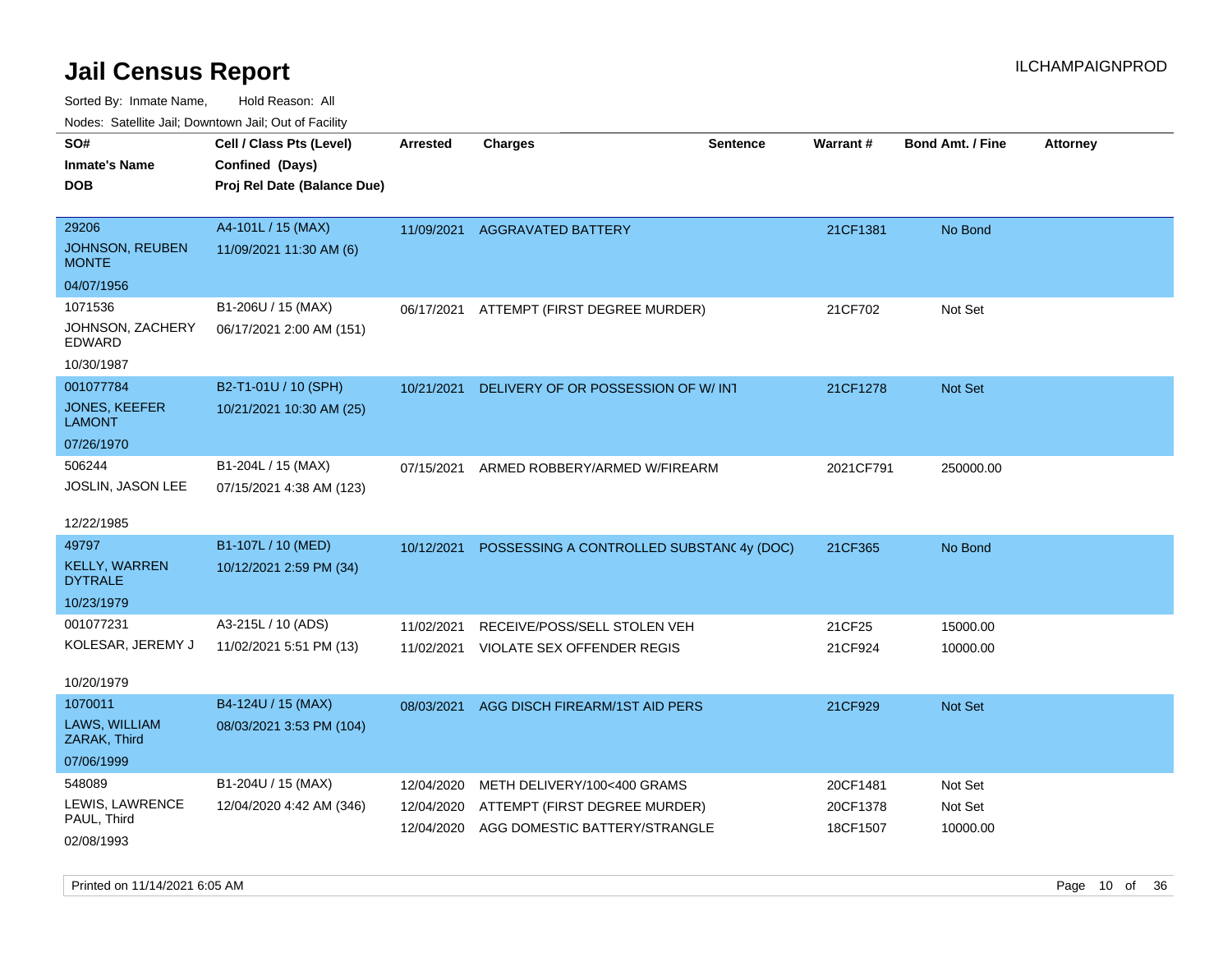| SO#<br><b>Inmate's Name</b><br><b>DOB</b>                                   | Cell / Class Pts (Level)<br>Confined (Days)<br>Proj Rel Date (Balance Due) | Arrested                               | <b>Charges</b>                                                                  | <b>Sentence</b> | Warrant#                                     | <b>Bond Amt. / Fine</b>          | <b>Attorney</b> |
|-----------------------------------------------------------------------------|----------------------------------------------------------------------------|----------------------------------------|---------------------------------------------------------------------------------|-----------------|----------------------------------------------|----------------------------------|-----------------|
| 001077524<br><b>LEWIS, TREVOR</b><br><b>DANIEL</b>                          | B2-T4-15U / 10 (SPH)<br>12/14/2020 5:16 PM (336)                           | 12/14/2020<br>12/14/2020<br>12/14/2020 | AGG BATTERY/PUBLIC PLACE<br>AGG BATTERY/PEACE OFFICER<br>AGG BATTERY/JUDGE/EMT  |                 | 2020-CF-1231<br>2020-CF-1211<br>2020-CF-1212 | 50000.00<br>10000.00<br>10000.00 |                 |
| 06/03/2002<br>1000869                                                       | B1-201L / 15 (MAX)                                                         | 12/14/2020<br>09/11/2021               | <b>RESIDENTIAL ARSON</b><br>FELON POSS/USE WEAPON/FIREARM                       |                 | 2020-CF-1388<br>21CF1102                     | 150000.00<br>Not Set             |                 |
| MARTIN, MANNIX<br><b>TILMOND</b><br>07/19/1991                              | 09/12/2021 12:40 AM (64)                                                   |                                        |                                                                                 |                 |                                              |                                  |                 |
| 001077938<br>MCGAHA,<br><b>CHRISTOPHER D</b><br>07/27/1991                  | <b>BOOKH-2 / 15 (ADS)</b><br>05/10/2021 7:02 PM (189)                      | 05/10/2021<br>05/11/2021<br>05/27/2021 | AGG KIDNAPING DISCH FIR/HARM<br><b>MURDER</b><br>ESCAPE FROM DEPT OF CORRECTION |                 | 21CF532<br>2021-CF-215<br>21CF600            | Not Set<br>No Bond<br>Not Set    |                 |
| 001078575<br>MCLAURIN, KEYON A<br>11/19/2002                                | A3-111L / 10 (MED)<br>11/09/2021 12:41 PM (6)                              | 11/09/2021                             | <b>GUNRUNNING</b>                                                               |                 | 21CF1330                                     | 750000.00                        |                 |
| 1043071<br><b>MERRELL-</b><br>SUTHERLAND, ALICIA<br>11/26/1972              | <b>BOOKF-1 / 10 (MED)</b><br>11/08/2021 2:22 AM (7)                        | 11/08/2021<br>11/08/2021               | CRIM DMG/GOVT PROP/<\$500<br><b>CRIM TRESPASS TO STATE LAND</b>                 |                 | 21CF1378<br>2021CM208                        | Not Set<br>25000.00              |                 |
| 1029510<br>MESSER, CODY<br>JAMES<br>05/24/1991                              | A3-113L / 15 (MAX)<br>06/22/2021 1:47 AM (146)                             | 06/26/2021                             | ATTEMPT DISARM PC OFF/CORR EMP                                                  | 5y (DOC)        | 21CF751                                      | Not Set                          |                 |
| 39106<br>MOORE, ANDREW LEE, 10/12/2021 1:02 AM (34)<br>Junior<br>04/12/1973 | B2-T3-09U / 10 (SPH)                                                       | 10/12/2021                             | DOMESTIC BATTERY/OTHER PRIOR                                                    |                 | 21CF1217                                     | Not Set                          |                 |
| 1076384<br>09/23/1995                                                       | A2-120L / 5 (ADS)<br>MURPHY, AZIA CIMONE 10/29/2021 12:49 AM (17)          | 10/28/2021                             | RETAIL THEFT/DISP MERCH/<\$300                                                  |                 | 21CM149                                      | 12500.00                         |                 |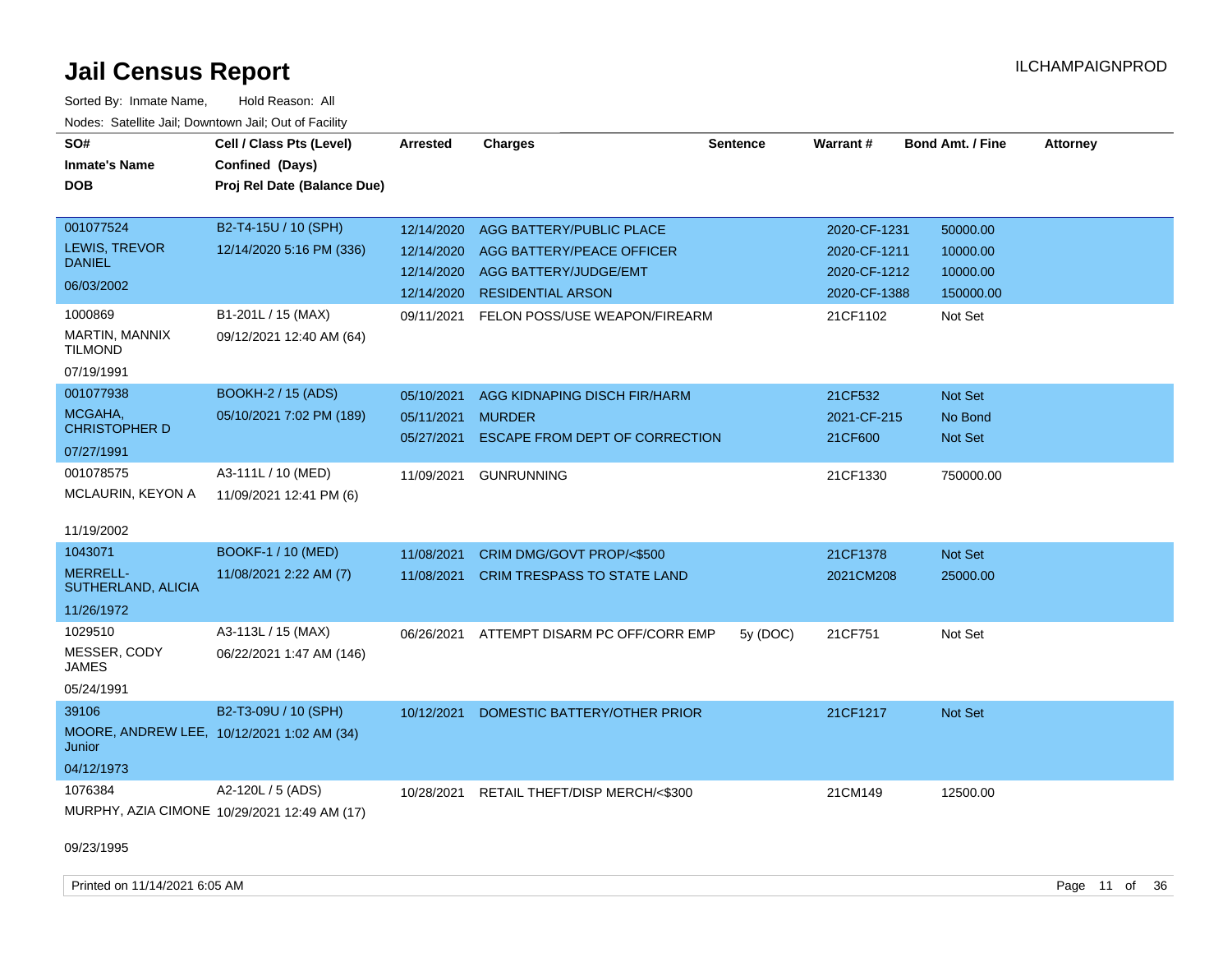| voues. Salemie Jan, Downtown Jan, Out of Facility |                             |            |                                                            |                 |             |                         |                 |
|---------------------------------------------------|-----------------------------|------------|------------------------------------------------------------|-----------------|-------------|-------------------------|-----------------|
| SO#                                               | Cell / Class Pts (Level)    | Arrested   | <b>Charges</b>                                             | <b>Sentence</b> | Warrant#    | <b>Bond Amt. / Fine</b> | <b>Attorney</b> |
| <b>Inmate's Name</b>                              | Confined (Days)             |            |                                                            |                 |             |                         |                 |
| DOB                                               | Proj Rel Date (Balance Due) |            |                                                            |                 |             |                         |                 |
|                                                   |                             |            |                                                            |                 |             |                         |                 |
| 966887                                            | A4-105L / 15 (ADS)          | 11/05/2021 | DELIVERY OF OR POSSESSION OF W/ IN1 10y/0m/0d (DC 19CF1425 |                 |             | No Bond                 |                 |
| <b>NELSON, DARRYL</b><br><b>WAYNE</b>             | 11/05/2021 11:00 AM (10)    |            |                                                            |                 |             |                         |                 |
| 01/16/1984                                        |                             |            |                                                            |                 |             |                         |                 |
| 001078517                                         | B2-T1-02L / 15 (SPH)        | 10/19/2021 | ATTEMPT (FIRST DEGREE MURDER)                              |                 | 21CF1267    | Not Set                 |                 |
| NELSON, RORY<br><b>DEMOND</b>                     | 10/19/2021 3:55 AM (27)     |            |                                                            |                 |             |                         |                 |
| 08/14/1984                                        |                             |            |                                                            |                 |             |                         |                 |
| 526895                                            | A1-125U / 5 (ADS)           | 09/27/2021 | <b>RETAIL THEFT</b>                                        | 1y (DOC)        | 2016 CF 717 | No Bond                 |                 |
| <b>OWENS, ANDREA</b><br><b>MICHELLE</b>           | 09/27/2021 11:50 AM (49)    |            |                                                            |                 |             |                         |                 |
| 02/01/1988                                        |                             |            |                                                            |                 |             |                         |                 |
| 001077516                                         | B1-105U / 15 (MAX)          | 10/25/2021 | FELON POSS/USE WEAPON/FIREARM                              | 5y (DOC)        | 2021CF769   | No Bond                 |                 |
| PAGET, GREGORY<br>LAMAR                           | 10/25/2021 12:47 PM (21)    |            |                                                            |                 |             |                         |                 |
| 05/27/1986                                        |                             |            |                                                            |                 |             |                         |                 |
| 1064809                                           | A3-217L / 10 (ADS)          | 11/03/2021 | <b>CRIMINAL TRESPASS TO LAND</b>                           |                 | 21CF1318    | 50000.00                |                 |
| PARKER, ALVIN<br><b>JARELL</b>                    | 11/03/2021 2:39 PM (12)     | 11/08/2021 | FELON POSS/USE FIREARM PRIOR                               |                 | 21CF635     | 25000.00                |                 |
| 08/24/1982                                        |                             |            |                                                            |                 |             |                         |                 |
| 001078558                                         | A3-112L / 5 (ADS)           | 11/03/2021 | UNLAWFUL USE OF A WEAPON                                   |                 | 21CF1352    | Not Set                 |                 |
| PARRISH, DOMINIC<br>WALTER                        | 11/03/2021 1:25 PM (12)     |            |                                                            |                 |             |                         |                 |
| 08/23/2001                                        |                             |            |                                                            |                 |             |                         |                 |
| 999352                                            | B3-W5-20L / 10 (MED)        | 09/09/2021 | <b>VIOLATE OP/OTHER PRIOR</b>                              |                 | 21CF1092    | <b>Not Set</b>          |                 |
| PIRLOT, JUSTIN LEE                                | 09/09/2021 11:28 AM (67)    | 10/23/2021 | FALSE REPORT OF OFFENSE                                    |                 | 2019CF836   | 5000.00                 |                 |
|                                                   |                             |            |                                                            |                 |             |                         |                 |
| 11/08/1982                                        |                             |            |                                                            |                 |             |                         |                 |
| 1069524                                           | B4-221L / 15 (MAX)          | 08/08/2021 | MFG/DEL CANNABIS/30-500 GRAMS                              |                 | 21CF953     | Not Set                 |                 |
| RAY DAVIS, KAMARI<br><b>DAYVON</b>                | 08/09/2021 2:44 AM (98)     |            |                                                            |                 |             |                         |                 |
| 03/30/2000                                        |                             |            |                                                            |                 |             |                         |                 |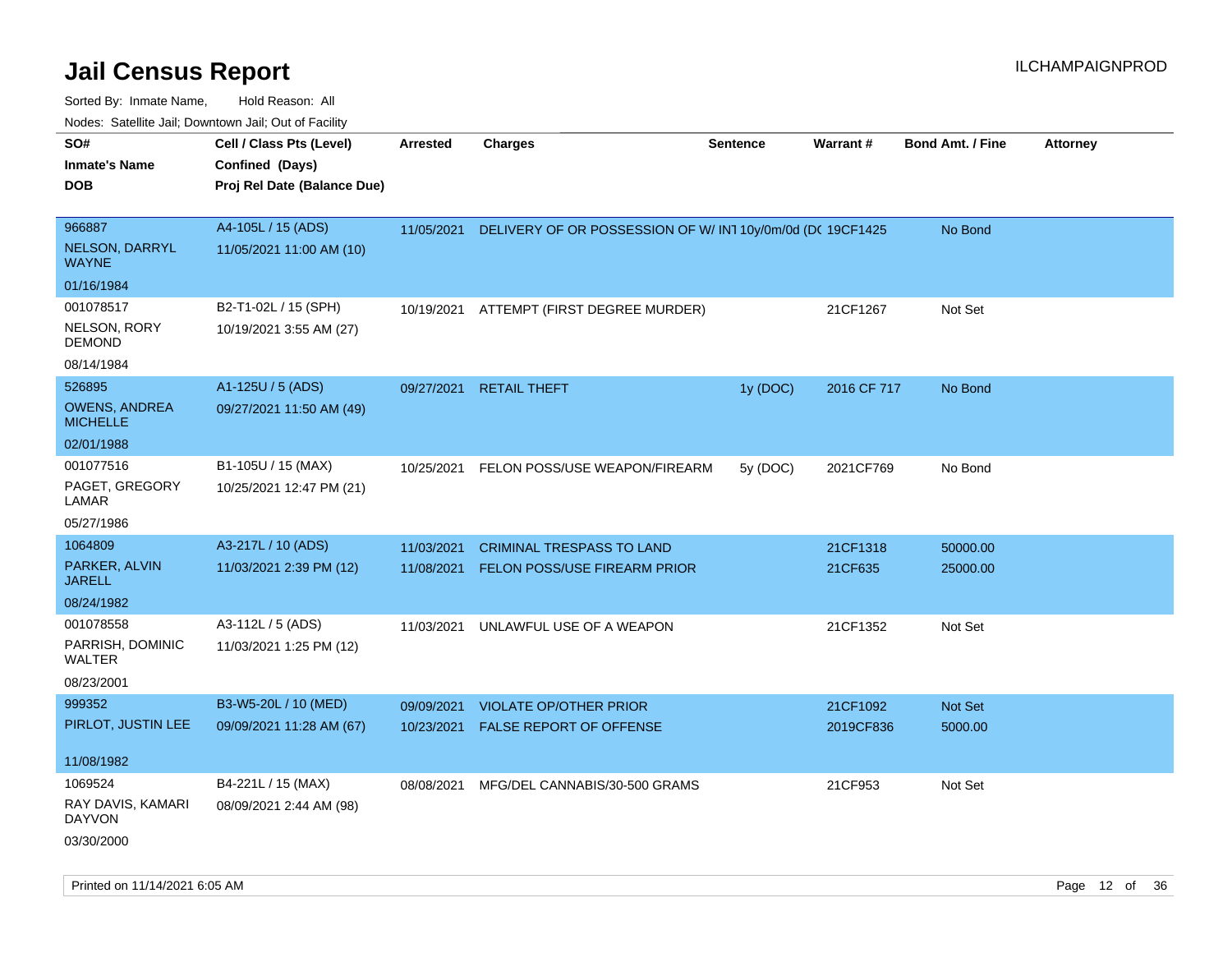Sorted By: Inmate Name, Hold Reason: All

Nodes: Satellite Jail; Downtown Jail; Out of Facility

| SO#                                       | Cell / Class Pts (Level)    | <b>Arrested</b> | <b>Charges</b>                              | <b>Sentence</b> | Warrant#   | <b>Bond Amt. / Fine</b> | <b>Attorney</b> |
|-------------------------------------------|-----------------------------|-----------------|---------------------------------------------|-----------------|------------|-------------------------|-----------------|
| <b>Inmate's Name</b>                      | Confined (Days)             |                 |                                             |                 |            |                         |                 |
| <b>DOB</b>                                | Proj Rel Date (Balance Due) |                 |                                             |                 |            |                         |                 |
|                                           |                             |                 |                                             |                 |            |                         |                 |
| 001078581                                 | BOOKH-6                     | 11/13/2021      | <b>DOMESTIC BATTERY</b>                     |                 | 2021CMAWOW | No Bond                 |                 |
| REEDY, ALEJANDRO<br><b>ALEY</b>           | 11/13/2021 10:06 PM (2)     |                 |                                             |                 |            |                         |                 |
| 09/27/1990                                |                             |                 |                                             |                 |            |                         |                 |
| 1053270                                   | B4-121U                     | 08/11/2021      | ARM VIOLENCE/CATEGORY III/2ND               | 8y (DOC)        | 21CF957    | Not Set                 |                 |
| RICHARDSON, WILLIE<br>LEE.                | 08/11/2021 3:07 AM (96)     |                 |                                             |                 |            |                         |                 |
| 07/20/1994                                |                             |                 |                                             |                 |            |                         |                 |
| 979485                                    | B2-T4-16L / 15 (ADS)        | 03/12/2021      | <b>PRED CRIM SEX ASLT/VICTIM &lt;13</b>     |                 | 21CF282    | <b>Not Set</b>          |                 |
| RODRIGUEZ, JOSHUA<br><b>ANTHONY</b>       | 03/12/2021 1:57 PM (248)    |                 |                                             |                 |            |                         |                 |
| 04/06/1990                                |                             |                 |                                             |                 |            |                         |                 |
| 1075587                                   | B4-126L / 15 (MAX)          | 10/18/2021      | AGG UNLAWFUL USE WEAPON/PERSON 2y/0m/0d (DO |                 |            | No Bond                 |                 |
| ROSS, JAMARQUIS<br><b>ANTHONY TYREE</b>   | 10/18/2021 9:46 AM (28)     |                 |                                             |                 |            |                         |                 |
| 05/03/2000                                |                             |                 |                                             |                 |            |                         |                 |
| 1068592                                   | BOOKH-3                     | 11/12/2021      | <b>AGGRAVATED BATTERY</b>                   |                 | 2021CFAWOW | No Bond                 |                 |
| <b>ROSS, TEVONTAE</b><br><b>TERRANCE</b>  | 11/12/2021 8:41 AM (3)      |                 |                                             |                 |            |                         |                 |
| 12/15/1998                                |                             |                 |                                             |                 |            |                         |                 |
| 1071161                                   | B4-124L / 15 (MAX)          | 08/18/2021      | DELIVERY OF OR POSSESSION OF W/INT          |                 | 21CF1008   | No Bond                 |                 |
| SANDERS, MARKELL<br>LAMAR                 | 08/18/2021 6:18 PM (89)     | 08/19/2021      | PAROLE REVOCATION                           |                 | CH2105176  | No Bond                 |                 |
| 02/02/2000                                |                             |                 |                                             |                 |            |                         |                 |
| 1047469                                   | B3-W5-18L / 10 (MED)        | 07/03/2021      | <b>CRIMINAL SEX ASSAULT/CONSENT</b>         |                 | 21CF773    | <b>Not Set</b>          |                 |
| <b>SCHINDLER, RICHARD</b><br><b>ALLEN</b> | 07/03/2021 10:25 PM (135)   |                 |                                             |                 |            |                         |                 |
| 10/16/1979                                |                             |                 |                                             |                 |            |                         |                 |
| 001077488                                 | <b>BOOKH-7 / 5 (MIN)</b>    | 11/07/2021      | POSSESSING A CONTROLLED SUBSTAND            |                 | 21CF1371   | Not Set                 |                 |
| SESSUM, NICHOLAS C 11/07/2021 9:33 PM (8) |                             |                 |                                             |                 |            |                         |                 |

06/22/1989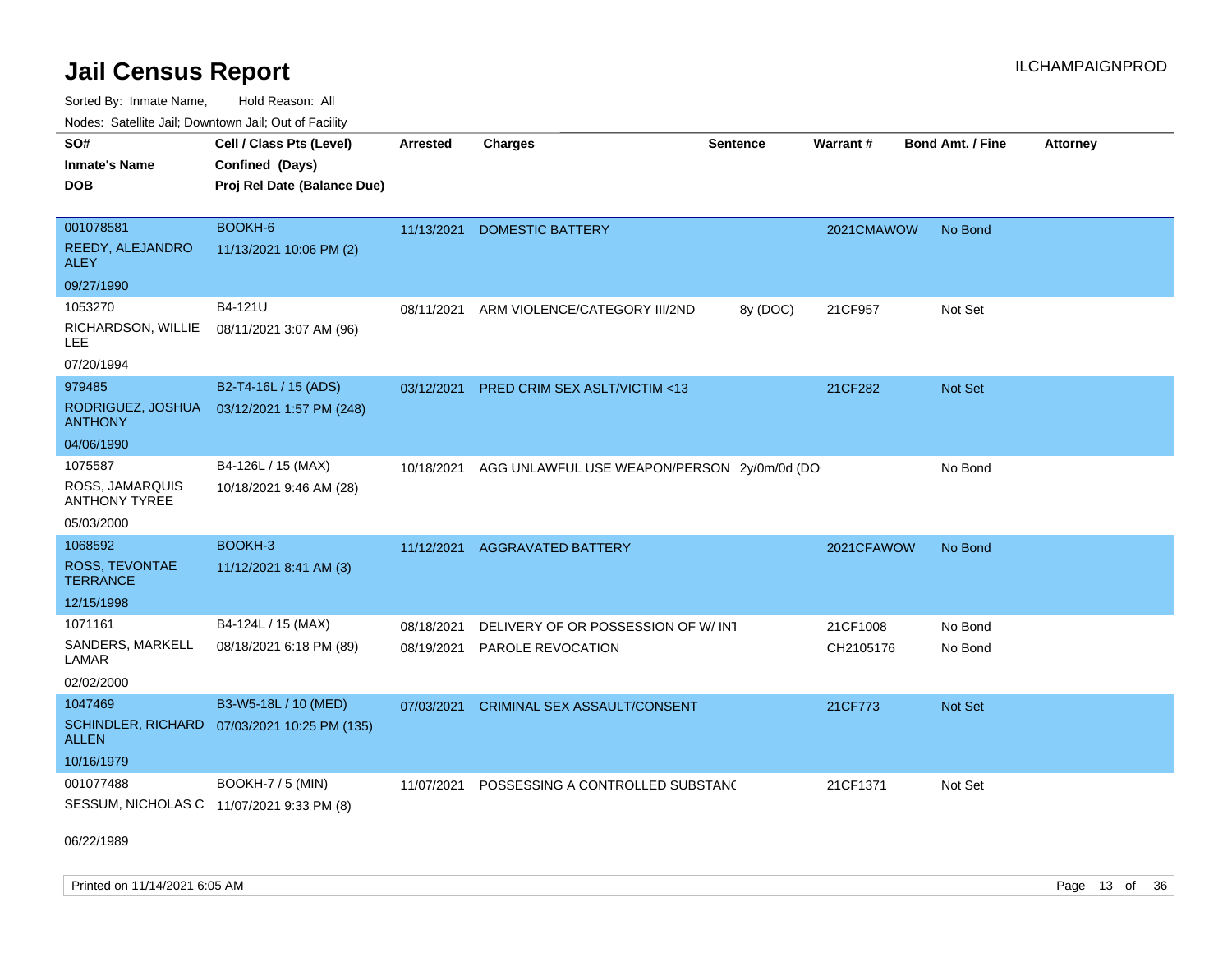| Nodes: Satellite Jali, Downtown Jali, Out of Facility |                                              |                 |                               |                 |            |                         |                 |
|-------------------------------------------------------|----------------------------------------------|-----------------|-------------------------------|-----------------|------------|-------------------------|-----------------|
| SO#                                                   | Cell / Class Pts (Level)                     | <b>Arrested</b> | <b>Charges</b>                | <b>Sentence</b> | Warrant#   | <b>Bond Amt. / Fine</b> | <b>Attorney</b> |
| <b>Inmate's Name</b>                                  | Confined (Days)                              |                 |                               |                 |            |                         |                 |
| <b>DOB</b>                                            | Proj Rel Date (Balance Due)                  |                 |                               |                 |            |                         |                 |
|                                                       |                                              |                 |                               |                 |            |                         |                 |
| 001078441                                             | BOOKF-3 / 15 (ADS)                           | 10/01/2021      | ARMED HABITUAL CRIMINAL       |                 | 21CF1182   | Not Set                 |                 |
| SINGLETON, CORRIE<br><b>DERRELL</b>                   | 10/01/2021 12:36 PM (45)                     |                 |                               |                 |            |                         |                 |
| 05/07/1983                                            |                                              |                 |                               |                 |            |                         |                 |
| 001078347                                             | A1-125L / 5 (MIN)                            | 09/04/2021      | CHILD ABDUCTN/CONCEAL/DETAIN  |                 | 21CF942    | 500000.00               |                 |
| SMITH, CRYSTAL<br><b>MARGARET</b>                     | 09/04/2021 3:34 PM (72)                      |                 |                               |                 |            |                         |                 |
| 10/15/1992                                            |                                              |                 |                               |                 |            |                         |                 |
| 001078115                                             | B4-224U / 15 (MAX)                           | 07/01/2021      | ARMED VIOLENCE/CATEGORY I     |                 | 21CF772    | <b>Not Set</b>          |                 |
| <b>SMITH, JAMES</b><br>NASHAUN, Junior                | 07/01/2021 2:44 PM (137)                     | 07/30/2021      | DRIVING ON SUSPENDED LICENSE  |                 | 21TR5804   | 1500.00                 |                 |
| 09/18/2000                                            |                                              |                 |                               |                 |            |                         |                 |
| 001077269                                             | B3-W1-03U / 5 (MIN)                          | 10/13/2021      | RECEIVE/POSS/SELL STOLEN VEH  |                 | 2020CF1122 | 15000.00                |                 |
|                                                       | SPURLIN, DAVID ELLIS 10/13/2021 7:36 AM (33) |                 |                               |                 |            |                         |                 |
| 03/25/1987                                            |                                              |                 |                               |                 |            |                         |                 |
| 1025740                                               | B1-105L / 10 (MED)                           | 03/19/2021      | AGG DOMESTIC BATTERY/STRANGLE | 4y/0m/0d (DO    |            | <b>Not Set</b>          |                 |
| STANFORD,<br><b>TERRANCE NAWOUN</b>                   | 03/20/2021 12:48 AM (240)                    |                 |                               |                 |            |                         |                 |
| 12/06/1992                                            |                                              |                 |                               |                 |            |                         |                 |
| 1057312                                               | A3-216U / 10 (MED)                           | 11/10/2021      | HOME INVASION/FIREARM         |                 | 21CF1388   | Not Set                 |                 |
| STARKS, RAMEON<br><b>TAHZIER</b>                      | 11/10/2021 9:51 PM (5)                       |                 |                               |                 |            |                         |                 |
| 12/18/1996                                            |                                              |                 |                               |                 |            |                         |                 |
| 38305                                                 | B2-T2-06L / 10 (SPH)                         | 03/18/2020      | <b>CRIMINAL SEXUAL ABUSE</b>  |                 | 20CF-343   | 500000.00               |                 |
| STOVER, JOSH<br><b>ANDREW</b>                         | 03/18/2020 10:24 AM (607)                    |                 |                               |                 |            |                         |                 |
| 08/18/1973                                            |                                              |                 |                               |                 |            |                         |                 |
| 001078436                                             | B2-T1-04L / 10 (SPH)                         | 09/30/2021      | CRIMINAL SEX ASSAULT/CONSENT  |                 | 20CF255    | 150000.00               |                 |
| STRONG, CORTEZ                                        | 09/30/2021 2:47 PM (46)                      |                 |                               |                 |            |                         |                 |
| 04/13/1996                                            |                                              |                 |                               |                 |            |                         |                 |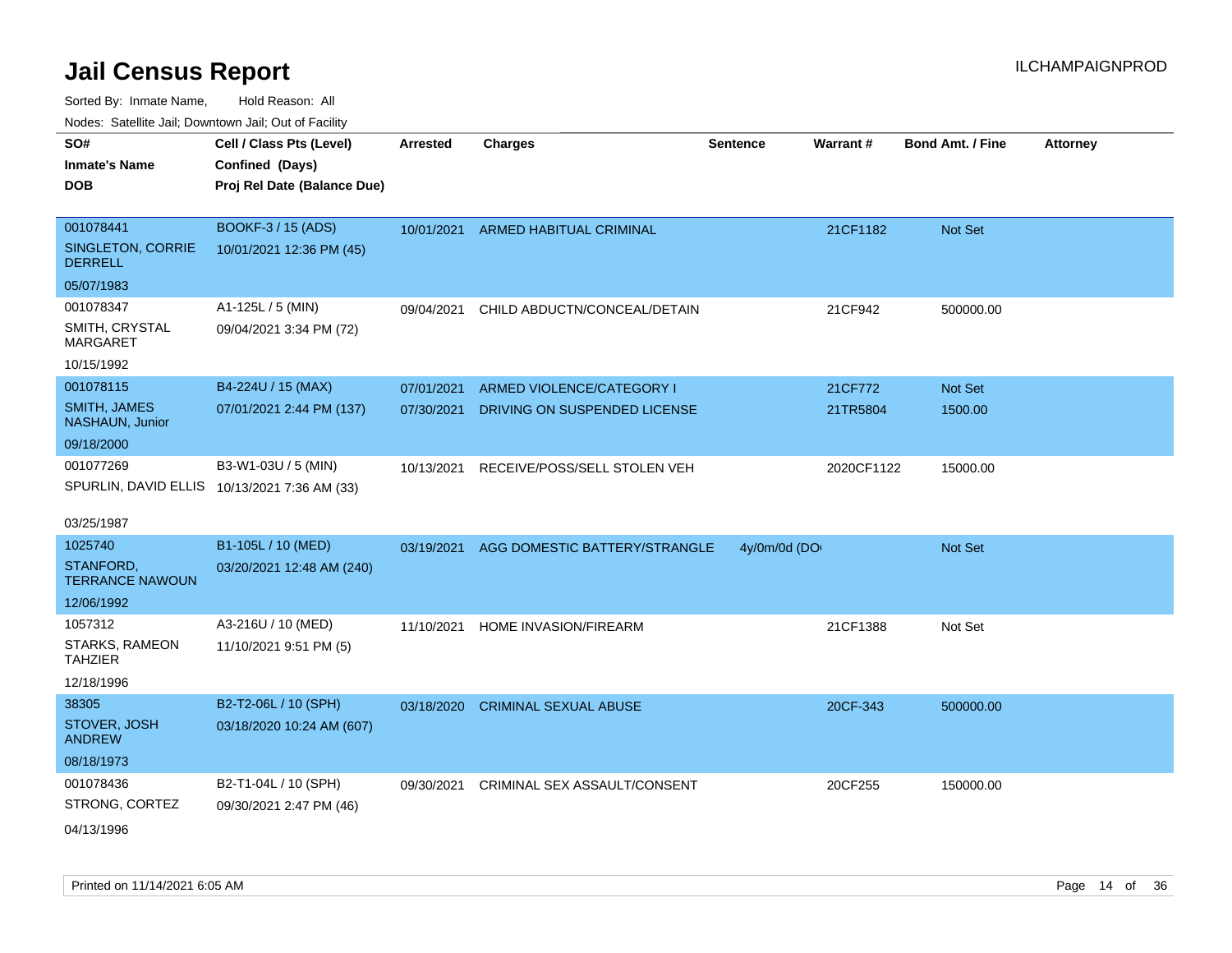Sorted By: Inmate Name, Hold Reason: All Nodes: Satellite Jail; Downtown Jail; Out of Facility

| SO#<br><b>Inmate's Name</b><br><b>DOB</b>   | Cell / Class Pts (Level)<br>Confined (Days)<br>Proj Rel Date (Balance Due) | <b>Arrested</b> | <b>Charges</b>                          | <b>Sentence</b> | <b>Warrant#</b> | <b>Bond Amt. / Fine</b> | <b>Attorney</b> |
|---------------------------------------------|----------------------------------------------------------------------------|-----------------|-----------------------------------------|-----------------|-----------------|-------------------------|-----------------|
| 1035647                                     | A3-115L / 10 (ADS)                                                         | 10/29/2021      | CRIM DMG TO PROP \$500-10K              |                 | 21CF983         | 10000.00                |                 |
| SUMO, DAVID KLON                            | 10/29/2021 6:36 PM (17)                                                    | 10/29/2021      | CRIM DMG/GOVT PROP/>\$500-\$10K         |                 | 21CF984         | 10000.00                |                 |
| 06/23/1975                                  |                                                                            |                 |                                         |                 |                 |                         |                 |
| 1066794                                     | B3-W2-07U / 5 (MIN)                                                        | 09/07/2021      | VIOLATE OP/OTHER PRIOR                  |                 | 21CF1061        | Not Set                 |                 |
| TAYLOR, STANLEY<br><b>JAMES</b>             | 09/07/2021 7:01 AM (69)                                                    |                 |                                         |                 |                 |                         |                 |
| 01/05/1994                                  |                                                                            |                 |                                         |                 |                 |                         |                 |
| 001078471                                   | B4-227L / 10 (MED)                                                         |                 | 10/11/2021 AGG UUW/VEHICLE/<21          |                 | 21CF1210        | 100.00                  |                 |
| THATCH, OMARION<br><b>DIAMONTE</b>          | 10/11/2021 1:26 AM (35)                                                    |                 |                                         |                 |                 |                         |                 |
| 09/05/2003                                  |                                                                            |                 |                                         |                 |                 |                         |                 |
| 21252                                       | B4-123L / 15 (MAX)                                                         |                 | 10/18/2021 MFG/DEL 1<15 GR COCAINE/ANLG |                 | 2021CF172       | 25000.00                |                 |
| THOMAS, ELIJAH                              | 10/18/2021 12:35 AM (28)                                                   |                 |                                         |                 |                 |                         |                 |
| 07/31/1962                                  |                                                                            |                 |                                         |                 |                 |                         |                 |
| 32058                                       | B4-123U / 15 (MAX)                                                         | 06/14/2021      | <b>AGG DISCH FIREARM</b>                |                 | 21CF690         | Not Set                 |                 |
| THOMPSON, STEVEN<br><b>ONEAL</b>            | 06/14/2021 6:44 AM (154)                                                   |                 |                                         |                 |                 |                         |                 |
| 03/14/1969                                  |                                                                            |                 |                                         |                 |                 |                         |                 |
| 1063943                                     | BOOKH-5                                                                    | 11/13/2021      | MFG/DEL CAN 2.5<10 GRAMS/SCH            |                 | 2021CFAWOW      | Not Set                 |                 |
| THOMPSON, TREVELL<br><b>TYRONE</b>          | 11/13/2021 12:13 PM (2)                                                    | 11/13/2021      | POSS CAN/>30-100 GRAM/1ST               |                 | 2021CFAWOW      | Not Set                 |                 |
| 10/23/1995                                  |                                                                            |                 | 11/13/2021 POSSESS DRUG PARAPHERNALIA   |                 | 2021CFAWOW      | Not Set                 |                 |
| 32910                                       | B2-T2-05U / 10 (SPH)                                                       | 10/04/2021      | DOM BTRY/HARM/1-2 PRECONV               |                 | 21CF1189        | Not Set                 |                 |
| <b>TULL, CHRISTOPHER</b><br><b>MICHAEL</b>  | 10/04/2021 10:53 PM (42)                                                   |                 |                                         |                 |                 |                         |                 |
| 04/02/1971                                  |                                                                            |                 |                                         |                 |                 |                         |                 |
| 001078529<br>VANHOOK, ALEXIS<br><b>ANNE</b> | A2-122L / 10 (ADS)<br>10/23/2021 5:50 PM (23)                              | 10/23/2021      | ARMED ROBBERY/NO FIREARM                |                 | 21CF1286        | Not Set                 |                 |

10/25/1998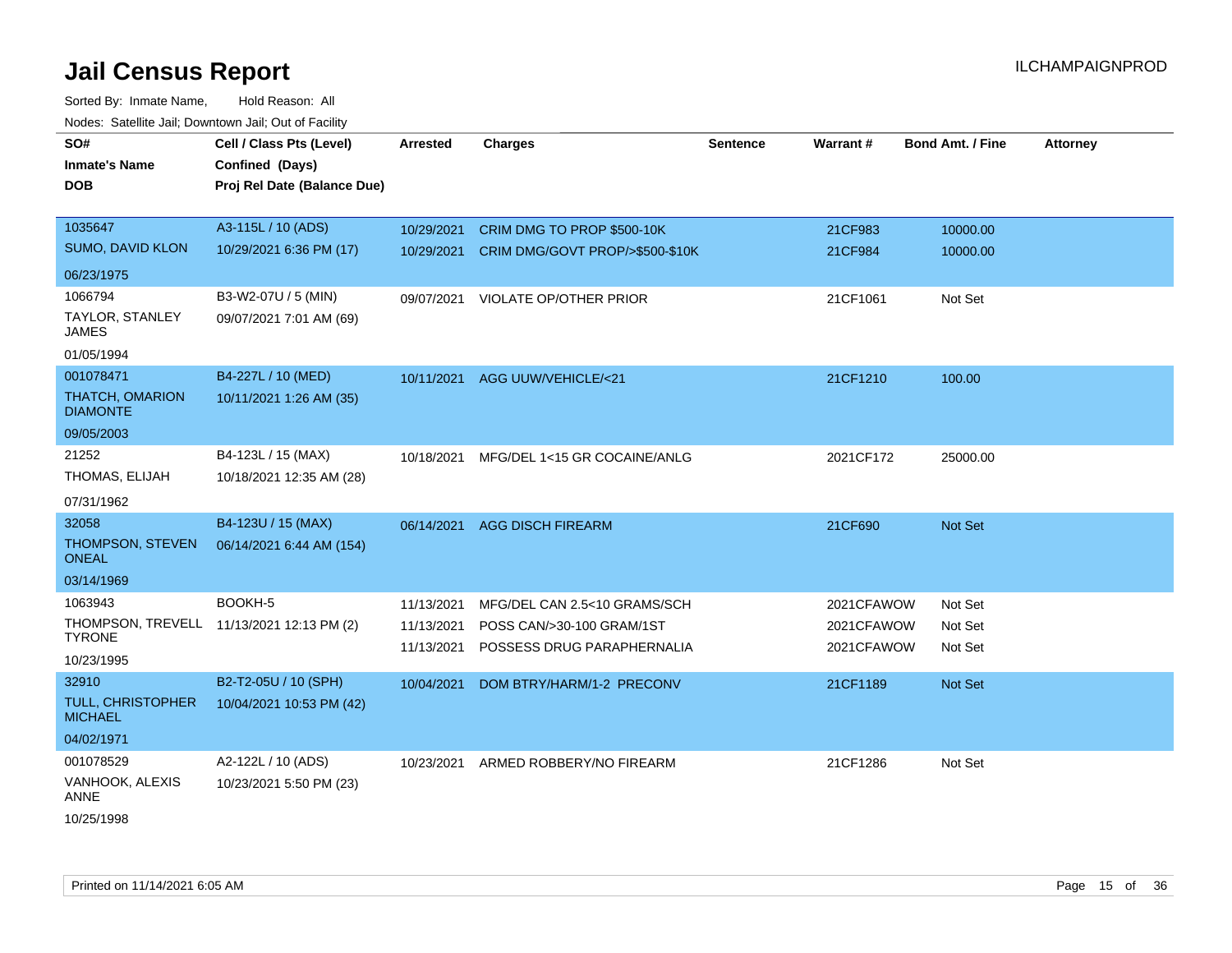Sorted By: Inmate Name, Hold Reason: All

|  |  | Nodes: Satellite Jail; Downtown Jail; Out of Facility |  |  |
|--|--|-------------------------------------------------------|--|--|
|--|--|-------------------------------------------------------|--|--|

| SO#<br><b>Inmate's Name</b><br><b>DOB</b>                                                                        | Cell / Class Pts (Level)<br>Confined (Days)<br>Proj Rel Date (Balance Due)                    | <b>Arrested</b>                                      | <b>Charges</b>                                                                                             | <b>Sentence</b> | Warrant#                                       | <b>Bond Amt. / Fine</b>                    | <b>Attorney</b> |
|------------------------------------------------------------------------------------------------------------------|-----------------------------------------------------------------------------------------------|------------------------------------------------------|------------------------------------------------------------------------------------------------------------|-----------------|------------------------------------------------|--------------------------------------------|-----------------|
| 1070737<br><b>WASHINGTON,</b><br><b>JASTINA VIRGINIA</b><br>04/11/2000                                           | A1-226L / 15 (MAX)<br>10/14/2021 12:02 PM (32)                                                | 10/14/2021                                           | AGG KIDNAPG/<13/INTEL DISABL                                                                               |                 | 2020CF418                                      | 250000.00                                  |                 |
| 977140<br><b>WEBSTER, DERRIAL</b><br><b>DEVON</b><br>01/14/1990                                                  | B1-203L / 10 (MED)<br>10/24/2021 2:46 AM (22)                                                 | 10/24/2021                                           | ARMED HABITUAL CRIMINAL                                                                                    |                 | 21CF1289                                       | Not Set                                    |                 |
| 001078096<br><b>WELLS, HAYLEY</b><br><b>CHRISTINE</b><br>08/19/1995                                              | A1-227L / 5 (MIN)<br>10/30/2021 5:03 AM (16)                                                  | 10/30/2021<br>10/30/2021                             | DOM BTRY/BOD HARM/3 PRECONV<br>AGGRAVATED DOMESTIC BATTERY                                                 |                 | 21CM264<br>21CF1319                            | 1000.00<br>Not Set                         |                 |
| 001078328<br>WHITE, JUSTIN<br><b>STEVEN</b><br>10/25/1995                                                        | B1-207U / 15 (MAX)<br>08/30/2021 10:48 AM (77)                                                | 08/30/2021                                           | FELON POSS/USE WEAPON/FIREARM                                                                              |                 | 21CF1045                                       | Not Set                                    |                 |
| 503631<br><b>WILLIAMS, DOUGLAS</b><br><b>LAMAR</b><br>03/01/1991<br>001077467<br>WILLIAMS, KEITH<br><b>LAMAR</b> | A3-213U / 10 (MED)<br>11/10/2021 1:11 PM (5)<br>BOOKH-8 / 10 (MED)<br>11/11/2021 11:38 PM (4) | 11/10/2021<br>11/10/2021<br>11/10/2021<br>11/11/2021 | PAROLE REVOCATION<br><b>DOMESTIC BATTERY</b><br>AGG BATTERY/USE DEADLY WEAPON<br>AGG BATTERY/PEACE OFFICER |                 | CH2100061<br>18CM124<br>20CF1340<br>2020CF1363 | No Bond<br>6000.00<br>25000.00<br>25000.00 |                 |
| 03/25/1993<br>638552<br><b>WILLIAMS, MICHAEL</b><br><b>JAMES</b><br>03/29/1964                                   | B2-DR / 5 (SPH)<br>10/07/2021 12:20 PM (39)                                                   | 10/07/2021                                           | CHILD PORNOGRAPHY/PHOTOGRAPH                                                                               |                 | 2021CF1207                                     | No Bond                                    |                 |
| 1066370<br>WILLIAMS, REONTE<br><b>REMIR</b><br>05/14/1999                                                        | B1-101L / 15 (MAX)<br>07/28/2021 5:40 AM (110)                                                | 07/28/2021                                           | ARMED VIOLENCE/CATEGORY III                                                                                |                 | 2021 CF 882                                    | Not Set                                    |                 |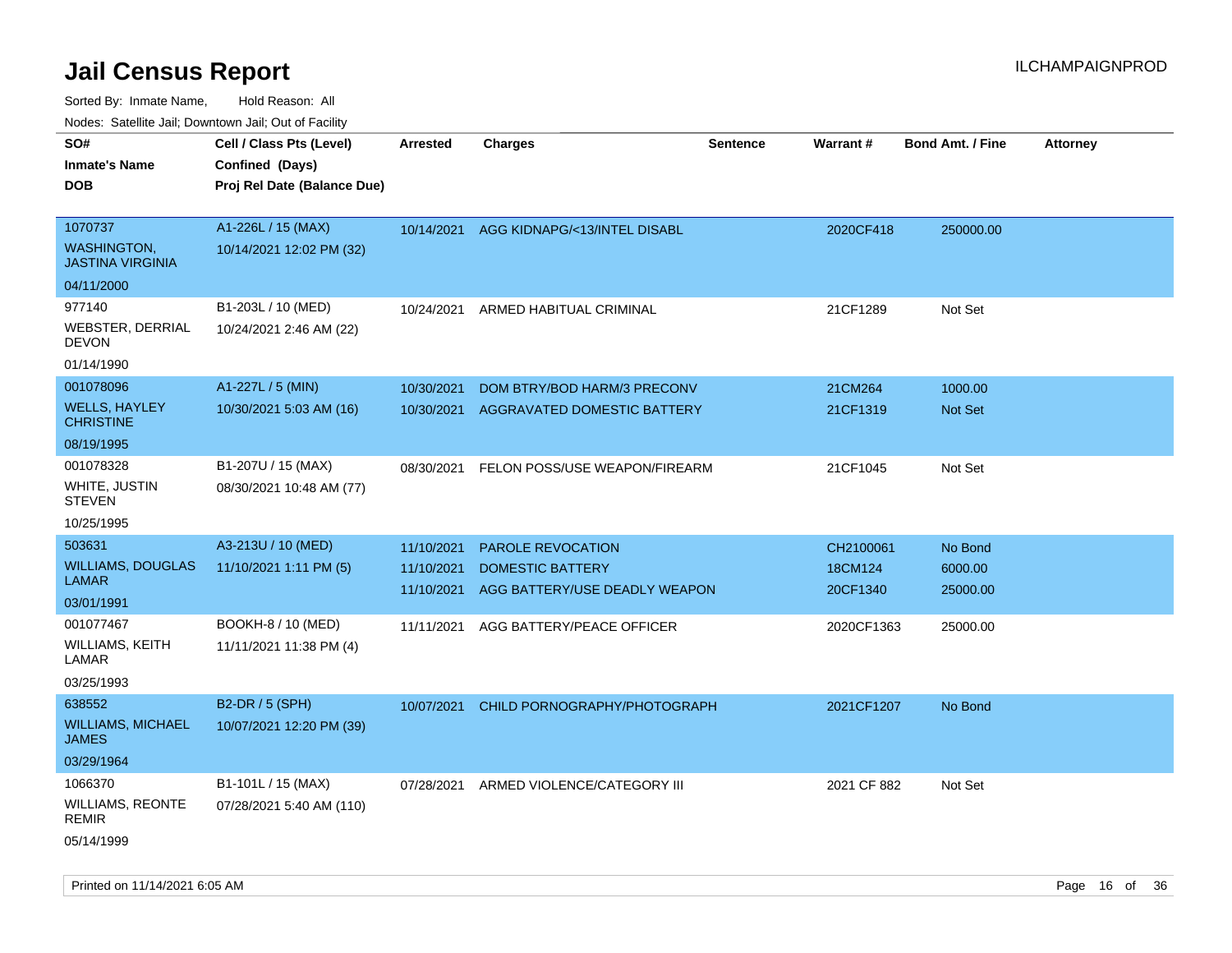| SO#                                        | Cell / Class Pts (Level)    | <b>Arrested</b>   | <b>Charges</b>                 | <b>Sentence</b> | Warrant# | <b>Bond Amt. / Fine</b> | <b>Attorney</b> |
|--------------------------------------------|-----------------------------|-------------------|--------------------------------|-----------------|----------|-------------------------|-----------------|
| <b>Inmate's Name</b>                       | Confined (Days)             |                   |                                |                 |          |                         |                 |
| <b>DOB</b>                                 | Proj Rel Date (Balance Due) |                   |                                |                 |          |                         |                 |
|                                            |                             |                   |                                |                 |          |                         |                 |
| 001078494                                  | B1-104L / 15 (MAX)          | 10/15/2021        | AGG UNLAWFUL USE OF WEAPON/VEH |                 | 21CF1254 | No Bond                 |                 |
| <b>WILLIAMS, TAVARAZ</b><br><b>LASHAWN</b> | 10/15/2021 12:17 PM (31)    |                   |                                |                 |          |                         |                 |
| 04/19/1990                                 |                             |                   |                                |                 |          |                         |                 |
| 996311                                     | B1-201U / 5 (MIN)           | 10/29/2021        | DOMESTIC BATTERY/OTHER PRIOR   |                 | 21CF1326 | No Bond                 |                 |
| WILLIAMS,<br><b>TRAYSHAUN DEVONTA</b>      | 10/29/2021 10:51 PM (17)    |                   |                                |                 |          |                         |                 |
| 02/18/1992                                 |                             |                   |                                |                 |          |                         |                 |
| 972160                                     | A4-106L / 5 (ADS)           | 11/02/2021        | AGG DOMESTIC BATTERY/STRANGLE  |                 | 21CF1348 | Not Set                 |                 |
| <b>WOOD, ANTONIO</b>                       | 11/02/2021 10:51 AM (13)    |                   |                                |                 |          |                         |                 |
| 10/16/1981                                 |                             |                   |                                |                 |          |                         |                 |
| 001078539                                  | B4-221U / 15 (MAX)          | 10/27/2021        | AGG DISCHARGE FIREARM          |                 | 21CF1296 | 750000.00               |                 |
| WRIGHT, AMARION<br>MALIK                   | 10/27/2021 7:31 AM (19)     |                   |                                |                 |          |                         |                 |
| 10/31/2002                                 |                             |                   |                                |                 |          |                         |                 |
| <b>Total Satellite Jail: 129</b>           |                             | <b>Males: 113</b> | Females: 16<br>Unknown: 0      |                 |          |                         |                 |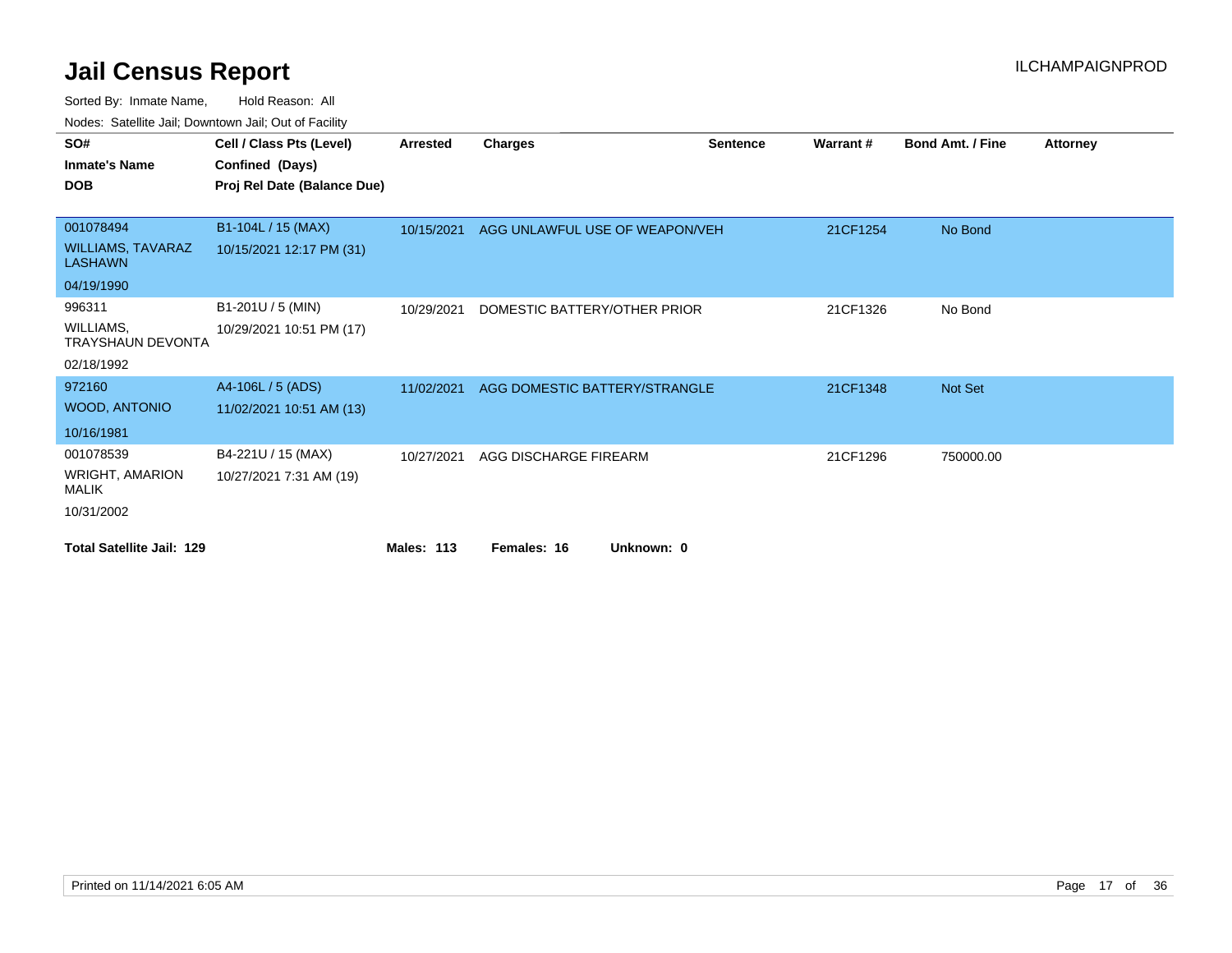|  |  | <b>Downtown Jail</b> |  |
|--|--|----------------------|--|
|  |  |                      |  |

| SO#<br><b>Inmate's Name</b><br><b>DOB</b>                                                              | Cell / Class Pts (Level)<br>Confined (Days)<br>Proj Rel Date (Balance Due)              | <b>Arrested</b>                                                    | <b>Charges</b>                                                                                                                           | <b>Sentence</b> | Warrant#                                               | <b>Bond Amt. / Fine</b>                                             | <b>Attorney</b> |
|--------------------------------------------------------------------------------------------------------|-----------------------------------------------------------------------------------------|--------------------------------------------------------------------|------------------------------------------------------------------------------------------------------------------------------------------|-----------------|--------------------------------------------------------|---------------------------------------------------------------------|-----------------|
| 1073165<br>ACKERMAN, CODY<br><b>JAMES</b><br>02/01/1989<br>1058975<br>ANDERSON, LAROME<br><b>ROMEO</b> | G4L / 5 (MIN)<br>04/30/2021 4:48 PM (199)<br>J5U / 10 (MED)<br>09/20/2021 11:18 PM (56) | 04/30/2021<br>04/30/2021<br>04/30/2021<br>05/03/2021<br>09/20/2021 | UNLWFL POSS/DRIVER/VEH/STOLEN<br>FORGERY/ISSUE/DELIVER DOCUMENT<br><b>BURGLARY</b><br>FORGERY/ISSUE/DELIVER DOCUMENT<br>DOMESTIC BATTERY | 2y (DOC)        | 21CF486<br>19CF143<br>21CF516<br>2018CF689<br>21CF1136 | Not Set<br>75000.00<br><b>Not Set</b><br>2500.00 / 75.00<br>Not Set |                 |
| 11/19/1996                                                                                             |                                                                                         |                                                                    |                                                                                                                                          |                 |                                                        |                                                                     |                 |
| 517915<br><b>BOXLEY, CHARLES</b><br><b>OMAR</b><br>01/10/1985                                          | G8U / 5 (MIN)<br>08/03/2021 2:18 PM (104)                                               | 08/03/2021<br>08/03/2021<br>08/03/2021                             | FORGERY/ISSUE/DELIVER DOCUMENT<br><b>BURGLARY</b><br><b>BURGLARY</b>                                                                     |                 | 21CF289<br>21CF679                                     | No Bond<br>20000.00<br>20000.00                                     |                 |
| 995432<br>BROWN, JAVON<br><b>SHANTEZ</b><br>10/14/1991                                                 | $11/10$ (ADS)<br>10/22/2021 2:36 AM (24)                                                | 10/22/2021<br>10/22/2021                                           | <b>RESIST/OBSTRUCTING A PEACE OFFICEF</b><br>POSSESS DRUG PARAPHERNALIA                                                                  |                 | 21CM489<br>20CM650                                     | Not Set<br>10000.00                                                 |                 |
| 1075941<br><b>BROWN, LIONEL</b><br><b>TERRELL</b><br>10/19/1981                                        | G2L / 5 (MIN)<br>10/08/2021 5:16 PM (38)                                                | 10/08/2021                                                         | HARASS WITNESS/FAMILY MBR/REP                                                                                                            |                 | 2021CF1188                                             | 500000.00                                                           |                 |
| 61904<br><b>BURNETT, TIMOTHY</b><br><b>LYNN</b><br>09/09/1983                                          | D4 / 15 (ADS)<br>10/23/2021 5:43 PM (23)                                                | 10/23/2021                                                         | <b>ROBBERY</b>                                                                                                                           |                 | 21CF1287                                               | Not Set                                                             |                 |
| 1075361<br><b>COWART, TORREY</b><br><b>BENJAMEN, Junior</b><br>11/22/1987                              | <b>J6L / 5 (ADS)</b><br>04/16/2021 9:17 PM (213)                                        | 04/16/2021                                                         | <b>BURGLARY</b>                                                                                                                          |                 | 21CF414                                                | Not Set                                                             |                 |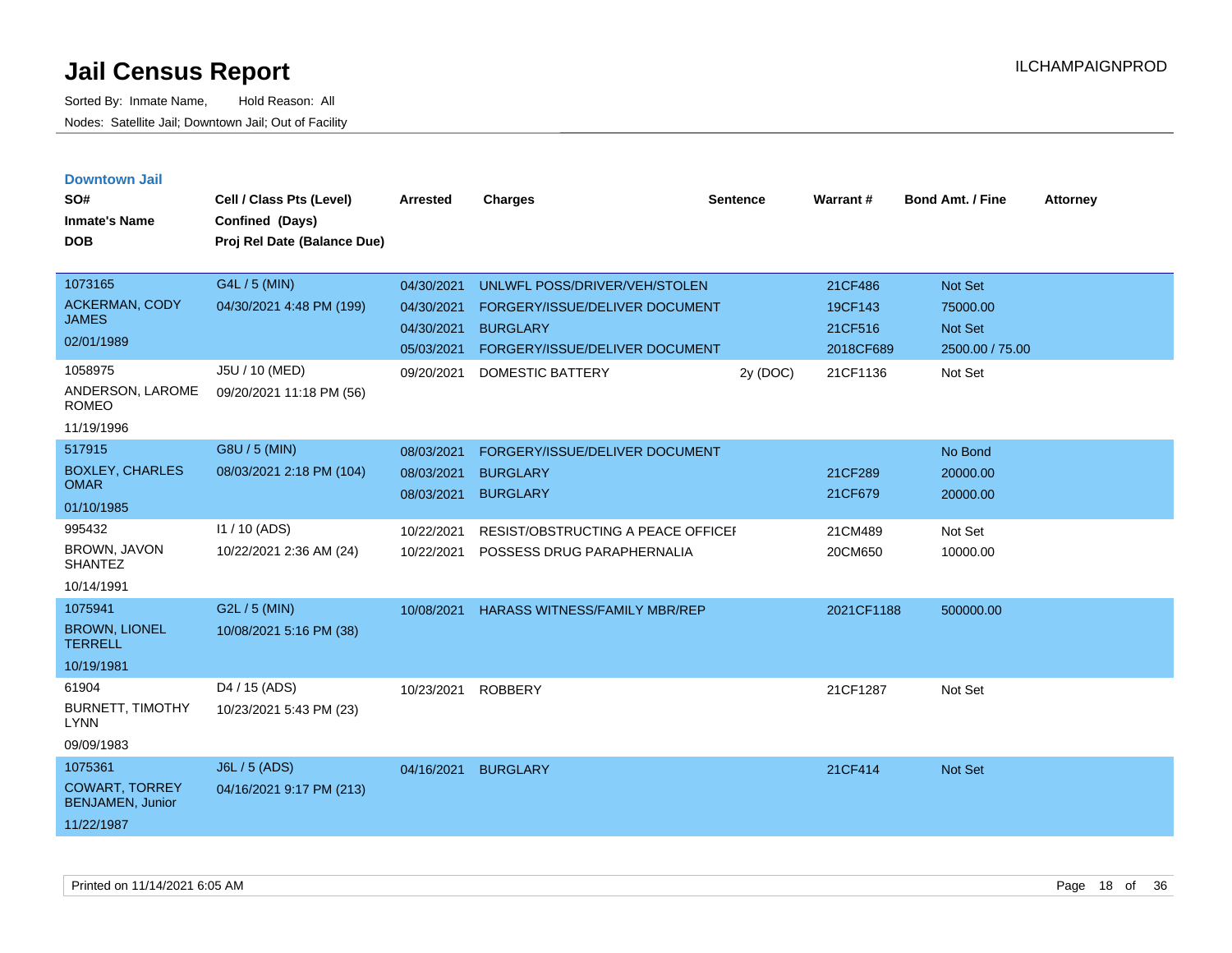| roaco. Calcinio dan, Domntonn dan, Out or Fability |                             |                 |                                         |                 |            |                         |                 |
|----------------------------------------------------|-----------------------------|-----------------|-----------------------------------------|-----------------|------------|-------------------------|-----------------|
| SO#                                                | Cell / Class Pts (Level)    | <b>Arrested</b> | <b>Charges</b>                          | <b>Sentence</b> | Warrant#   | <b>Bond Amt. / Fine</b> | <b>Attorney</b> |
| <b>Inmate's Name</b>                               | Confined (Days)             |                 |                                         |                 |            |                         |                 |
| DOB.                                               | Proj Rel Date (Balance Due) |                 |                                         |                 |            |                         |                 |
|                                                    |                             |                 |                                         |                 |            |                         |                 |
| 001078067                                          | 14 / 10 (ADS)               | 06/25/2021      | AGG BATTERY/PUBLIC PLACE                |                 | 21CF749    | <b>Not Set</b>          |                 |
| <b>CRAYTON, MARSALIS</b><br><b>DBOAH</b>           | 06/25/2021 1:11 PM (143)    | 06/25/2021      | AGG BATTERY/PUBLIC PLACE                |                 | 21CF748    | Not Set                 |                 |
| 03/27/1991                                         |                             |                 |                                         |                 |            |                         |                 |
| 34111                                              | G6L / 5 (MIN)               | 10/29/2021      | OBSTRUCT JUST/DESTROY EVIDENCE          |                 | 2018CF1243 | 50000.00                |                 |
| CROSSLAND, KEVIN<br><b>SHAWN</b>                   | 10/29/2021 10:15 PM (17)    |                 |                                         |                 |            |                         |                 |
| 10/02/1967                                         |                             |                 |                                         |                 |            |                         |                 |
| 56063                                              | H4L / 10 (ADS)              | 09/18/2021      | <b>AGGRAVATED BATTERY</b>               |                 | 21CF1127   | <b>Not Set</b>          |                 |
| DAVIS, DAMIEN<br><b>DOMINIQUE</b>                  | 09/18/2021 4:25 AM (58)     | 09/19/2021      | <b>AGGRAVATED BATTERY</b>               |                 | 21CF1132   | Not Set                 |                 |
| 02/28/1977                                         |                             |                 |                                         |                 |            |                         |                 |
| 1066719                                            | C5L / 10 (MED)              | 06/09/2021      | AGG DOMESTIC BATTERY/STRANGLE           |                 | 21CF310    | 100000.00               |                 |
| DAVIS, TAVEON                                      | 06/09/2021 10:50 PM (159)   | 06/09/2021      | RET THEFT/DISP MERCH/>\$300             |                 | 19CF959    | 5000.00                 |                 |
| <b>CORNELIUS</b>                                   |                             | 06/09/2021      | RETAIL THEFT/DISP MERCH/<\$300          |                 | 19CM897    | 3000.00                 |                 |
| 12/21/1997                                         |                             |                 |                                         |                 |            |                         |                 |
| 571307                                             | J3L / 15 (ADS)              | 09/14/2020      | CRIM SEXUAL ABUSE/CONSENT               |                 | 2020CF1026 | Not Set                 |                 |
| DOMINGO-<br>CASTANEDA,                             | 09/14/2020 11:19 PM (427)   | 09/14/2020      | PRED CRIM SEX ASLT/VICTIM <13           |                 | 2020CF1025 | Not Set                 |                 |
| 09/29/1989                                         |                             |                 |                                         |                 |            |                         |                 |
| 527379                                             | C9U / 15 (ADS)              | 10/25/2021      | ARMED HABITUAL CRIMINAL                 |                 | 21CF1297   | Not Set                 |                 |
| DRAKE, MARCELL<br>DEON                             | 10/25/2021 5:05 PM (21)     | 10/27/2021      | AGG DOMESTIC BATTERY/STRANGLE           |                 | 21CF1245   | Not Set                 |                 |
| 04/20/1987                                         |                             |                 |                                         |                 |            |                         |                 |
| 959292                                             | K1 / 15 (ADS)               | 04/01/2021      | ATTEMPT (FIRST DEGREE MURDER)           |                 | 2020CF565  | 2000000.00              |                 |
| DUNCAN, COREYON<br><b>ANTHONY</b>                  | 04/01/2021 8:46 PM (228)    |                 |                                         |                 |            |                         |                 |
| 01/17/1989                                         |                             |                 |                                         |                 |            |                         |                 |
| 1053207                                            | K2 / 15 (SPH)               |                 | 06/06/2019 MURDER/INTENT TO KILL/INJURE |                 | 2019-CF849 | 2000000.00              |                 |
| FAUST, JAQUAVEON<br>LAVELL                         | 06/06/2019 2:24 PM (893)    |                 |                                         |                 |            |                         |                 |
| 07/25/1996                                         |                             |                 |                                         |                 |            |                         |                 |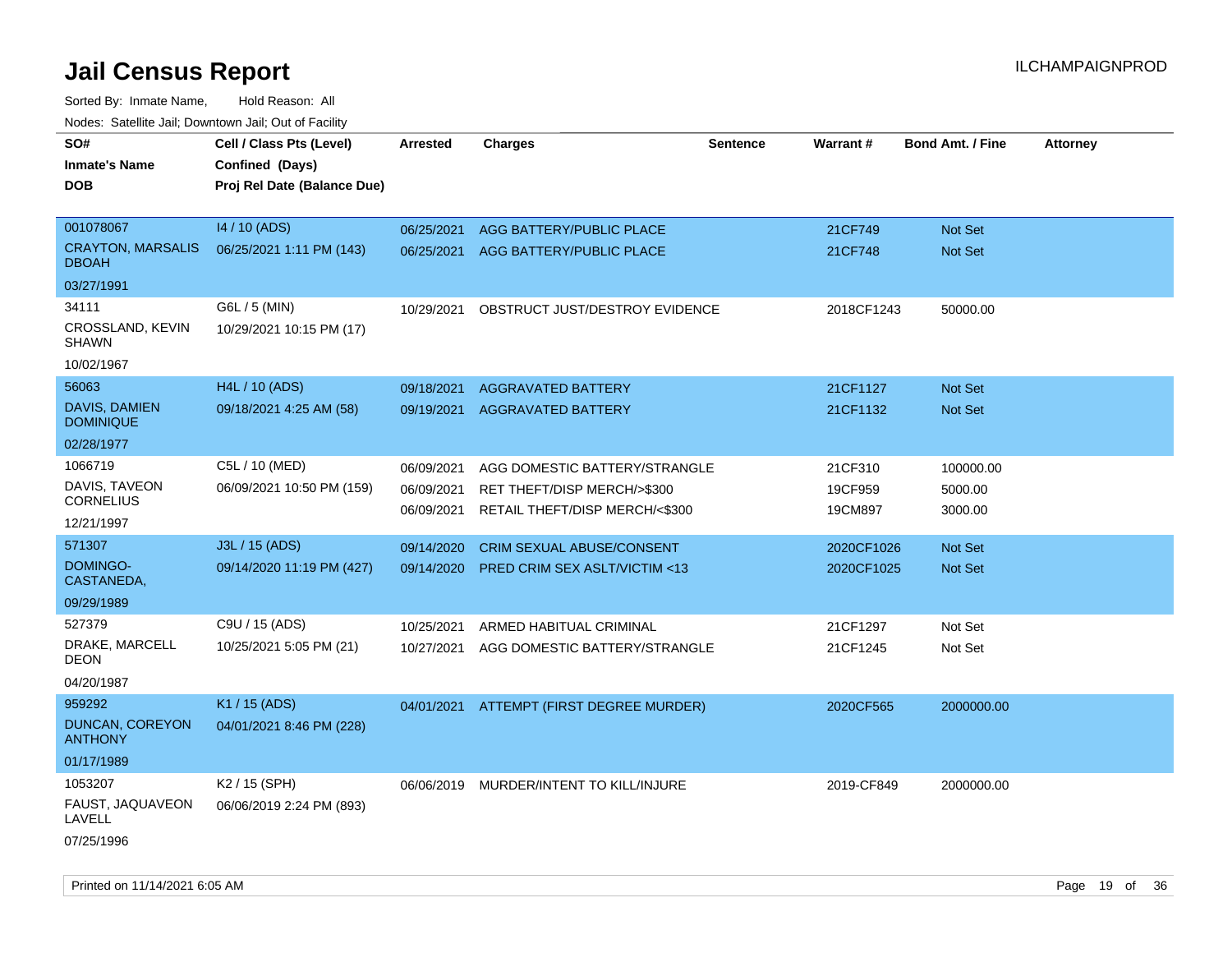| rougs. Calcinic Jan, Downtown Jan, Out of Facility |                                              |                 |                                          |                 |             |                         |                 |
|----------------------------------------------------|----------------------------------------------|-----------------|------------------------------------------|-----------------|-------------|-------------------------|-----------------|
| SO#                                                | Cell / Class Pts (Level)                     | <b>Arrested</b> | <b>Charges</b>                           | <b>Sentence</b> | Warrant#    | <b>Bond Amt. / Fine</b> | <b>Attorney</b> |
| <b>Inmate's Name</b>                               | Confined (Days)                              |                 |                                          |                 |             |                         |                 |
| <b>DOB</b>                                         | Proj Rel Date (Balance Due)                  |                 |                                          |                 |             |                         |                 |
|                                                    |                                              |                 |                                          |                 |             |                         |                 |
| 962759                                             | E6L / 5 (ADS)                                | 07/16/2021      | <b>METH DELIVERY&lt;5 GRAMS</b>          |                 | 21CF833     | Not Set                 |                 |
|                                                    | FINLEY, KEVIN DANTE 07/16/2021 9:44 PM (122) | 07/29/2021      | AGG CRIM SEX ASSAULT/FELONY              |                 | 21CF891     | No Bond                 |                 |
| 12/28/1988                                         |                                              |                 |                                          |                 |             |                         |                 |
| 1068917                                            | H1L / 5 (MIN)                                | 08/11/2021      | VIO ORDER/PRIOR VIO OF ORDER             |                 | 21CF965     | Not Set                 |                 |
| GARCIA, JUAN<br>CARLOS                             | 08/11/2021 9:24 PM (96)                      |                 |                                          |                 |             |                         |                 |
| 10/21/1997                                         |                                              |                 |                                          |                 |             |                         |                 |
| 001077490                                          | J7L / 5 (ADS)                                | 07/12/2021      | BATTERY/MAKES PHYSICAL CONTACT           |                 | 20CM761     | 7500.00                 |                 |
| <b>GOURDINE, XAVIER</b><br><b>CHRISTOPHER</b>      | 07/12/2021 12:31 AM (126)                    |                 |                                          |                 |             |                         |                 |
| 09/28/1997                                         |                                              |                 |                                          |                 |             |                         |                 |
| 1073611                                            | G5L / 5 (MIN)                                | 02/09/2021      | DELIVERY OF OR POSSESSION OF W/INT       |                 | 21CF160     | Not Set                 |                 |
| <b>HAYES, CAMERON</b><br><b>TAYLOR MALEEK</b>      | 02/09/2021 3:10 PM (279)                     | 02/09/2021      | MFG 15>100 GR ECSTASY/ANALOG             |                 | 21CF121     | 500000.00               |                 |
| 08/10/1998                                         |                                              |                 |                                          |                 |             |                         |                 |
| 544770                                             | C7L / 10 (MED)                               | 08/14/2021      | AGG DOMESTIC BATTERY/STRANGLE            |                 | 2021CF514   | 25000.00                |                 |
| <b>HAYES, DEVON</b><br><b>JERMAINE</b>             | 08/14/2021 2:56 AM (93)                      | 08/14/2021      | AGGRAVATED DOMESTIC BATTERY              |                 | 21CF977     | No Bond                 |                 |
| 11/07/1987                                         |                                              |                 |                                          |                 |             |                         |                 |
| 1015002                                            | J1L / 10 (ADS)                               | 07/22/2021      | AGGRAVATED BATTERY                       |                 | 2021CF861   | Not Set                 |                 |
| HERRERA, ANDREW<br>WESLEY                          | 07/22/2021 9:17 PM (116)                     |                 |                                          |                 |             |                         |                 |
| 12/17/1993                                         |                                              |                 |                                          |                 |             |                         |                 |
| 1024228                                            | K3 / 15 (SPH)                                |                 | 04/24/2018 *MURDER/INTENT TO KILL/INJURE |                 | 2018-CF1170 | 5000000.00              |                 |
| HILL, JAMONTE<br><b>RASHAD</b>                     | 04/24/2018 4:07 PM (1,301)                   |                 |                                          |                 |             |                         |                 |
| 05/23/1994                                         |                                              |                 |                                          |                 |             |                         |                 |
| 49618                                              | G6U / 5 (MIN)                                | 10/26/2021      | AGG FLEEING POLICE/21 MPH OVER           |                 | 21CF1300    | No Bond                 |                 |
| HITES, STEVEN<br>WAYNE                             | 10/26/2021 7:42 AM (20)                      |                 |                                          |                 |             |                         |                 |
| 12/31/1979                                         |                                              |                 |                                          |                 |             |                         |                 |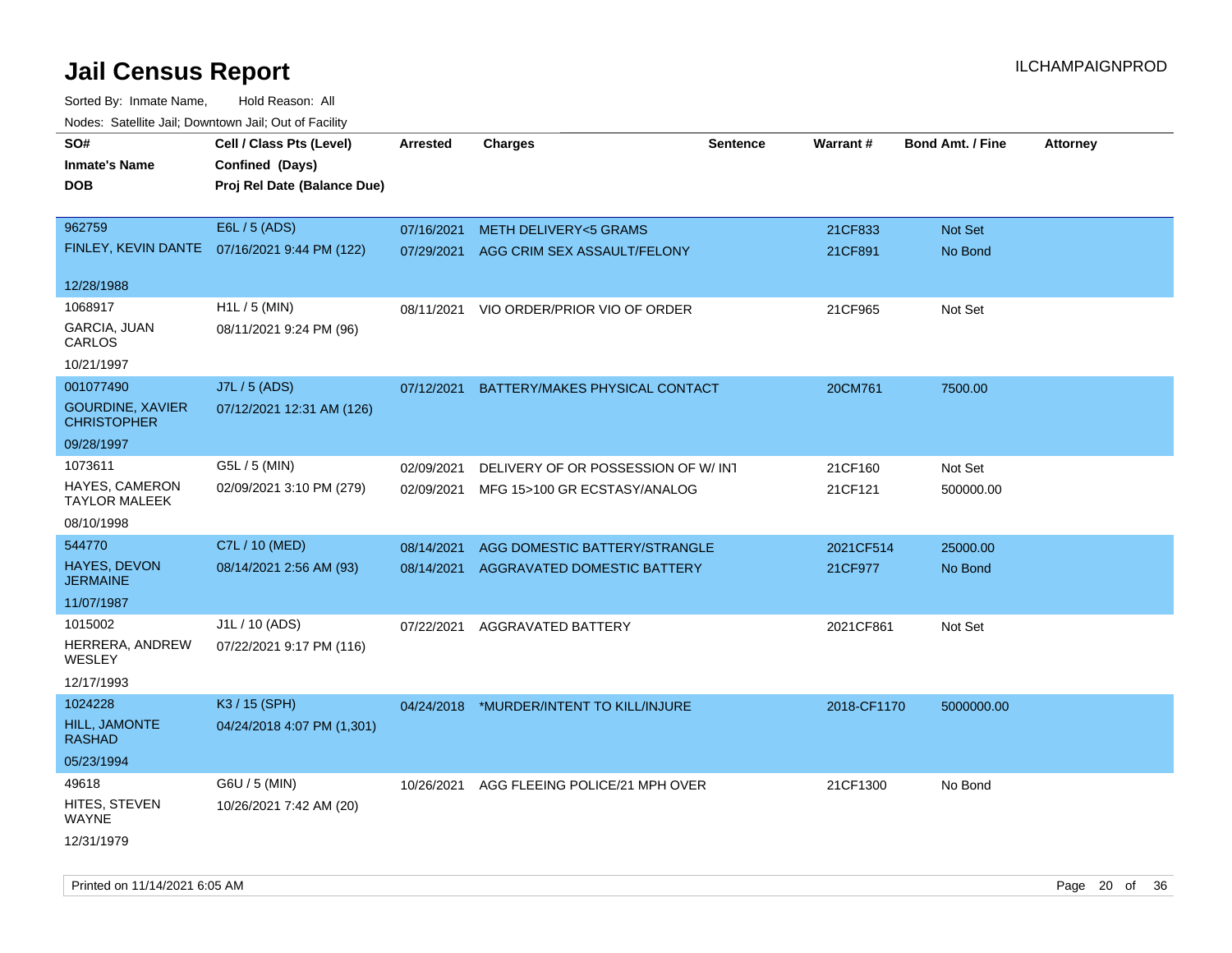| SO#<br><b>Inmate's Name</b><br><b>DOB</b>  | Cell / Class Pts (Level)<br>Confined (Days)<br>Proj Rel Date (Balance Due) | Arrested                 | <b>Charges</b>                             | <b>Sentence</b> | Warrant#             | <b>Bond Amt. / Fine</b> | <b>Attorney</b> |
|--------------------------------------------|----------------------------------------------------------------------------|--------------------------|--------------------------------------------|-----------------|----------------------|-------------------------|-----------------|
| 1043704                                    | C8L / 15 (ADS)                                                             | 07/13/2021               | ARMED ROBBERY/ARMED W/FIREARM              |                 | 21CF815              | Not Set                 |                 |
| <b>HOUSTON, STEVEN</b><br><b>CORDELL</b>   | 07/13/2021 5:56 AM (125)                                                   | 07/13/2021<br>07/13/2021 | PROBATION VIOLATION<br>PROBATION VIOLATION |                 | 18CF1697<br>19CF1295 | 25000.00<br>25000.00    |                 |
| 01/24/1989                                 |                                                                            |                          |                                            |                 |                      |                         |                 |
| 1073894                                    | E3L / 10 (ADS)                                                             | 09/09/2021               | VIOLATE SEX OFFENDER REGIS/2+              |                 | 2021CF920            | 10000.00                |                 |
| JOKICH, ANTON VEGO                         | 09/09/2021 2:14 PM (67)                                                    |                          |                                            |                 |                      |                         |                 |
| 05/30/1969                                 |                                                                            |                          |                                            |                 |                      |                         |                 |
| 23138                                      | D1 / 15 (MAX)                                                              | 06/17/2021               | STALKING/TRANSMITS THREAT                  |                 | 18CF1332             | Not Set                 |                 |
| JONES, GLENN<br><b>CLAYTON</b>             | 06/17/2021 12:51 PM (151)                                                  | 06/17/2021               | AGG CRIM SEXUAL ABUSE/FELONY               |                 | 18-CF-1333           | Not Set                 |                 |
| 08/17/1958                                 |                                                                            |                          |                                            |                 |                      |                         |                 |
| 1017120                                    | G9L / 5 (MIN)                                                              | 10/29/2021               | BATTERY/CAUSE BODILY HARM                  |                 | 21CM498              | Not Set                 |                 |
| JONES, JOSHUA LYNN 10/29/2021 3:15 AM (17) |                                                                            | 10/29/2021               | AGG ASLT/USE DDLY WEAPON                   |                 | 21CM452              | 2500.00                 |                 |
| 05/16/1993                                 |                                                                            |                          |                                            |                 |                      |                         |                 |
| 24308                                      | D <sub>2</sub> / 15 (MAX)                                                  | 06/03/2021               | <b>ROBBERY</b>                             |                 | 21CF625              | No Bond                 |                 |
| KWIATKOWSKI,<br><b>ROBERT JOHN</b>         | 06/03/2021 10:40 PM (165)                                                  |                          |                                            |                 |                      |                         |                 |
| 08/08/1963                                 |                                                                            |                          |                                            |                 |                      |                         |                 |
| 37260                                      | C <sub>2</sub> U / 10 (ADS)                                                | 09/09/2021               | FORGERY/ISSUE DOCUMENT/1 UPC               |                 | 2019 CF 559          | 200000.00               |                 |
| LENARD, DEMETRIUS<br><b>MARQUIS</b>        | 09/09/2021 1:44 AM (67)                                                    |                          |                                            |                 |                      |                         |                 |
| 07/03/1973                                 |                                                                            |                          |                                            |                 |                      |                         |                 |
| 29681                                      | J2L / 15 (ADS)                                                             | 07/14/2020               | PREDATORY CRIMINAL SEX ASSLT/CHILD         |                 | 20CF-781             | 250000.00               |                 |
| LENOIR, JOHN<br><b>CHRISTOPHER</b>         | 07/14/2020 12:51 PM (489)                                                  |                          |                                            |                 |                      |                         |                 |
| 04/20/1966                                 |                                                                            |                          |                                            |                 |                      |                         |                 |
| 001078249                                  | B3 / 10 (MED)                                                              | 08/07/2021               | FELON POSS/USE WEAPON/FIREARM              |                 | 21CF947              | Not Set                 |                 |
| MCCLENDON, CALVIN<br>м                     | 08/07/2021 8:56 AM (100)                                                   |                          |                                            |                 |                      |                         |                 |
| 04/29/1990                                 |                                                                            |                          |                                            |                 |                      |                         |                 |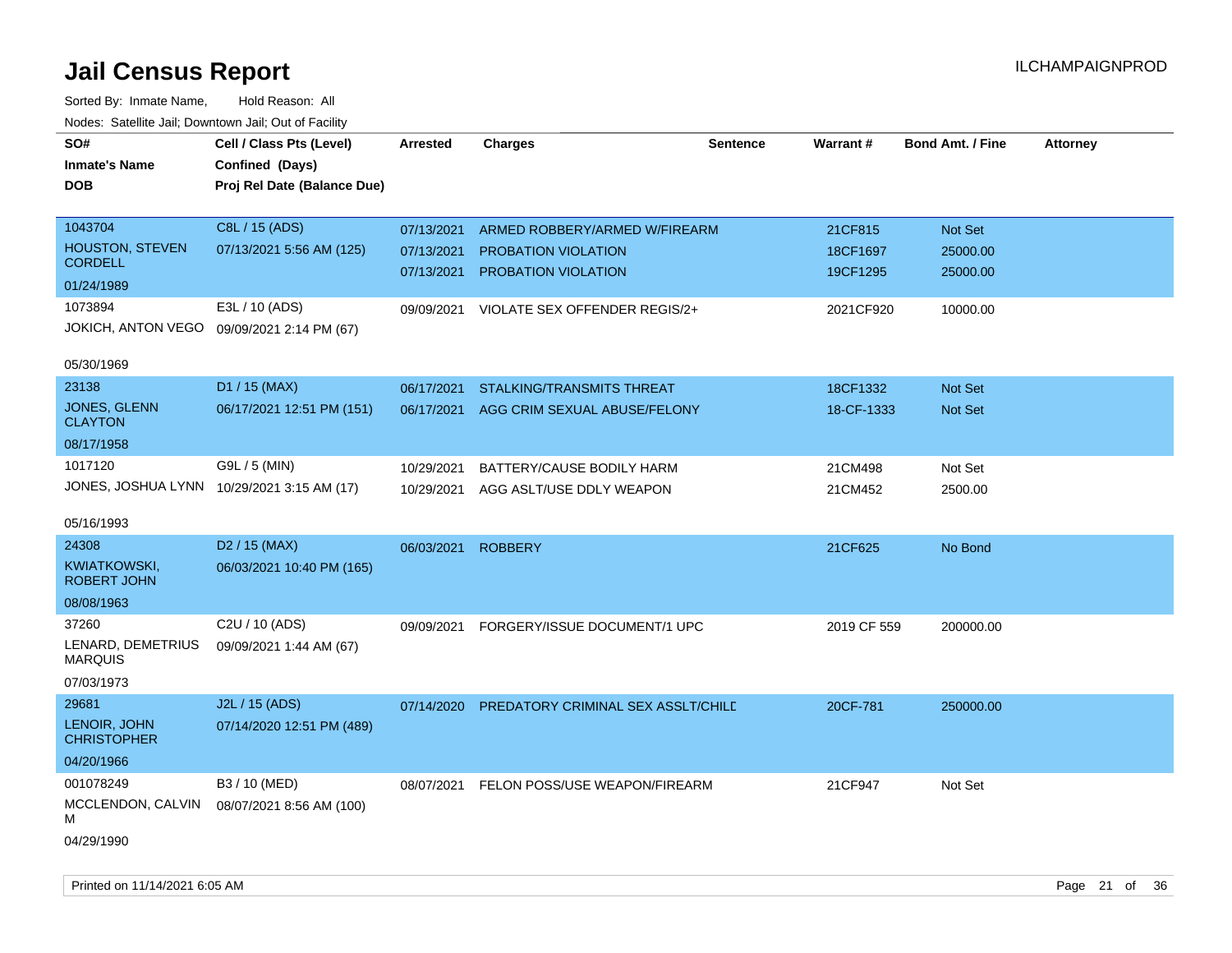Sorted By: Inmate Name, Hold Reason: All Nodes: Satellite Jail; Downtown Jail; Out of Facility

| Nuuts. Saltiille Jall, Duwilluwii Jall, Oul of Facility |                             |            |                                         |                 |              |                         |                 |
|---------------------------------------------------------|-----------------------------|------------|-----------------------------------------|-----------------|--------------|-------------------------|-----------------|
| SO#                                                     | Cell / Class Pts (Level)    | Arrested   | <b>Charges</b>                          | <b>Sentence</b> | Warrant#     | <b>Bond Amt. / Fine</b> | <b>Attorney</b> |
| <b>Inmate's Name</b>                                    | Confined (Days)             |            |                                         |                 |              |                         |                 |
| <b>DOB</b>                                              | Proj Rel Date (Balance Due) |            |                                         |                 |              |                         |                 |
|                                                         |                             |            |                                         |                 |              |                         |                 |
| 40235                                                   | G9U / 5 (MIN)               | 10/04/2021 | AGG DUI/4                               |                 | 2021CF1145   | 35000.00                |                 |
| MERRIWEATHER,<br><b>MARCUS TODD</b>                     | 10/04/2021 4:41 PM (42)     |            |                                         |                 |              |                         |                 |
| 11/28/1967                                              |                             |            |                                         |                 |              |                         |                 |
| 1040273                                                 | E4L / 15 (ADS)              | 09/30/2021 | <b>PRED CRIM SEX ASLT/VICTIM &lt;13</b> |                 | 21CF329      | 500000.00               |                 |
| METCALFE, LANELL<br>JARON                               | 09/30/2021 11:32 PM (46)    |            |                                         |                 |              |                         |                 |
| 09/22/1988                                              |                             |            |                                         |                 |              |                         |                 |
| 1075635                                                 | B2 / 10 (ADS)               | 05/11/2021 | AGG DISCHARGE FIREARM/OCC VEH           |                 | 21CF538      | Not Set                 |                 |
| MILES, DEVLON VON,<br>Junior                            | 05/11/2021 10:39 PM (188)   | 05/11/2021 | MFG/DEL CANNABIS/30-500 GRAMS           |                 | 20CF1402     | 100000.00               |                 |
| 11/04/2000                                              |                             |            |                                         |                 |              |                         |                 |
| 1069209                                                 | H2L / 10 (ADS)              | 04/07/2021 | AGG BATTERY/GREAT BODILY HARM           |                 | 21CF376      | Not Set                 |                 |
| MOORE, DEVONTE<br>JAMAL                                 | 04/07/2021 6:25 PM (222)    |            |                                         |                 |              |                         |                 |
| 09/24/1995                                              |                             |            |                                         |                 |              |                         |                 |
| 001078357                                               | H6L / 15 (ADS)              | 09/17/2021 | ARMED ROBBERY/ARMED W/FIREARM           |                 | 21CF1230     | <b>Not Set</b>          |                 |
| PETTIGREW, CAREY<br><b>CORNITRIAS DEOBLO</b>            | 09/17/2021 9:56 AM (59)     | 09/17/2021 | ARMED ROBBERY/ARMED W/FIREARM           |                 | 21CF1128     | <b>Not Set</b>          |                 |
| 08/31/1986                                              |                             | 09/17/2021 | ARMED ROBBERY/ARMED W/FIREARM           |                 | 21CF1129     | <b>Not Set</b>          |                 |
| 1022441                                                 | H3L / 10 (ADS)              |            |                                         |                 |              |                         |                 |
| PICKENS, DONTRELL                                       |                             | 10/27/2021 | AGG BATTERY/PEACE OFFICER               |                 | 2021 CF 12   | No Bond                 |                 |
| <b>DEMAR</b>                                            | 10/27/2021 1:39 PM (19)     | 10/27/2021 | AGG BATTERY/PEACE OFFICER               |                 | 2020 CF 1488 | No Bond                 |                 |
| 12/10/1993                                              |                             |            |                                         |                 |              |                         |                 |
| 1072114                                                 | A1U / 15 (SPH)              | 01/17/2021 | ATTEMPT (FIRST DEGREE MURDER)           |                 | 2021CF65     | <b>Not Set</b>          |                 |
| ROBINSON, DONNELL                                       | 01/17/2021 2:40 PM (302)    | 01/17/2021 | ARMED ROBBERY/NO FIREARM                |                 | 2020CF824    | 75000.00                |                 |
| <b>LEVON</b>                                            |                             | 02/17/2021 | <b>AGGRAVATED BATTERY</b>               | 4y (DOC)        |              | 250000.00               |                 |
| 10/23/2000                                              |                             |            |                                         |                 |              |                         |                 |
| 980761                                                  | B1 / 10 (MED)               | 06/07/2021 | DOMESTIC BATTERY/OTHER PRIOR            |                 | 21CF639      | Not Set                 |                 |
| ROBINSON, LEON<br>SOLOMON                               | 06/07/2021 1:53 AM (161)    |            |                                         |                 |              |                         |                 |
| 10/22/1983                                              |                             |            |                                         |                 |              |                         |                 |

Printed on 11/14/2021 6:05 AM Page 22 of 36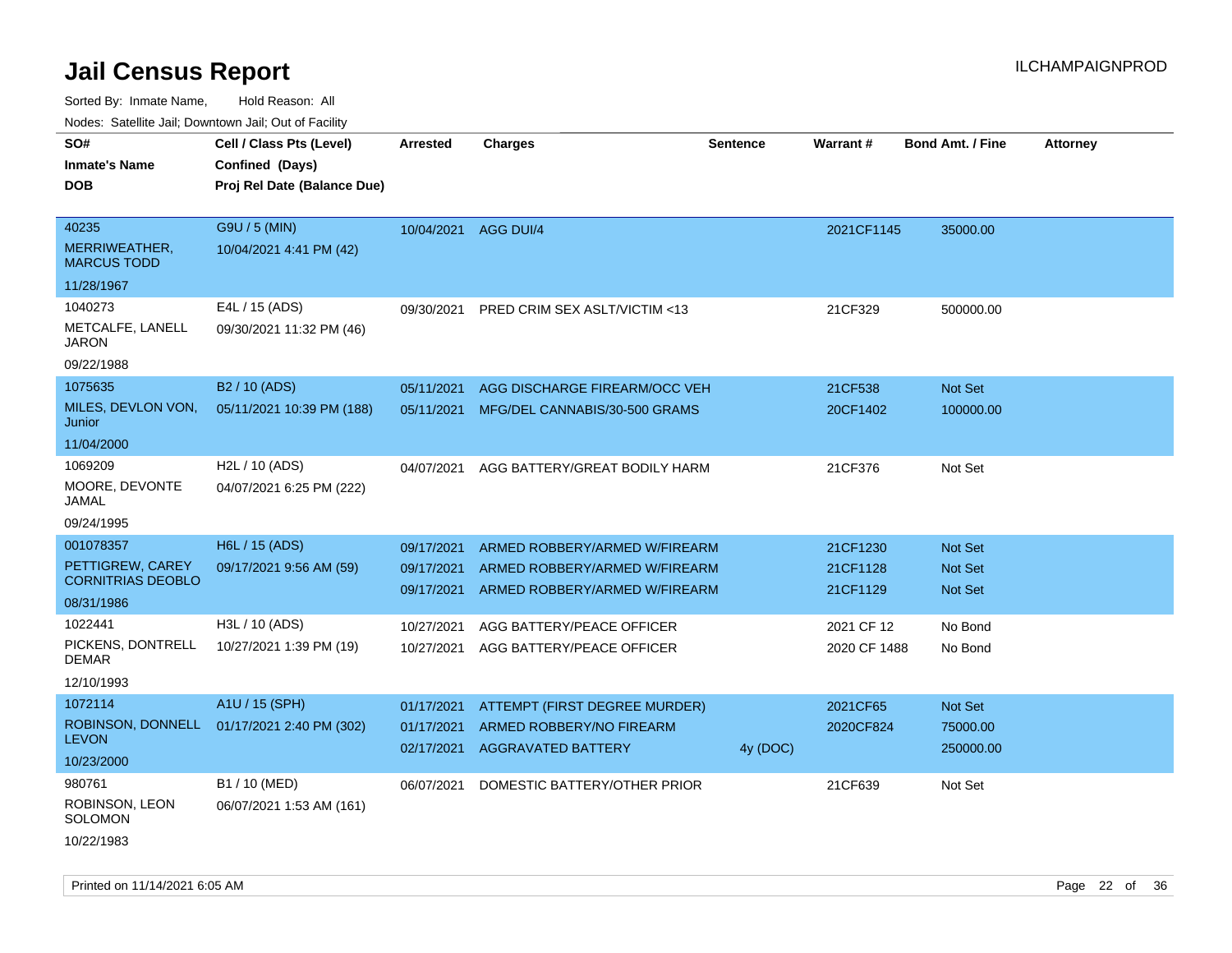| roaco. Oatomto dan, Downtown dan, Oat or Fability |                                             |                 |                                  |                 |            |                         |                 |
|---------------------------------------------------|---------------------------------------------|-----------------|----------------------------------|-----------------|------------|-------------------------|-----------------|
| SO#                                               | Cell / Class Pts (Level)                    | <b>Arrested</b> | <b>Charges</b>                   | <b>Sentence</b> | Warrant#   | <b>Bond Amt. / Fine</b> | <b>Attorney</b> |
| <b>Inmate's Name</b>                              | Confined (Days)                             |                 |                                  |                 |            |                         |                 |
| <b>DOB</b>                                        | Proj Rel Date (Balance Due)                 |                 |                                  |                 |            |                         |                 |
|                                                   |                                             |                 |                                  |                 |            |                         |                 |
| 1006507                                           | D3 / 10 (ADS)                               | 10/21/2021      | DOMESTIC BATTERY/OTHER PRIOR     |                 | 21CF1269   | Not Set                 |                 |
| RODGERS, DYLAN                                    | 10/21/2021 12:34 AM (25)                    | 10/21/2021      | <b>PROBATION VIOLATION</b>       |                 | 2019CF1220 | 10000.00                |                 |
| <b>ROBERT</b>                                     |                                             | 10/21/2021      | AGG ASLT/USE DDLY WEAPON         |                 | 21CM123    | 1000.00                 |                 |
| 12/12/1991                                        |                                             |                 |                                  |                 |            |                         |                 |
| 001077772                                         | E5L / 5 (ADS)                               | 03/16/2021      | PUBLIC INDECENCY/SEX CONDUCT     |                 | 21CM102    | Not Set                 |                 |
| RUSH, MARION EARL,<br>Junior                      | 03/16/2021 7:40 PM (244)                    |                 |                                  |                 |            |                         |                 |
| 10/21/1967                                        |                                             |                 |                                  |                 |            |                         |                 |
| 1069960                                           | G7L / 5 (MIN)                               | 09/28/2021      | <b>IDENTITY THEFT/\$2K-\$10K</b> |                 | 21CF952    | 10000.00                |                 |
| SHELTON, JOSIAH<br><b>TIMOTHY</b>                 | 09/28/2021 2:04 AM (48)                     |                 |                                  |                 |            |                         |                 |
| 02/23/1980                                        |                                             |                 |                                  |                 |            |                         |                 |
| 1034452                                           | F9U / 10 (MED)                              | 09/24/2021      | MFG/DEL 1<15 GR HEROIN/ANALOG    | 4y (DOC)        | 20CF001071 | 500000.00               |                 |
| SMITH, CHERNENKO<br><b>CONSTANTINE</b>            | 09/24/2021 11:57 AM (52)                    |                 |                                  |                 |            |                         |                 |
| 08/17/1985                                        |                                             |                 |                                  |                 |            |                         |                 |
| 1034702                                           | F3L / 10 (MED)                              | 10/22/2021      | AGG DOMESTIC BATTERY/STRANGLE    |                 | 21CF1123   | 50000.00                |                 |
|                                                   | SOULE, AUSTIN TYLER 10/22/2021 6:49 AM (24) |                 |                                  |                 |            |                         |                 |
|                                                   |                                             |                 |                                  |                 |            |                         |                 |
| 03/18/1995                                        |                                             |                 |                                  |                 |            |                         |                 |
| 960772                                            | $13/5$ (MIN)                                | 11/11/2021      | POSSESSION OF METH< 5 GRAMS      |                 | 2020CF362  | 100000.00               |                 |
| <b>STARK, FARON</b><br><b>MICHAEL</b>             | 11/11/2021 10:28 PM (4)                     |                 |                                  |                 |            |                         |                 |
| 05/12/1988                                        |                                             |                 |                                  |                 |            |                         |                 |
| 1051104                                           | G1U / 5 (MIN)                               | 05/26/2021      | DRIVING ON REVOKED LICENSE       |                 | 21TR4000   | <b>Not Set</b>          |                 |
| STOVER, ANDREW<br><b>WADE</b>                     | 05/27/2021 12:59 AM (172)                   | 05/26/2021      | <b>BURGLARY</b>                  |                 | 21CF667    | <b>Not Set</b>          |                 |
| 07/20/1994                                        |                                             | 05/26/2021      | METH DELIVERY/5<15 GRAMS         |                 | 21CF598    | Not Set                 |                 |
| 1024184                                           | H5L / 10 (ADS)                              | 09/08/2021      | AGG ASLT PEACE OFF/FIRE/ER WRK   |                 | 20CF1051   | No Bond                 |                 |
| SULLIVAN, CODY<br><b>MICHAEL</b>                  | 09/08/2021 3:28 PM (68)                     |                 |                                  |                 |            |                         |                 |
| 08/15/1994                                        |                                             |                 |                                  |                 |            |                         |                 |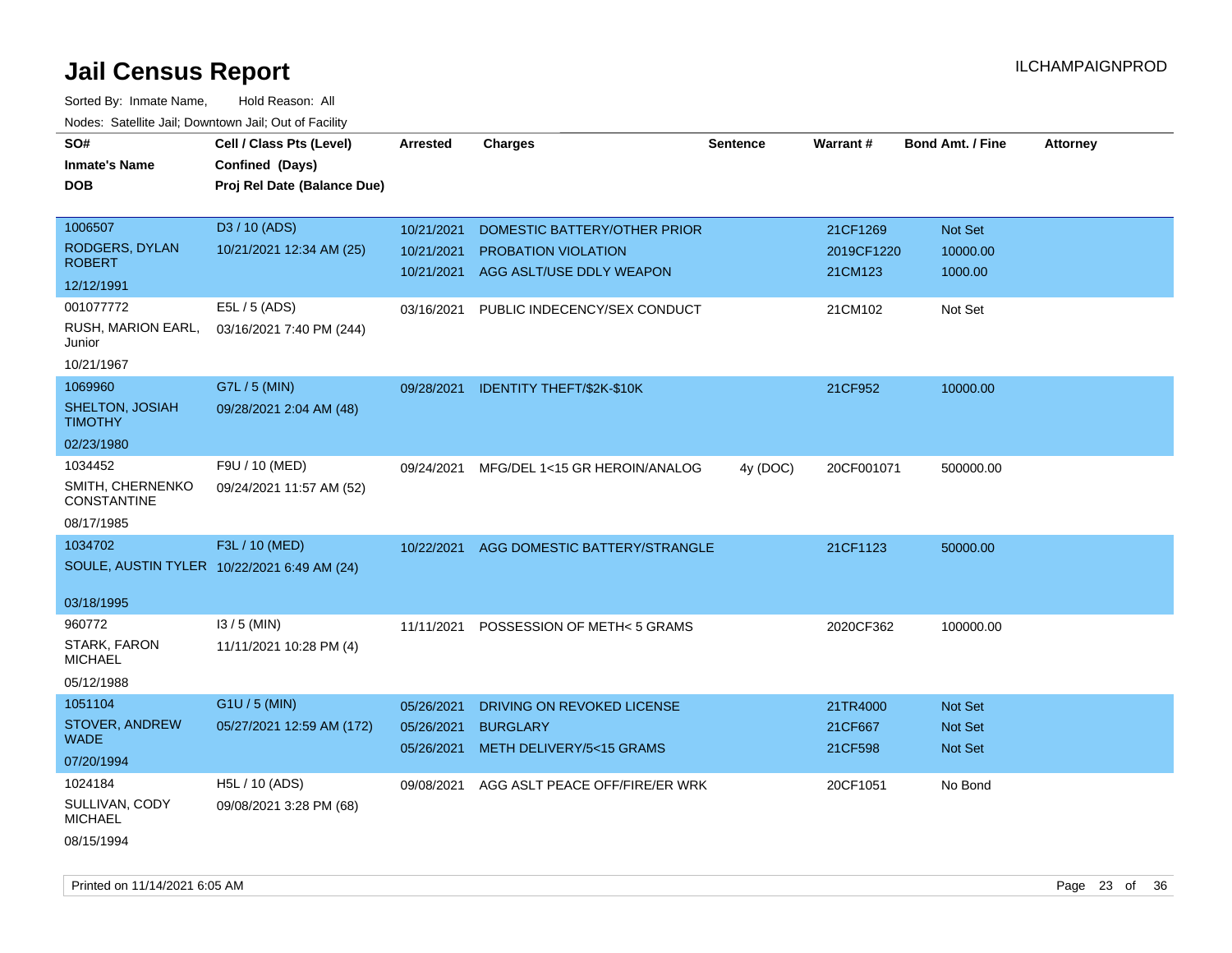Sorted By: Inmate Name, Hold Reason: All Nodes: Satellite Jail; Downtown Jail; Out of Facility

| voues. Salemie Jan, Downtown Jan, Out of Facility |                             |                     |                                           |                 |                 |                         |                 |
|---------------------------------------------------|-----------------------------|---------------------|-------------------------------------------|-----------------|-----------------|-------------------------|-----------------|
| SO#                                               | Cell / Class Pts (Level)    | <b>Arrested</b>     | <b>Charges</b>                            | <b>Sentence</b> | <b>Warrant#</b> | <b>Bond Amt. / Fine</b> | <b>Attorney</b> |
| <b>Inmate's Name</b>                              | Confined (Days)             |                     |                                           |                 |                 |                         |                 |
| DOB                                               | Proj Rel Date (Balance Due) |                     |                                           |                 |                 |                         |                 |
|                                                   |                             |                     |                                           |                 |                 |                         |                 |
| 1068839                                           | F8L / 15 (MAX)              | 08/07/2020 HOMICIDE |                                           |                 | 2020-CF851      | 1000000.00              |                 |
| <b>TAYLOR, LONDON</b><br>JAVON                    | 08/07/2020 10:30 AM (465)   |                     |                                           |                 |                 |                         |                 |
| 08/16/1999                                        |                             |                     |                                           |                 |                 |                         |                 |
| 54881                                             | E1L / 10 (ADS)              |                     | 05/18/2021 AGGRAVATED ASSAULT/PUBLIC PROP |                 | 21CM185         | 100.00                  |                 |
| THOMAS, BRYANT                                    | 05/18/2021 9:03 PM (181)    |                     |                                           |                 |                 |                         |                 |
| 11/12/1973                                        |                             |                     |                                           |                 |                 |                         |                 |
| 1004142                                           | F9L / 15 (MAX)              | 10/22/2021          | PAROLE REVOCATION                         |                 |                 | Not Set                 |                 |
| TOY, KAYON LARENZ                                 | 10/22/2021 1:01 PM (24)     | 10/27/2021          | POSSESSION OF METH/15<100GRAMS            |                 | 2021CF1298      | 1500000.00              |                 |
|                                                   |                             |                     |                                           |                 |                 |                         |                 |
| 09/12/1991                                        |                             |                     |                                           |                 |                 |                         |                 |
| 1056971                                           | D6 / 10 (ADS)               | 08/07/2021          | FELON POSS/USE WEAPON/FIREARM             |                 | 21CF948         | No Bond                 |                 |
| TRAVIS, DENZEL<br><b>DANTRELL</b>                 | 08/07/2021 7:36 AM (100)    | 08/08/2021          | AGG BATTERY/PUBLIC PLACE                  |                 | 2020CF647       | 25000.00                |                 |
| 03/21/1993                                        |                             |                     |                                           |                 |                 |                         |                 |
| 001078250                                         | F2L / 10 (MED)              | 08/07/2021          | FELON POSS WEAPON/BODY ARMOR              |                 | 21CF950         | Not Set                 |                 |
| <b>TRAVIS, JORDAN</b><br><b>TESHAUN</b>           | 08/07/2021 10:27 AM (100)   |                     |                                           |                 |                 |                         |                 |
| 03/03/1996                                        |                             |                     |                                           |                 |                 |                         |                 |
| 969709                                            | C <sub>1</sub> L / 5 (ADS)  | 10/29/2021          | CRIM DMG TO PROP \$500-10K                |                 |                 | Not Set                 |                 |
| TUFTE, BRYCE<br><b>MATTHEW</b>                    | 10/29/2021 3:14 PM (17)     | 10/29/2021          | DRIVING ON SUSPENDED LICENSE              |                 | 20TR2181        | 5000.00                 |                 |
| 05/30/1988                                        | 12/20/2021 (0.00)           |                     |                                           |                 |                 |                         |                 |
| 30108                                             | J4L / 15 (ADS)              | 07/30/2021          | <b>MURDER</b>                             |                 | 21CF902         | 2000000.00              |                 |
| VANDYKE, DARYL<br><b>ANTHONY</b>                  | 07/30/2021 8:29 PM (108)    |                     |                                           |                 |                 |                         |                 |
| 10/04/1965                                        |                             |                     |                                           |                 |                 |                         |                 |
| 968681                                            | D5 / 15 (ADS)               | 08/27/2021          | AGG CRIM SX AB/VIC 13<18/TRUST            |                 | 2020CF499       | 250000.00               |                 |
| WADE, DEMETRIUS<br><b>DARYL</b>                   | 08/27/2021 2:25 AM (80)     | 08/27/2021          | INDIRECT CRIMINAL CONTEMPT                | 5y (DOC)        | 2021CC16        | No Bond                 |                 |
|                                                   |                             |                     |                                           |                 |                 |                         |                 |

01/07/1987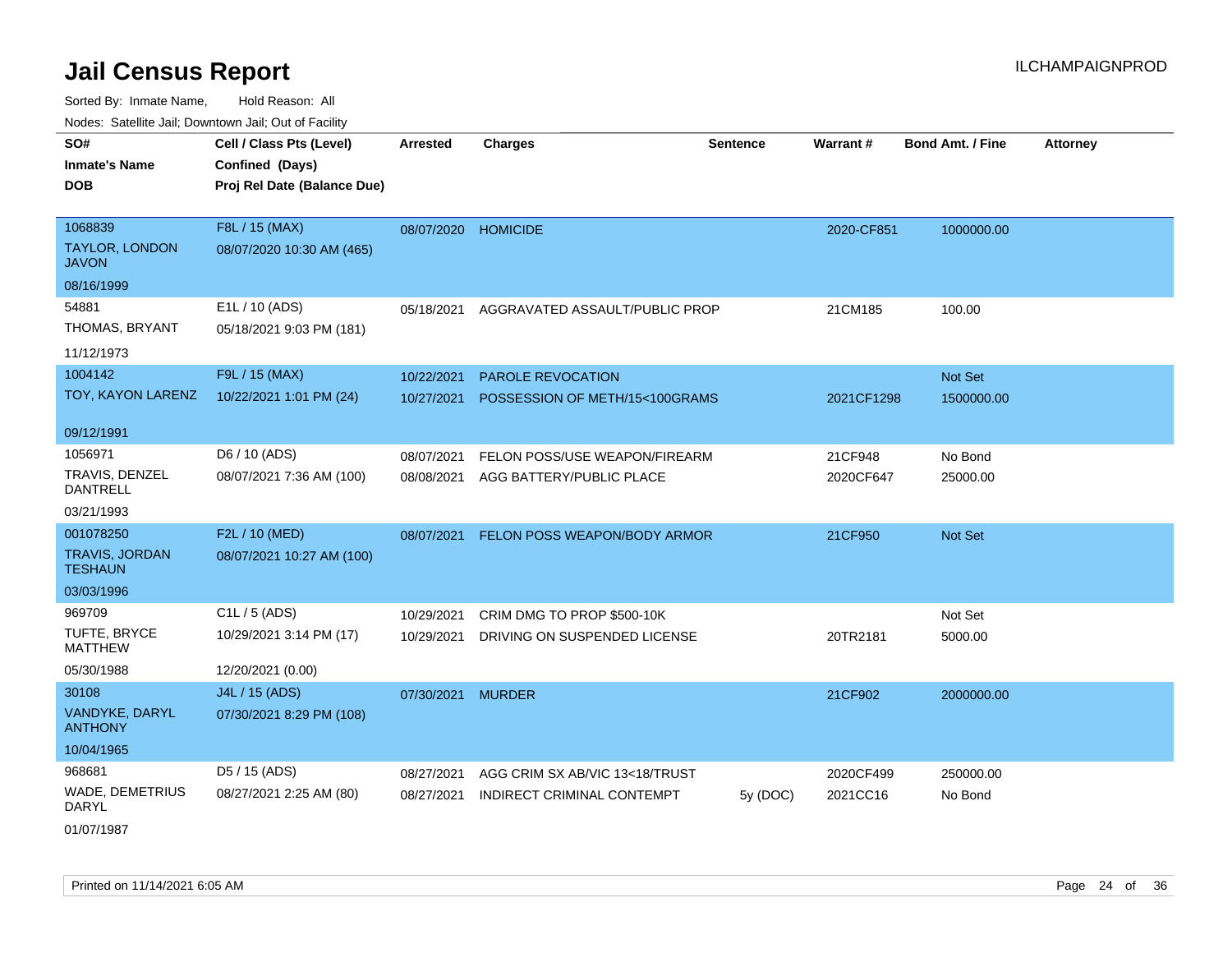| voucs. Oatchite sail, Downtown sail, Out of Facility<br>SO# | Cell / Class Pts (Level)    | <b>Arrested</b> | <b>Charges</b>              | <b>Sentence</b> | <b>Warrant#</b> | <b>Bond Amt. / Fine</b> | <b>Attorney</b> |
|-------------------------------------------------------------|-----------------------------|-----------------|-----------------------------|-----------------|-----------------|-------------------------|-----------------|
| <b>Inmate's Name</b>                                        | Confined (Days)             |                 |                             |                 |                 |                         |                 |
| <b>DOB</b>                                                  | Proj Rel Date (Balance Due) |                 |                             |                 |                 |                         |                 |
|                                                             |                             |                 |                             |                 |                 |                         |                 |
| 1070904                                                     | G7U / 5 (MIN)               | 10/28/2021      | <b>BURGLARY</b>             |                 | 2021CF321       | 15000.00                |                 |
| <b>WANKEL, JONAH</b><br><b>JAMES</b>                        | 10/28/2021 3:42 AM (18)     |                 |                             |                 |                 |                         |                 |
| 12/15/1993                                                  |                             |                 |                             |                 |                 |                         |                 |
| 44836                                                       | E2L / 15 (ADS)              | 11/02/2021      | <b>THEFT</b>                |                 |                 | Not Set                 |                 |
| <b>WESLEY, FRANK</b>                                        | 11/02/2021 4:08 AM (13)     | 11/02/2021      | <b>DISORDERLY CONDUCT</b>   |                 |                 | Not Set                 |                 |
| <b>LADELL</b>                                               |                             | 11/02/2021      | CRIM TRESPASS TO STATE LAND |                 | 21118875        | Not Set                 |                 |
| 09/17/1977                                                  |                             |                 |                             |                 |                 |                         |                 |
| 001078511                                                   | G3U / 5 (MIN)               | 10/18/2021 WRIT |                             |                 | 20CF1318        | No Bond                 |                 |
| <b>WILLIAMS, KANAAN</b><br><b>AUBREY</b>                    | 10/18/2021 2:21 PM (28)     |                 |                             |                 |                 |                         |                 |
| 03/17/2000                                                  |                             |                 |                             |                 |                 |                         |                 |
| 1058072                                                     | A2U / 15 (SPH)              | 02/25/2021      | ARMED HABITUAL CRIMINAL     |                 |                 | Not Set                 |                 |
| <b>WILLIAMS, KENNETH</b><br><b>BERNARD</b>                  | 02/25/2021 3:24 PM (263)    |                 |                             |                 |                 |                         |                 |
| 10/04/1985                                                  |                             |                 |                             |                 |                 |                         |                 |
| 53518                                                       | $15/15$ (ADS)               | 08/19/2021      | <b>AGGRAVATED BATTERY</b>   |                 | 21CF1014        | <b>Not Set</b>          |                 |
| <b>WILLIAMS, TORREY</b><br><b>TOSHIBA</b>                   | 08/19/2021 10:10 AM (88)    | 09/01/2021      | PROBATION VIOLATION         |                 | 20CF381         | Not Set                 |                 |
| 03/30/1975                                                  |                             |                 |                             |                 |                 |                         |                 |
| 9326                                                        | $12/5$ (ADS)                | 06/14/2021      | <b>BURGLARY</b>             |                 | 2020-CF-625     | Not Set                 |                 |
| YOUNG, ANTHONY<br><b>PAUL</b>                               | 06/14/2021 12:07 PM (154)   |                 |                             |                 |                 |                         |                 |
| 03/13/1954                                                  |                             |                 |                             |                 |                 |                         |                 |
| <b>Total Downtown Jail: 61</b>                              |                             | Males: 61       | Females: 0<br>Unknown: 0    |                 |                 |                         |                 |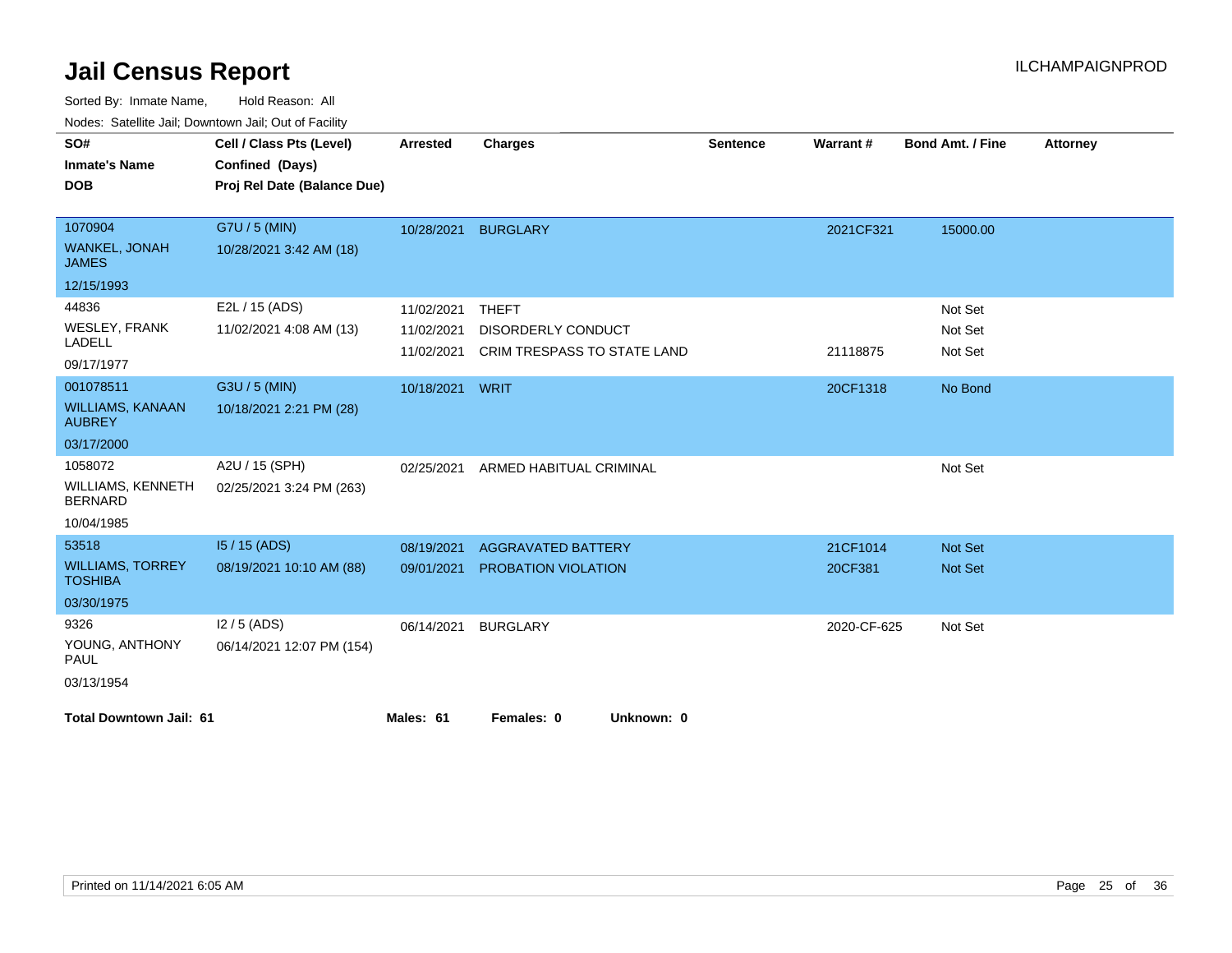| <b>Out of Facility</b> |  |  |
|------------------------|--|--|
|                        |  |  |

| SO#<br><b>Inmate's Name</b><br><b>DOB</b>               | Cell / Class Pts (Level)<br>Confined (Days)<br>Proj Rel Date (Balance Due) | <b>Arrested</b> | <b>Charges</b>                   | <b>Sentence</b> | Warrant#   | Bond Amt. / Fine | <b>Attorney</b> |
|---------------------------------------------------------|----------------------------------------------------------------------------|-----------------|----------------------------------|-----------------|------------|------------------|-----------------|
| 61095<br>AMOS, DERRICK<br><b>JAMES</b>                  | <b>DEW / 10 (ADS)</b><br>05/02/2021 9:02 PM (197)                          | 05/02/2021      | HOME INVASION/CAUSE INJURY       |                 | 2021CF323  | 100000.00        |                 |
| 06/12/1985                                              |                                                                            |                 |                                  |                 |            |                  |                 |
| 19971                                                   | <b>EHD</b>                                                                 | 11/09/2021      | DRIVING RVK/SUSP DUI/SSS 4-9     |                 | 2021CF968  | Not Set          |                 |
| BARNESKE, RAYMOND 11/09/2021 9:32 AM (6)<br><b>LYNN</b> |                                                                            |                 |                                  |                 |            |                  |                 |
| 08/17/1961                                              | 5/6/2022 (0.00)                                                            |                 |                                  |                 |            |                  |                 |
| 516062                                                  | <b>DEW / 15 (MAX)</b>                                                      | 02/22/2021      | <b>PHONE HARASSMENT/2+</b>       |                 | 20CF194    | 5000.00          |                 |
| <b>BENNETT, JOHN</b><br><b>MICHAEL</b>                  | 02/22/2021 10:47 AM (266)                                                  | 02/22/2021      | AGG DISCH FIR/VEH/PC OFF/FRMAN   |                 | 21CF210    | No Bond          |                 |
| 04/30/1986                                              |                                                                            |                 |                                  |                 |            |                  |                 |
| 976538                                                  | EHD                                                                        | 10/12/2021      | DOMESTIC BATTERY/OTHER PRIOR     |                 | 2020CF1095 | Not Set          |                 |
|                                                         | BLISSIT, WYATT TYRES 10/12/2021 10:05 AM (34)                              |                 |                                  |                 |            |                  |                 |
| 09/05/1989                                              | 1/6/2022 (0.00)                                                            |                 |                                  |                 |            |                  |                 |
| 33993                                                   | <b>DEW / 10 (MED)</b>                                                      | 06/14/2021      | POSSESSING A CONTROLLED SUBSTANC |                 | 21CF657    | Not Set          |                 |
| <b>BOOKER, STEPHON</b>                                  | 06/14/2021 7:42 PM (154)                                                   | 06/14/2021      | AGGRAVATED DOMESTIC BATTERY      |                 | 21CF688    | Not Set          |                 |
| <b>MONTELL</b>                                          |                                                                            | 06/14/2021      | <b>PAROLE REVOCATION</b>         |                 | CH2103612  | No Bond          |                 |
| 06/11/1971                                              |                                                                            |                 |                                  |                 |            |                  |                 |
| 1074315                                                 | DEW / 15 (MAX)                                                             | 07/27/2021      | AGG DISCHARGE FIREARM/VEH/SCH    |                 | 21CF927    | Not Set          |                 |
| <b>BRIGGS, PATRICK</b><br><b>MONTAY</b>                 | 08/03/2021 4:56 PM (104)                                                   |                 |                                  |                 |            |                  |                 |
| 08/05/2001                                              |                                                                            |                 |                                  |                 |            |                  |                 |
| 001078065                                               | <b>KAN / 10 (ADS)</b>                                                      | 06/17/2021      | AGG BATTERY/DISCHARGE FIREARM    |                 | 21CF704    | 1000000.00       |                 |
| <b>BROWN, CHARMAN</b><br><b>LAKEEF</b>                  | 06/17/2021 12:32 PM (151)                                                  |                 |                                  |                 |            |                  |                 |
| 11/30/2002                                              |                                                                            |                 |                                  |                 |            |                  |                 |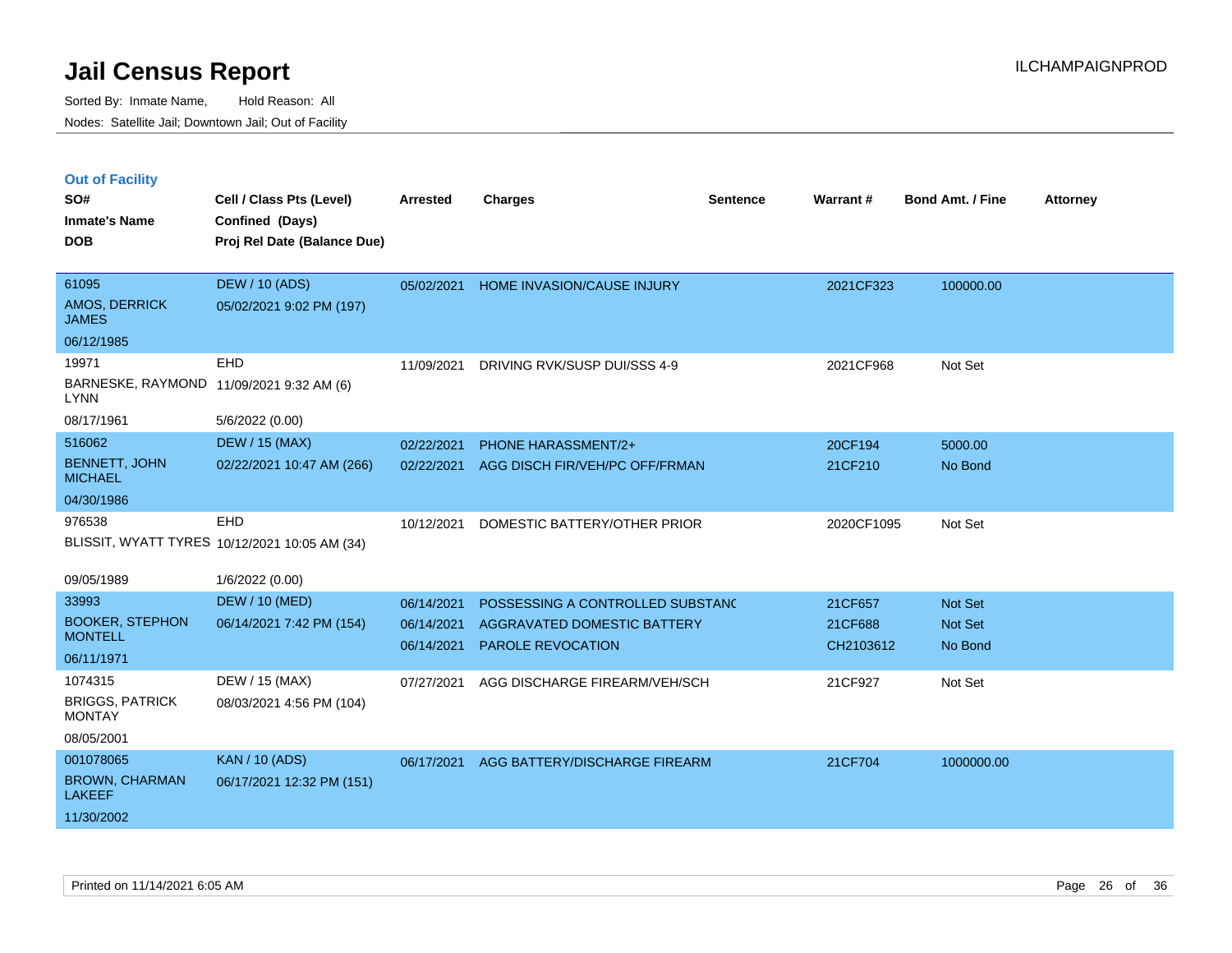| roaco. Catolino dall, Downtown dall, Out of Fability |                             |                 |                                          |                 |            |                         |                 |
|------------------------------------------------------|-----------------------------|-----------------|------------------------------------------|-----------------|------------|-------------------------|-----------------|
| SO#                                                  | Cell / Class Pts (Level)    | <b>Arrested</b> | Charges                                  | <b>Sentence</b> | Warrant#   | <b>Bond Amt. / Fine</b> | <b>Attorney</b> |
| <b>Inmate's Name</b>                                 | Confined (Days)             |                 |                                          |                 |            |                         |                 |
| <b>DOB</b>                                           | Proj Rel Date (Balance Due) |                 |                                          |                 |            |                         |                 |
|                                                      |                             |                 |                                          |                 |            |                         |                 |
| 1038554                                              | <b>KAN / 15 (MAX)</b>       | 08/18/2021      | DELIVERY OF OR POSSESSION OF W/ INT      |                 | 21CF1009   | No Bond                 |                 |
| <b>BROWN, CORRION</b><br><b>DEVONTAE</b>             | 08/18/2021 5:40 PM (89)     | 08/18/2021      | ARMED HABITUAL CRIMINAL                  |                 | 21CF1162   | Not Set                 |                 |
| 04/19/1995                                           |                             |                 |                                          |                 |            |                         |                 |
| 1071662                                              | KAN / 15 (MAX)              | 12/07/2020      | FELON POSS/USE FIREARM PRIOR             |                 | 20CF1418   | 250000.00               |                 |
| BROWN, JAWON<br>EDWARD                               | 12/14/2020 6:02 PM (336)    |                 |                                          |                 |            |                         |                 |
| 04/21/2000                                           |                             |                 |                                          |                 |            |                         |                 |
| 1038579                                              | <b>KAN / 15 (MAX)</b>       | 08/18/2021      | FELON POSS/USE WEAPON/FIREARM            |                 | 21CF1010   | Not Set                 |                 |
| <b>BROWN, MARKEL</b><br><b>RIKKI</b>                 | 08/18/2021 2:05 PM (89)     |                 |                                          |                 |            |                         |                 |
| 01/06/1995                                           |                             |                 |                                          |                 |            |                         |                 |
| 1003006                                              | KAN / 15 (MAX)              | 08/19/2021      | FELON POSS/USE MACHINE GUN               |                 | 21CF1011   | No Bond                 |                 |
| <b>BROWN, ROCKEITH</b><br><b>JAVONTE</b>             | 08/19/2021 12:55 AM (88)    |                 |                                          |                 |            |                         |                 |
| 07/23/1991                                           |                             |                 |                                          |                 |            |                         |                 |
| 001078361                                            | <b>KAN / 10 (MED)</b>       | 09/08/2021      | AGG UUW/LOADED/NO FCCA/FOID              |                 | 21CF1084   | Not Set                 |                 |
| <b>BUFORD, DESHAWN</b><br><b>MICHAEL</b>             | 09/08/2021 10:11 PM (68)    |                 |                                          |                 |            |                         |                 |
| 02/23/1997                                           |                             |                 |                                          |                 |            |                         |                 |
| 987334                                               | DEW / 15 (MAX)              |                 | 03/10/2021 ATTEMPT (FIRST DEGREE MURDER) |                 | 19CF689    | Not Set                 |                 |
| CAIN, ISAIAH<br><b>DEPRIEST</b>                      | 03/10/2021 2:22 PM (250)    |                 |                                          |                 |            |                         |                 |
| 12/23/1990                                           |                             |                 |                                          |                 |            |                         |                 |
| 992962                                               | DEW / 15 (ADS)              | 05/25/2021      | MURDER/INTENT TO KILL/INJURE             |                 | 2018CF1045 | 1000000.00              |                 |
| <b>CAMPBELL, KEITH</b><br><b>KNAQEEB</b>             | 05/25/2021 1:19 PM (174)    |                 |                                          |                 |            |                         |                 |
| 07/22/1991                                           |                             |                 |                                          |                 |            |                         |                 |
| 1064992                                              | KAN / 15 (MAX)              | 09/20/2021      | ARMED VIOLENCE/CATEGORY I                |                 | 21CF1137   | Not Set                 |                 |
| CARTER, KEJUAN<br>JAVONTE                            | 09/20/2021 11:42 PM (56)    |                 |                                          |                 |            |                         |                 |
| 06/27/1998                                           |                             |                 |                                          |                 |            |                         |                 |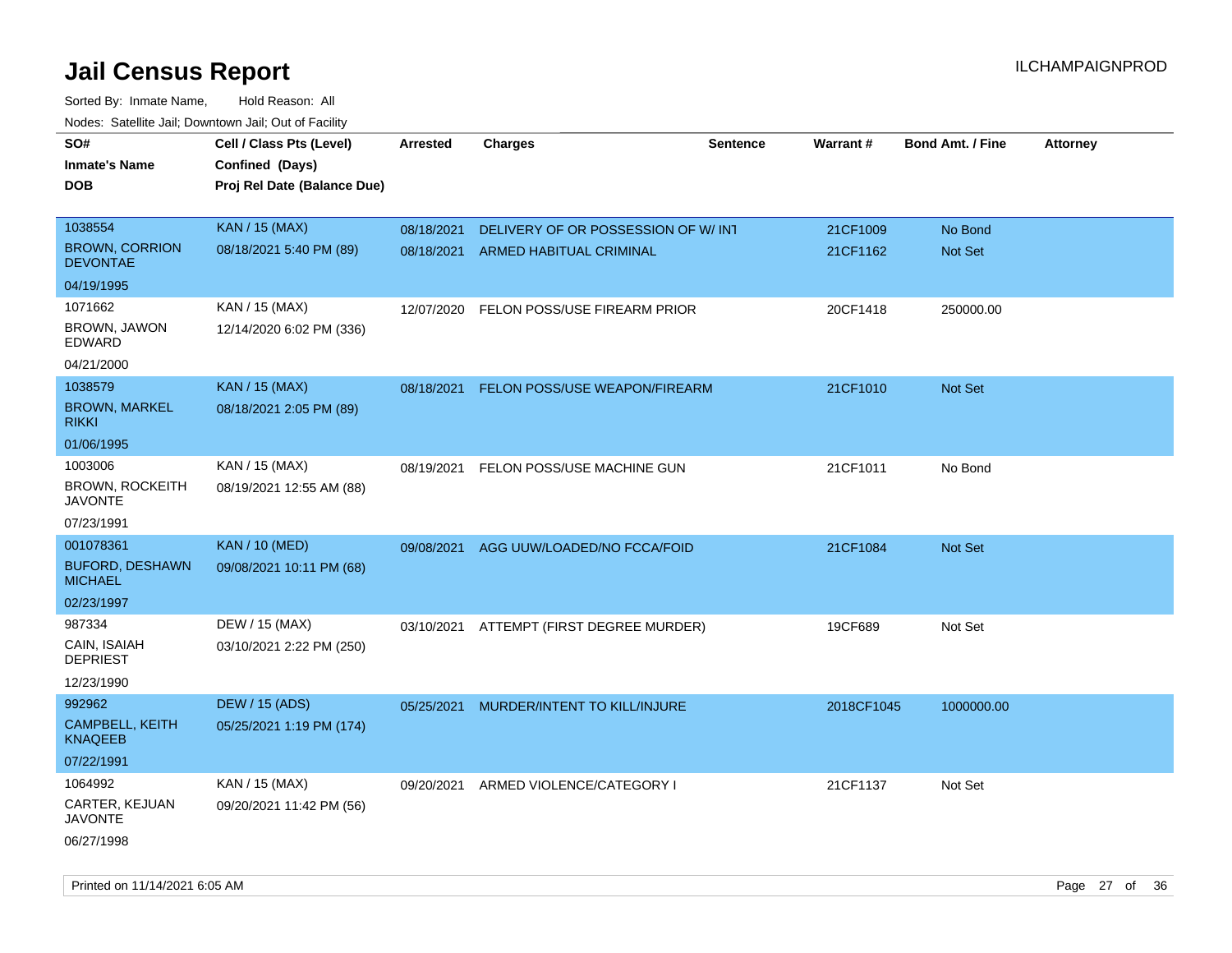| rougs. Calcinic Jan, Downtown Jan, Out of Facility   |                                                                            |                          |                                                                 |                 |                          |                         |                 |
|------------------------------------------------------|----------------------------------------------------------------------------|--------------------------|-----------------------------------------------------------------|-----------------|--------------------------|-------------------------|-----------------|
| SO#<br><b>Inmate's Name</b><br><b>DOB</b>            | Cell / Class Pts (Level)<br>Confined (Days)<br>Proj Rel Date (Balance Due) | <b>Arrested</b>          | <b>Charges</b>                                                  | <b>Sentence</b> | <b>Warrant#</b>          | <b>Bond Amt. / Fine</b> | <b>Attorney</b> |
| 1068848<br><b>CHATMAN, MICHAEL</b><br><b>DAISEAN</b> | <b>KAN / 15 (MAX)</b><br>02/06/2020 5:22 PM (648)                          |                          | 02/06/2020 MURDER/INTENT TO KILL/INJURE                         |                 | 20CF-156                 | No Bond                 |                 |
| 11/12/1999                                           |                                                                            |                          |                                                                 |                 |                          |                         |                 |
| 778242<br>CHILLIS, CENTRAIL<br><b>DERCO</b>          | EHD<br>10/19/2021 9:26 AM (27)                                             | 10/19/2021               | DRIVING RVK/SUSP DUI/SSS 2ND                                    |                 | 2021CF33                 | Not Set                 |                 |
| 06/07/1985                                           | 11/17/2021 (0.00)                                                          |                          |                                                                 |                 |                          |                         |                 |
| 001078461<br>COLE, ERIC JOSE                         | <b>KAN / 10 (MED)</b><br>10/08/2021 12:25 AM (38)                          | 10/07/2021<br>10/07/2021 | AGG UNLAWFUL USE WEAPON/PERSON<br>AGG DOMESTIC BATTERY/STRANGLE |                 | 2021CF1209<br>2021CF1208 | No Bond<br>Not Set      |                 |
| 01/24/2002                                           |                                                                            | 10/08/2021               | <b>HARASS WITNESS/FAMILY MBR/REP</b>                            |                 | 21CF1218                 | Not Set                 |                 |
| 57733<br>CRAIG, ANTOINE<br>DARRELL                   | KAN / 15 (SPH)<br>02/25/2020 4:08 PM (629)                                 | 02/25/2020<br>02/25/2020 | <b>HOMICIDE</b><br>FELON POSS/USE WEAPON/FIREARM                |                 | 2020-CF250<br>19CF-1827  | 2000000.00<br>80000.00  |                 |
| 10/09/1982                                           |                                                                            |                          |                                                                 |                 |                          |                         |                 |
| 001077939                                            | <b>DEW / 10 (MED)</b>                                                      | 05/10/2021               | FIREARM/FOID INVALID/NOT ELIG                                   |                 | 21CF526                  | No Bond                 |                 |
| <b>CROSS, PATRICK</b><br><b>DONTRELLE</b>            | 05/10/2021 7:31 PM (189)                                                   | 06/02/2021               | POSS STOLEN VEHICLE > \$25,000                                  |                 | 21CF612                  | Not Set                 |                 |
| 11/07/2001                                           |                                                                            |                          |                                                                 |                 |                          |                         |                 |
| 1061304                                              | DEW / 15 (MAX)                                                             | 10/11/2021               | ARMED HABITUAL CRIMINAL                                         |                 | 21CF1226                 | No Bond                 |                 |
| DORRIS, KEMION<br><b>DAETOCE</b>                     | 10/11/2021 7:30 PM (35)                                                    | 10/11/2021               | ARMED HABITUAL CRIMINAL                                         |                 | 21CF1227                 | No Bond                 |                 |
| 11/19/1997                                           |                                                                            | 10/11/2021               | <b>HOME INVASION/FIREARM</b>                                    |                 | 21CF1228                 | No Bond                 |                 |
| 1076663<br>DYE, KENNE YAKIEM                         | <b>DEW / 15 (MAX)</b><br>07/15/2020 11:49 AM (488)                         | 07/15/2020               | *ARMED HABITUAL CRIMINAL                                        |                 | 2020-CF783               | 500000.00               |                 |
| 05/30/1988                                           |                                                                            |                          |                                                                 |                 |                          |                         |                 |
| 27428                                                | <b>EHD</b>                                                                 | 09/21/2021               | DRIVING RVK/SUSP DUI/SSS 3RD                                    |                 | 2020CF1368               | Not Set                 |                 |
| FRANKLIN, TYRONE<br>Senior                           | 09/21/2021 9:27 AM (55)                                                    | 09/21/2021               | DRIVING RVK/SUSP DUI/SSS 3RD                                    |                 | 2021CF435                | Not Set                 |                 |
| 09/12/1966                                           | 12/19/2021 (0.00)                                                          |                          |                                                                 |                 |                          |                         |                 |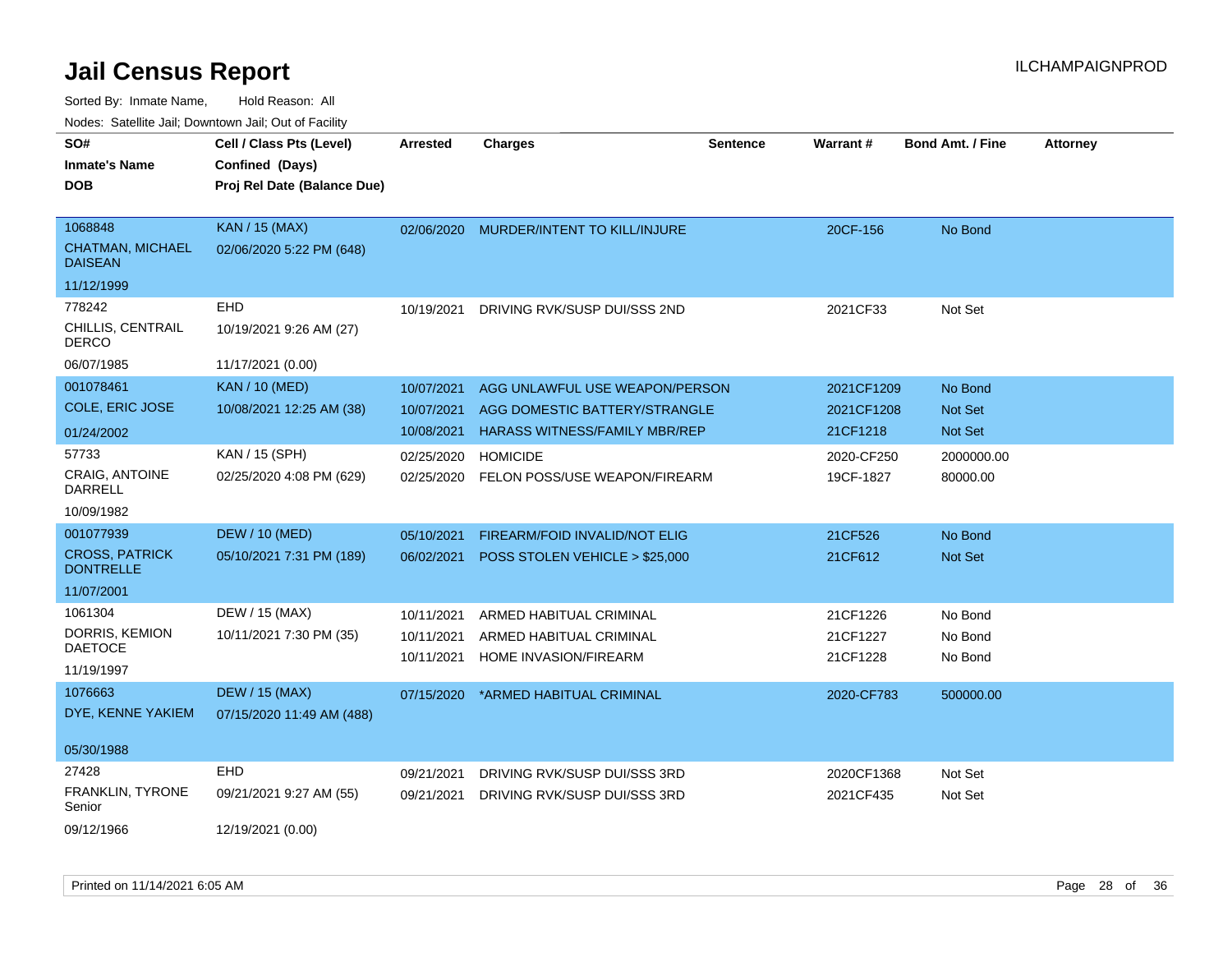Sorted By: Inmate Name, Hold Reason: All

|                                        | Nodes: Satellite Jail; Downtown Jail; Out of Facility |                 |                                        |                 |           |                  |                 |  |
|----------------------------------------|-------------------------------------------------------|-----------------|----------------------------------------|-----------------|-----------|------------------|-----------------|--|
| SO#                                    | Cell / Class Pts (Level)                              | <b>Arrested</b> | <b>Charges</b>                         | <b>Sentence</b> | Warrant#  | Bond Amt. / Fine | <b>Attorney</b> |  |
| <b>Inmate's Name</b>                   | Confined (Days)                                       |                 |                                        |                 |           |                  |                 |  |
| <b>DOB</b>                             | Proj Rel Date (Balance Due)                           |                 |                                        |                 |           |                  |                 |  |
|                                        |                                                       |                 |                                        |                 |           |                  |                 |  |
| 60154                                  | <b>EHD</b>                                            |                 | 10/20/2021 AGG DUI/LIC SUSP OR REVOKED |                 | 2021cf261 | Not Set          |                 |  |
| GARCIA-MEZA,<br><b>CARLOS</b>          | 10/20/2021 9:23 AM (26)                               |                 |                                        |                 |           |                  |                 |  |
| 03/06/1983                             | 1/16/2022 (0.00)                                      |                 |                                        |                 |           |                  |                 |  |
| 001077363                              | KAN / 25 (SPH)                                        | 10/30/2020      | HOME INVASION/FIREARM                  |                 | 20CF1202  | 500000.00        |                 |  |
| GARY, DAKOTA<br><b>TREVON</b>          | 10/30/2020 10:41 AM (381)                             |                 |                                        |                 |           |                  |                 |  |
| 12/31/2001                             |                                                       |                 |                                        |                 |           |                  |                 |  |
| 1065946                                | <b>KAN / 10 (MED)</b>                                 | 09/04/2021      | AGG BATTERY/DISCHARGE FIREARM          |                 | 21CF1057  | 750000.00        |                 |  |
| GODBOLT, DESMOND<br><b>DEVONTAE</b>    | 09/04/2021 1:17 AM (72)                               | 09/04/2021      | RESIST/OBSTRUCTING A PEACE OFFICEF     |                 | 21CM407   | Not Set          |                 |  |
| 11/15/1997                             |                                                       |                 |                                        |                 |           |                  |                 |  |
| 1070256                                | KAN / 10 (MED)                                        | 06/09/2021      | <b>BURGLARY W/O CAUSING DAMAGE</b>     | $3y/6m$ (DOC)   | 18CF1193  | 5000.00          |                 |  |
| <b>GORDON, TYRONE</b>                  | 06/09/2021 7:11 AM (159)                              | 06/09/2021      | RETAIL THEFT/DISP MERCH/<\$300         |                 | 19CM336   | 5000.00          |                 |  |
| 03/16/2000                             |                                                       |                 |                                        |                 |           |                  |                 |  |
| 1070118                                | <b>KAN / 15 (MAX)</b>                                 | 08/31/2021      | AGGRAVATED DOMESTIC BATTERY            |                 | 21CF1049  | No Bond          |                 |  |
| <b>GRAHAM, CORTEZ</b><br><b>LAMON</b>  | 08/31/2021 9:32 PM (76)                               | 09/02/2021      | PROBATION VIOLATION                    |                 | 21CF55    | Not Set          |                 |  |
| 03/31/1976                             |                                                       |                 |                                        |                 |           |                  |                 |  |
| 1000641                                | KAN / 10 (MED)                                        | 09/14/2021      | ARMED HABITUAL CRIMINAL                |                 | 21CF1116  | No Bond          |                 |  |
| <b>GRANT, CEDRIC</b><br><b>DYSHAWN</b> | 09/14/2021 6:32 PM (62)                               |                 |                                        |                 |           |                  |                 |  |
| 01/03/1991                             |                                                       |                 |                                        |                 |           |                  |                 |  |
| 1076506                                | <b>KAN / 15 (MAX)</b>                                 | 09/17/2021      | AGG UUW/PERSON/CM THREAT VIOL          |                 | 21CF1131  | <b>Not Set</b>   |                 |  |
|                                        | GRAY, JAMARH EMERE 09/17/2021 10:41 AM (59)           | 09/20/2021      | <b>DOMESTIC BATTERY</b>                |                 | 21CM430   | Not Set          |                 |  |
| 06/21/2003                             |                                                       |                 |                                        |                 |           |                  |                 |  |
| 001078364                              | KAN / 15 (MAX)                                        | 09/09/2021      | <b>HOME INVASION</b>                   |                 | 21CF1081  | Not Set          |                 |  |
| HAWKINS, ELIJA<br><b>TALON</b>         | 09/09/2021 2:03 AM (67)                               |                 |                                        |                 |           |                  |                 |  |
| 10/20/2001                             |                                                       |                 |                                        |                 |           |                  |                 |  |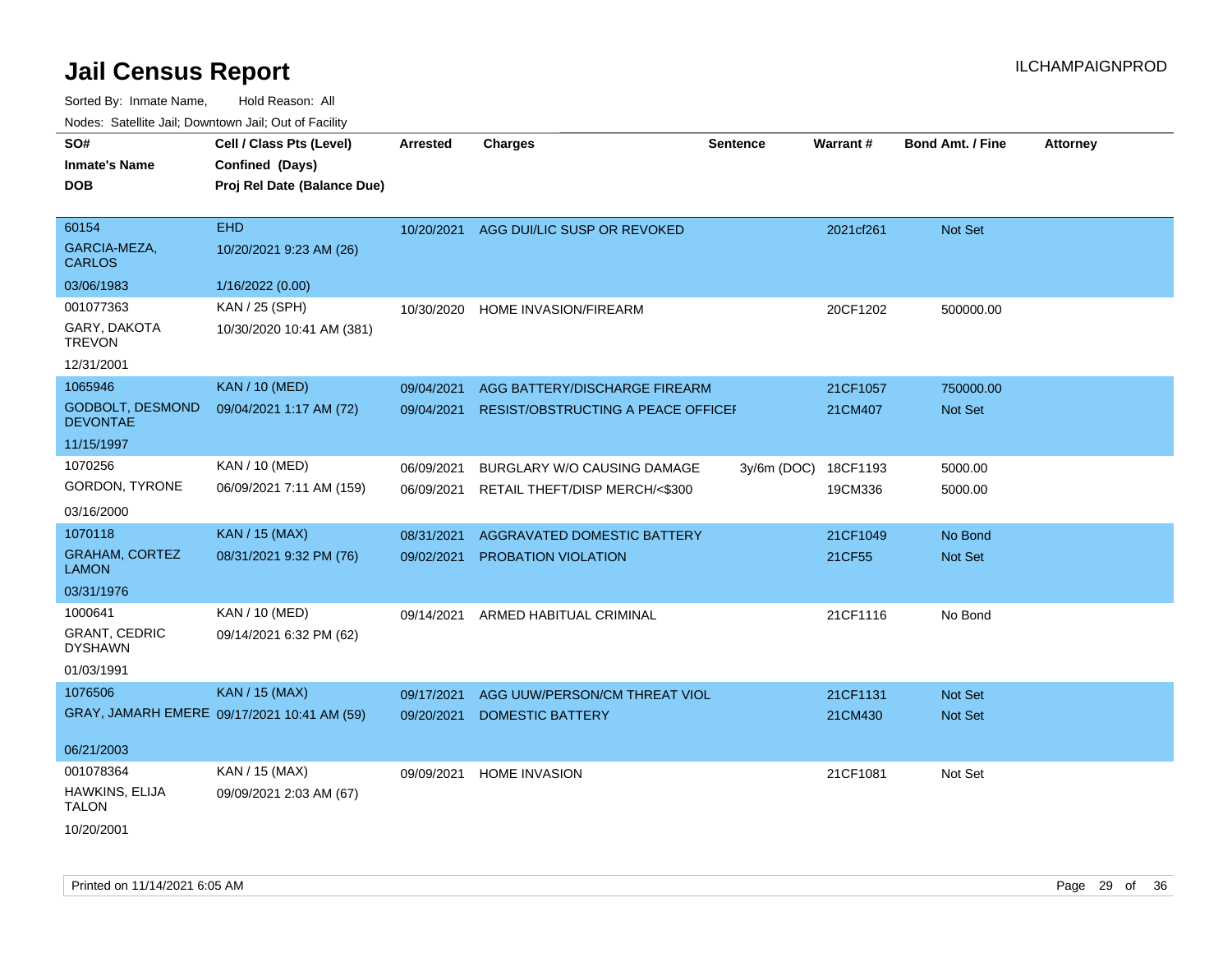| SO#                                     | Cell / Class Pts (Level)    | <b>Arrested</b> | <b>Charges</b>                           | <b>Sentence</b> | Warrant#   | <b>Bond Amt. / Fine</b> | <b>Attorney</b> |
|-----------------------------------------|-----------------------------|-----------------|------------------------------------------|-----------------|------------|-------------------------|-----------------|
| <b>Inmate's Name</b>                    | Confined (Days)             |                 |                                          |                 |            |                         |                 |
| <b>DOB</b>                              | Proj Rel Date (Balance Due) |                 |                                          |                 |            |                         |                 |
|                                         |                             |                 |                                          |                 |            |                         |                 |
| 1045186                                 | <b>DEW / 15 (MAX)</b>       | 08/16/2021      | ARMED VIOLENCE/CATEGORY I                |                 | 21CF934    | 1000000.00              |                 |
| HOLBROOK, JOHNNIE                       | 08/16/2021 11:07 AM (91)    | 08/16/2021      | FELON POSS/USE WEAPON/FIREARM            |                 | 19CF968    | <b>Not Set</b>          |                 |
| <b>MATHIS</b>                           |                             | 08/16/2021      | AGG FLEEING POLICE/21 MPH OVER           |                 | 21CF988    | <b>Not Set</b>          |                 |
|                                         |                             | 08/16/2021      | FELON POSS/USE WEAPON/FIREARM            |                 | 21CF989    | <b>Not Set</b>          |                 |
| 07/19/1996                              |                             |                 |                                          |                 |            |                         |                 |
| 001078383                               | KAN / 15 (MAX)              | 09/14/2021      | UNLAWFUL USE OF A WEAPON                 | 4y (DOC)        | 21CF1110   | Not Set                 |                 |
| HUGHES, TYDERRIUS<br><b>DEQUON</b>      | 09/14/2021 3:22 PM (62)     |                 |                                          |                 |            |                         |                 |
| 12/16/1996                              |                             |                 |                                          |                 |            |                         |                 |
| 001078146                               | <b>DEW / 15 (MAX)</b>       | 07/09/2021      | AGG BATTERY/DISCHARGE FIREARM            |                 | 21CF795    | 1000000.00              |                 |
| HUNT, TEIGAN<br><b>JAZAIREO</b>         | 07/09/2021 12:41 PM (129)   |                 | 07/09/2021 ARMED ROBBERY/ARMED W/FIREARM |                 | 21CF806    | <b>Not Set</b>          |                 |
| 05/14/2003                              |                             |                 |                                          |                 |            |                         |                 |
| 989743                                  | DEW / 15 (ADS)              | 04/13/2021      | AGG DISCHARGE FIREARM/VEH/SCH            |                 | 21CF400    | Not Set                 |                 |
| JACKSON, STEVE<br><b>ALLEN</b>          | 04/13/2021 2:45 AM (216)    | 04/13/2021      | AGGRAVATED DOMESTIC BATTERY              |                 | 21CF399    | Not Set                 |                 |
| 06/04/1991                              |                             |                 |                                          |                 |            |                         |                 |
| 50495                                   | <b>EHD</b>                  | 08/10/2021      | <b>DRIVING RVK/SUSP DUI/SSS 10-14</b>    |                 | 2020CF997  | Not Set                 |                 |
| <b>JENKINS, ARNOLD</b><br><b>FARRIS</b> | 08/10/2021 9:08 AM (97)     | 08/10/2021      | DRIVING RVK/SUSP DUI/SSS 10-14           |                 | 2019CF1363 | <b>Not Set</b>          |                 |
| 04/19/1962                              | 2/4/2022 (0.00)             |                 |                                          |                 |            |                         |                 |
| 001077709                               | <b>EHD</b>                  | 07/06/2021      | DRIVING RVK/SUSP DUI/SSS 4-9             |                 | 2021CF167  | Not Set                 |                 |
| JINKINS, DEWAYNE<br><b>ALLEN</b>        | 07/06/2021 9:00 AM (132)    |                 |                                          |                 |            |                         |                 |
| 01/02/1967                              | 1/1/2022 (0.00)             |                 |                                          |                 |            |                         |                 |
| 1076450                                 | <b>DEW / 15 (MAX)</b>       | 06/25/2020      | MURDER/INTENT TO KILL/INJURE             |                 | 2020-CF703 | 750000.00               |                 |
| JONES, CARLOS<br><b>ANTONIO</b>         | 06/25/2020 2:13 PM (508)    | 11/02/2020      | <b>HOME INVASION/FIREARM</b>             |                 | 20CF1204   | 500000.00               |                 |
| 11/18/2001                              |                             |                 |                                          |                 |            |                         |                 |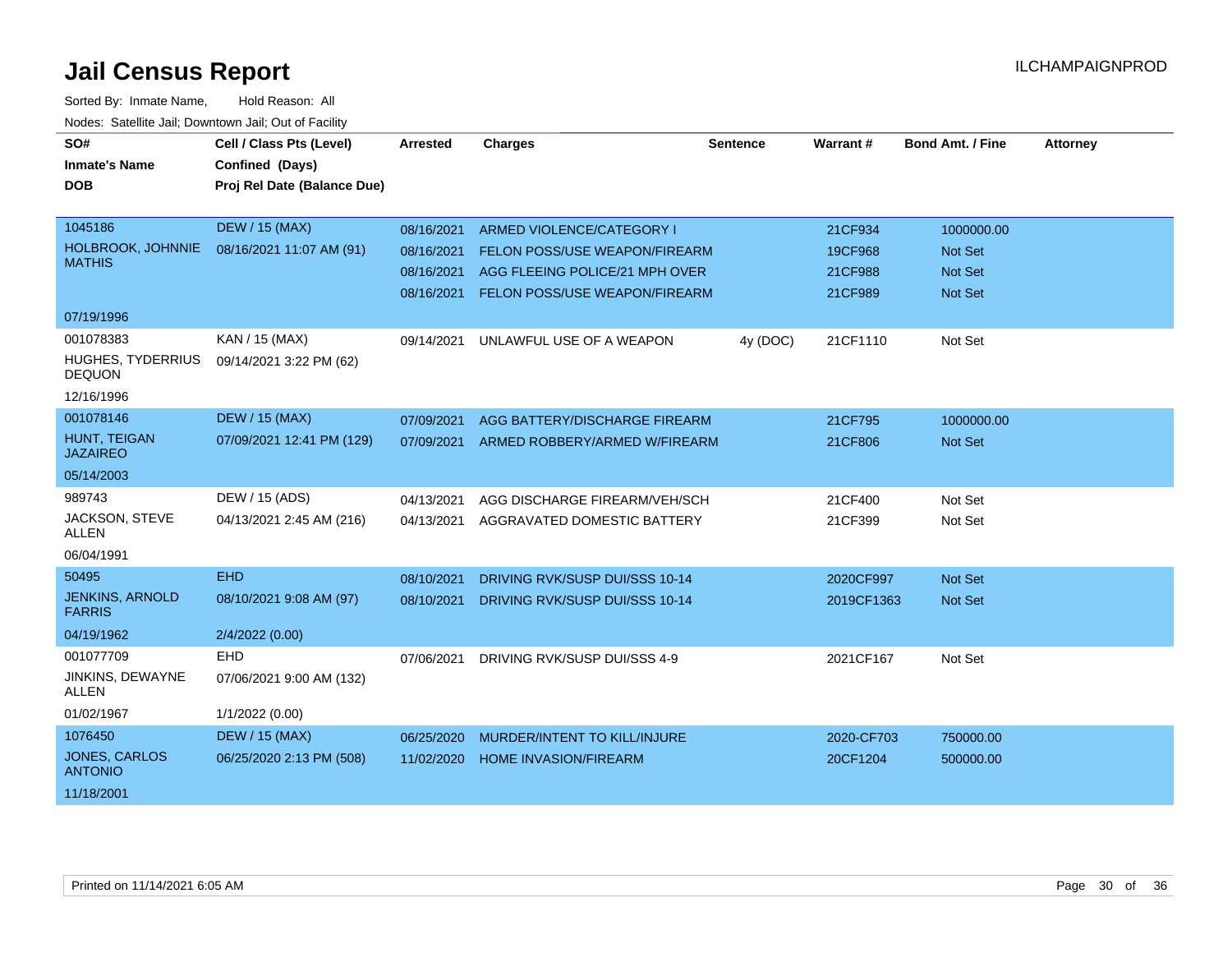| ivouss. Saleline Jali, Downtown Jali, Out of Facility |                             |                 |                                   |                 |           |                         |                 |
|-------------------------------------------------------|-----------------------------|-----------------|-----------------------------------|-----------------|-----------|-------------------------|-----------------|
| SO#                                                   | Cell / Class Pts (Level)    | <b>Arrested</b> | <b>Charges</b>                    | <b>Sentence</b> | Warrant#  | <b>Bond Amt. / Fine</b> | <b>Attorney</b> |
| <b>Inmate's Name</b>                                  | Confined (Days)             |                 |                                   |                 |           |                         |                 |
| <b>DOB</b>                                            | Proj Rel Date (Balance Due) |                 |                                   |                 |           |                         |                 |
|                                                       |                             |                 |                                   |                 |           |                         |                 |
| 001077877                                             | DEW / 10 (MED)              | 04/24/2021      | AGG DISCHARGE FIREARM/OCC BLDG    |                 | 21CF459   | <b>Not Set</b>          |                 |
| <b>JORDAN, PATRICK</b><br><b>RODEL</b>                | 04/24/2021 3:53 PM (205)    |                 |                                   |                 |           |                         |                 |
| 10/22/2002                                            |                             |                 |                                   |                 |           |                         |                 |
| 998873                                                | EHD                         | 10/12/2021      | DRIVING RVK/SUSP DUI/SSS 3RD      |                 | 2021CF235 | Not Set                 |                 |
| KINCAID, AMANDA<br><b>MICHELLE</b>                    | 10/12/2021 11:31 AM (34)    |                 |                                   |                 |           |                         |                 |
| 01/07/1990                                            | 1/9/2022 (0.00)             |                 |                                   |                 |           |                         |                 |
| 001078401                                             | <b>DEW / 10 (ADS)</b>       | 09/19/2021      | UNLAWFUL VEHICULAR INVASION       |                 | 21CF1134  | Not Set                 |                 |
| <b>KNIGHT, ERIC</b>                                   | 09/19/2021 7:32 PM (57)     | 09/19/2021      | <b>HRSMT/THREATEN PERSON/KILL</b> |                 | 2021CF561 | 50000.00                |                 |
| 07/11/1991                                            |                             | 09/21/2021      | <b>BURGLARY</b>                   |                 | 21CF1139  | Not Set                 |                 |
| 1064445                                               | DEW / 15 (MAX)              | 04/23/2021      | AGG DISCHARGE FIREARM/OCC VEH     |                 | 2021CF295 | 500000.00               |                 |
| LARUE, TERENCE                                        | 04/23/2021 11:18 AM (206)   | 04/23/2021      | POSSESS 15<100 GRAMS COCAINE      |                 | 19CF1052  | 10000.00                |                 |
| <b>TRAMEL</b>                                         |                             | 04/23/2021      | FELON POSS/USE FIREARM/PAROLE     |                 | 21CF899   | Not Set                 |                 |
| 12/23/1998                                            |                             |                 |                                   |                 |           |                         |                 |
| 001078237                                             | <b>KAN / 15 (ADS)</b>       | 08/03/2021      | AGG DISCHARGE FIREARM/OCC VEH     |                 | 21CF928   | No Bond                 |                 |
| LAWS, TERON<br><b>RAMONTE</b>                         | 08/03/2021 6:29 PM (104)    |                 |                                   |                 |           |                         |                 |
| 04/03/2001                                            |                             |                 |                                   |                 |           |                         |                 |
| 001078470                                             | DEW / 15 (MAX)              | 10/10/2021      | MURDER/INTENT TO KILL/INJURE      |                 | 21CF1221  | Not Set                 |                 |
| LEE, AMAHRION<br><b>JA'MERE</b>                       | 10/10/2021 1:23 PM (36)     |                 |                                   |                 |           |                         |                 |
| 11/05/2002                                            |                             |                 |                                   |                 |           |                         |                 |
| 001078170                                             | <b>KAN / 10 (MED)</b>       | 09/07/2021      | AGG UNLAWFUL USE OF WEAPON/VEH    |                 | 21CF1060  | <b>Not Set</b>          |                 |
| LEMONS, DEANGELO<br><b>DEVELLE</b>                    | 09/07/2021 12:49 AM (69)    |                 |                                   |                 |           |                         |                 |
| 05/29/2003                                            |                             |                 |                                   |                 |           |                         |                 |
| 56792                                                 | DEW / 10 (MED)              | 02/02/2021      | ARMED HABITUAL CRIMINAL           |                 | 2021CF141 | 500000.00               |                 |
| LILLARD, LAWRENCE<br><b>TYRONE</b>                    | 02/02/2021 2:11 PM (286)    | 02/22/2021      | DRIVING ON REVOKED LICENSE        |                 | 21TR426   | 5000.00                 |                 |
| 10/20/1982                                            |                             |                 |                                   |                 |           |                         |                 |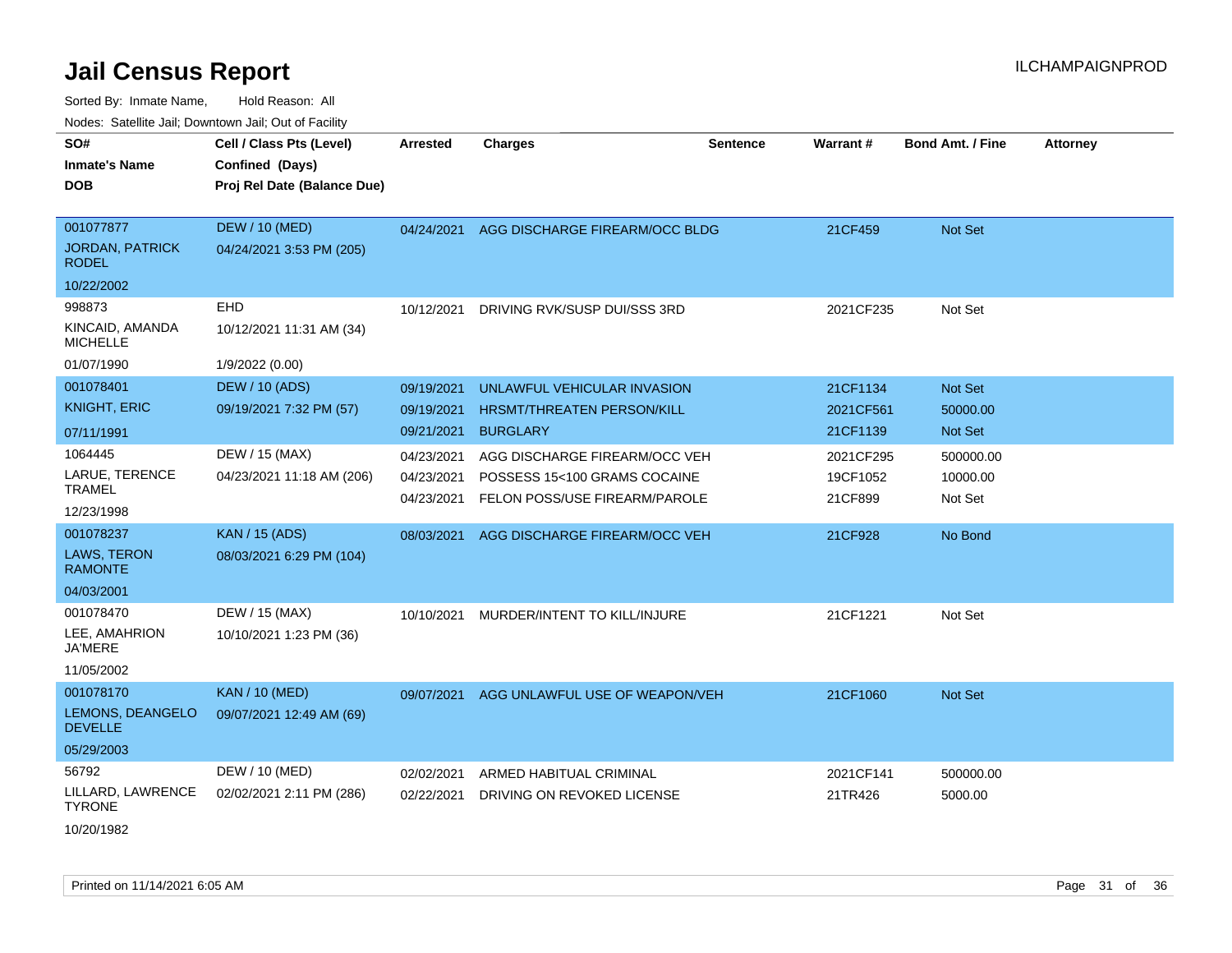Sorted By: Inmate Name, Hold Reason: All

|  |  | Nodes: Satellite Jail; Downtown Jail; Out of Facility |  |
|--|--|-------------------------------------------------------|--|
|--|--|-------------------------------------------------------|--|

| SO#<br><b>Inmate's Name</b>              | Cell / Class Pts (Level)<br>Confined (Days) | <b>Arrested</b> | <b>Charges</b>                           | <b>Sentence</b> | <b>Warrant#</b> | <b>Bond Amt. / Fine</b> | Attorney |
|------------------------------------------|---------------------------------------------|-----------------|------------------------------------------|-----------------|-----------------|-------------------------|----------|
| <b>DOB</b>                               | Proj Rel Date (Balance Due)                 |                 |                                          |                 |                 |                         |          |
| 001078407                                | <b>EHD</b>                                  | 09/21/2021      | DRIVING ON SUSPENDED LICENSE             |                 | 2019TR16777     | Not Set                 |          |
| LOVE, BRANDON<br><b>TERRELL</b>          | 09/21/2021 11:26 AM (55)                    |                 |                                          |                 |                 |                         |          |
| 06/13/1994                               | 12/19/2021 (0.00)                           |                 |                                          |                 |                 |                         |          |
| 46837                                    | KAN / 15 (MAX)                              | 09/07/2021      | <b>RESIDENTIAL BURGLARY</b>              |                 | 2019-CF-1207    | 25000.00                |          |
| MARCRUM, JEFFERY<br><b>LEE</b>           | 09/07/2021 11:43 AM (69)                    |                 |                                          |                 |                 |                         |          |
| 11/17/1968                               |                                             |                 |                                          |                 |                 |                         |          |
| 1011046                                  | <b>KAN / 15 (ADS)</b>                       |                 | 04/10/2021 ATTEMPT (FIRST DEGREE MURDER) |                 | 21CF392         | Not Set                 |          |
| MILES, DARRION<br><b>ANTONIO KEVONTA</b> | 04/11/2021 12:46 AM (218)                   |                 |                                          |                 |                 |                         |          |
| 03/18/1990                               |                                             |                 |                                          |                 |                 |                         |          |
| 001077278                                | DEW / 15 (MAX)                              | 10/06/2020      | AGG FLEEING POLICE/21 MPH OVER           |                 | 2019CF1171      | 50000.00                |          |
| MILLER, D'ANDRE                          | 10/06/2020 12:49 PM (405)                   | 10/06/2020      | MURDER/INTENT TO KILL/INJURE             |                 | 2020CF146       | 2000000.00              |          |
| 09/08/1986                               |                                             |                 |                                          |                 |                 |                         |          |
| 963426                                   | <b>EHD</b>                                  | 09/14/2021      | ACCIDENT INJURY/DEATH/11-403             |                 | 2020CF1367      | Not Set                 |          |
| MITCHELL, MARCELL<br><b>MARTELL</b>      | 09/14/2021 9:03 AM (62)                     |                 |                                          |                 |                 |                         |          |
| 12/19/1987                               | 12/10/2021 (0.00)                           |                 |                                          |                 |                 |                         |          |
| 1026477                                  | KAN / 15 (ADS)                              | 09/21/2021      | AGG DISCHARGE FIREARM/OCC VEH            |                 | 21CF1138        | Not Set                 |          |
| NEWBILL, DEVONTRE<br><b>LAMONT</b>       | 09/21/2021 2:27 AM (55)                     | 09/22/2021      | PROBATION VIOLATION                      |                 | 20CF577         | Not Set                 |          |
| 11/22/1993                               |                                             |                 |                                          |                 |                 |                         |          |
| 1072907                                  | <b>KAN</b>                                  | 07/14/2021      | ATTEMPT (FIRST DEGREE MURDER)            |                 | 2021-CF-832     | 2000000.00              |          |
| NIKOLAEV, YEVGENIY                       | 07/14/2021 10:10 PM (124)                   |                 |                                          |                 |                 |                         |          |
| 10/06/1983                               |                                             |                 |                                          |                 |                 |                         |          |
| 001077928                                | EHD                                         | 09/01/2021      | AGG DOMESTIC BATTERY/STRANGLE            |                 | 2021CF515       | Not Set                 |          |
| PATTON, MICHAEL<br><b>RYAN</b>           | 09/01/2021 9:43 AM (75)                     |                 |                                          |                 |                 |                         |          |
| 08/15/1994                               | 12/31/2021 (0.00)                           |                 |                                          |                 |                 |                         |          |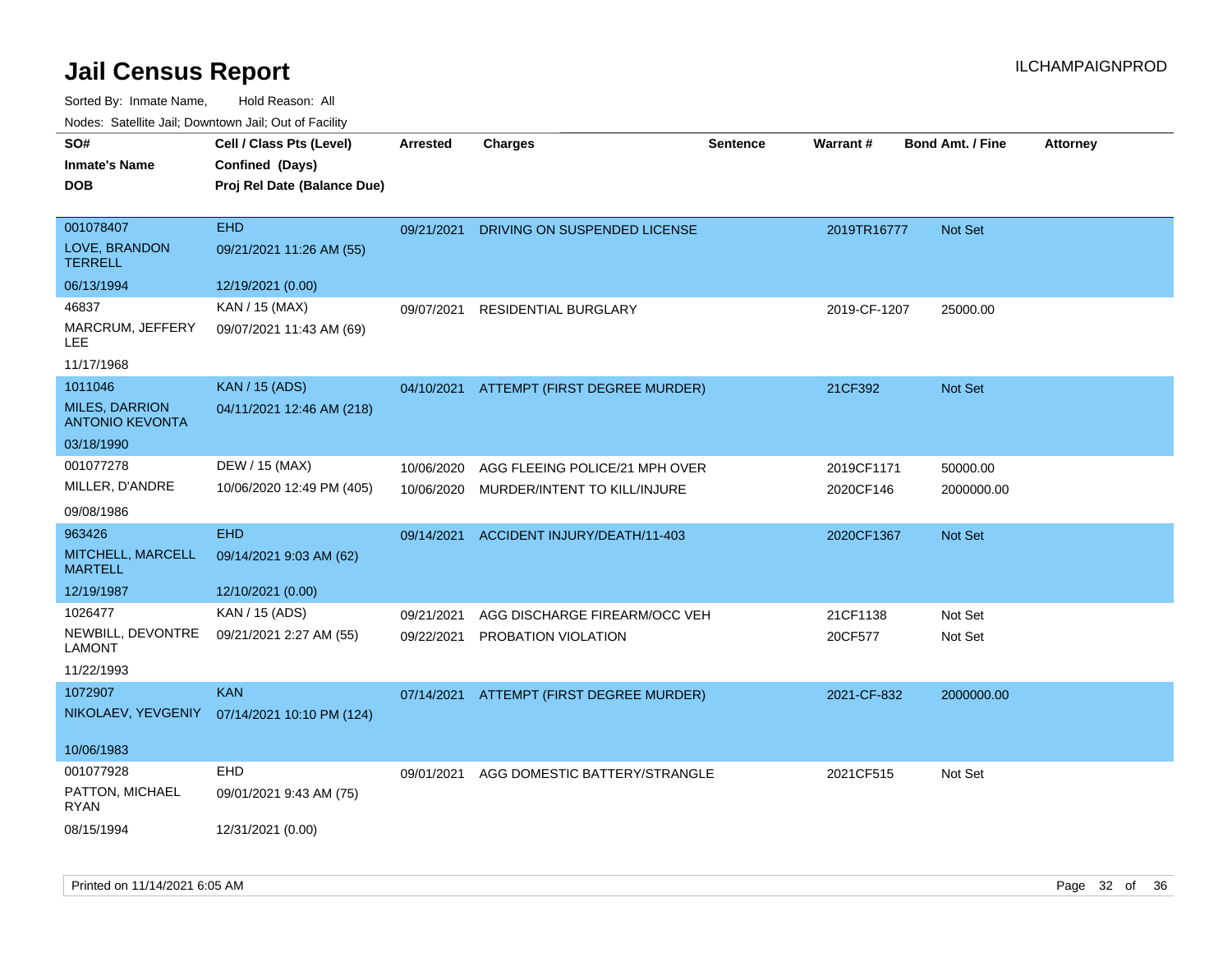| SO#                                       | Cell / Class Pts (Level)                      | <b>Arrested</b> | <b>Charges</b>                 | <b>Sentence</b> | Warrant#    | <b>Bond Amt. / Fine</b> | <b>Attorney</b> |
|-------------------------------------------|-----------------------------------------------|-----------------|--------------------------------|-----------------|-------------|-------------------------|-----------------|
| <b>Inmate's Name</b>                      | Confined (Days)                               |                 |                                |                 |             |                         |                 |
| <b>DOB</b>                                | Proj Rel Date (Balance Due)                   |                 |                                |                 |             |                         |                 |
|                                           |                                               |                 |                                |                 |             |                         |                 |
| 001078063                                 | <b>DEW / 15 (MAX)</b>                         | 06/15/2021      | AGG CRIM SEX ASSAULT/WEAPON    |                 | 2021CF678   | 1000000.00              |                 |
|                                           | PERRY, ROBERT Junior 06/15/2021 4:37 PM (153) | 06/15/2021      | <b>ROBBERY</b>                 |                 | 2021CF159   | 25000.00                |                 |
| 12/21/1990                                |                                               |                 |                                |                 |             |                         |                 |
| 1072761                                   | <b>EHD</b>                                    | 11/03/2021      | DRIVING ON SUSPENDED LICENSE   |                 | 2020TR5958  | Not Set                 |                 |
| POWELL, KYESHA<br><b>MONAE</b>            | 11/03/2021 10:01 AM (12)                      |                 |                                |                 |             |                         |                 |
| 07/14/2000                                | 12/17/2021 (0.00)                             |                 |                                |                 |             |                         |                 |
| 001077614                                 | <b>KAN / 15 (MAX)</b>                         | 01/17/2021      | ATTEMPT (FIRST DEGREE MURDER)  |                 | 21CF66      | Not Set                 |                 |
| <b>DEVON</b>                              | ROBINSON, DONTRELL 01/17/2021 3:08 PM (302)   |                 |                                |                 |             |                         |                 |
| 09/22/2002                                |                                               |                 |                                |                 |             |                         |                 |
| 1025241                                   | <b>EHD</b>                                    | 11/03/2021      | DOMESTIC BATTERY/OTHER PRIOR   |                 | 2020CF817   | Not Set                 |                 |
| ROBINSON-PEARSON,<br><b>BRIA SHANTERA</b> | 11/03/2021 9:34 AM (12)                       |                 |                                |                 |             |                         |                 |
| 05/24/1993                                | 11/16/2021 (0.00)                             |                 |                                |                 |             |                         |                 |
| 1061216                                   | <b>KAN / 10 (MED)</b>                         | 06/22/2021      | <b>HOME INVASION/FIREARM</b>   |                 | 21CF727     | <b>Not Set</b>          |                 |
| <b>RUNGE, ANDRE</b><br><b>MARSEAN</b>     | 06/22/2021 4:42 PM (146)                      |                 |                                |                 |             |                         |                 |
| 12/05/1997                                |                                               |                 |                                |                 |             |                         |                 |
| 650295                                    | PIA / 50 (MAX)                                | 04/22/2020      | <b>CRIMINAL SEXUAL ASSAULT</b> |                 | 2020-CF407  | 750000.00               |                 |
| SANDAGE, JERALD                           | 04/22/2020 6:30 AM (572)                      | 04/22/2020      | CRIMINAL SEXUAL ASSAULT        |                 | 2020-CF408  | 750000.00               |                 |
| <b>EUGENE</b>                             |                                               | 04/22/2020      | <b>CRIMINAL SEXUAL ABUSE</b>   |                 | 2020-CF409  | 750000.00               |                 |
| 06/07/1971                                |                                               | 04/22/2020      | CRIMINAL SEXUAL ASSAULT        |                 | 2020-CF410  | 750000.00               |                 |
|                                           |                                               | 04/22/2020      | <b>OFFICIAL MISCONDUCT</b>     |                 | 2019-CF1811 | 25000.00                |                 |
| 1062194                                   | <b>DEW / 15 (MAX)</b>                         | 02/27/2020      | MURDER/OTHER FORCIBLE FELONY   |                 | 20CF-247    | 1000000.00              |                 |
| SIMMONS, MICHAEL<br><b>JAMAL</b>          | 02/27/2020 1:11 PM (627)                      | 09/23/2020      | AGG BATTERY/DISCHARGE FIREARM  |                 | 20CF1061    | Not Set                 |                 |
| 11/03/1997                                |                                               |                 |                                |                 |             |                         |                 |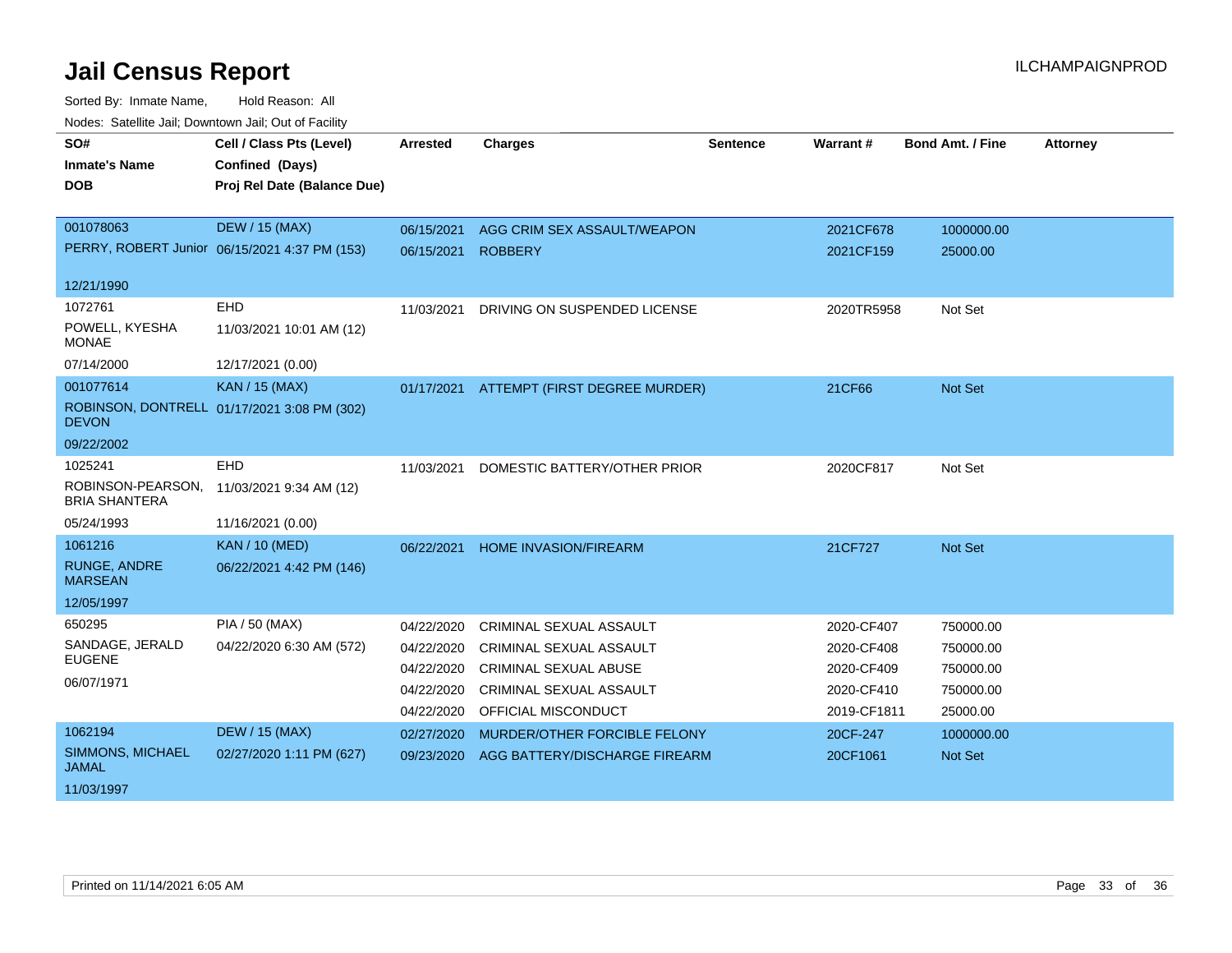| rouco. Calcillo Jali, Downtown Jali, Out of Facility |                                              |                 |                                    |                 |            |                         |                 |
|------------------------------------------------------|----------------------------------------------|-----------------|------------------------------------|-----------------|------------|-------------------------|-----------------|
| SO#                                                  | Cell / Class Pts (Level)                     | <b>Arrested</b> | <b>Charges</b>                     | <b>Sentence</b> | Warrant#   | <b>Bond Amt. / Fine</b> | <b>Attorney</b> |
| <b>Inmate's Name</b>                                 | Confined (Days)                              |                 |                                    |                 |            |                         |                 |
| DOB                                                  | Proj Rel Date (Balance Due)                  |                 |                                    |                 |            |                         |                 |
|                                                      |                                              |                 |                                    |                 |            |                         |                 |
| 55331                                                | <b>DEW / 15 (MAX)</b>                        |                 | 07/31/2021 ARMED HABITUAL CRIMINAL |                 | 21CF900    | Not Set                 |                 |
| <b>SMITH, TARRIO</b><br>TERRELLE                     | 07/31/2021 2:22 AM (107)                     |                 |                                    |                 |            |                         |                 |
| 04/25/1982                                           |                                              |                 |                                    |                 |            |                         |                 |
| 001077868                                            | DEW / 15 (MAX)                               | 04/21/2021      | ARMED ROBBERY/ARMED W/FIREARM      |                 | 21CF445    | Not Set                 |                 |
| SPEARMENT,<br>KENTRELL                               | 04/21/2021 9:48 PM (208)                     | 08/19/2021      | FLEEING/ATTEMPT ELUDE OFFICER      |                 | 2021TR1053 | 1000.00                 |                 |
| 01/21/2002                                           |                                              |                 |                                    |                 |            |                         |                 |
| 001077854                                            | <b>EHD</b>                                   | 09/15/2021      | DRIVING RVK/SUSP DUI/SSS 4-9       |                 | 2021CF306  | <b>Not Set</b>          |                 |
|                                                      | STUKINS, DANNY RAY 09/15/2021 10:17 AM (61)  |                 |                                    |                 |            |                         |                 |
|                                                      |                                              |                 |                                    |                 |            |                         |                 |
| 07/05/1985                                           | 3/13/2022 (0.00)                             |                 |                                    |                 |            |                         |                 |
| 1046632                                              | KAN / 15 (MAX)                               | 09/14/2021      | ARMED VIOLENCE/CATEGORY II         |                 | 21CF912    | 750000.00               |                 |
|                                                      | TATE, JAVON MARQUIS 09/14/2021 12:10 PM (62) |                 |                                    |                 |            |                         |                 |
| 08/10/1996                                           |                                              |                 |                                    |                 |            |                         |                 |
|                                                      |                                              |                 |                                    |                 |            |                         |                 |
| 949990                                               | <b>DEW / 15 (MAX)</b>                        | 07/27/2021      | WARRANT OUT OF COUNTY              |                 | 21TR49     | 1500.00                 |                 |
| THATCH, CALVIN<br><b>ANTHONY</b>                     | 07/27/2021 5:12 PM (111)                     | 07/27/2021      | AGG DISCHARGE FIREARM/OCC VEH      |                 | 2021CF829  | 750000.00               |                 |
| 07/09/1986                                           |                                              |                 |                                    |                 |            |                         |                 |
| 001077662                                            | DEW / 15 (MAX)                               | 02/03/2021      | ARMED ROBBERY/ARMED W/FIREARM      |                 | 21CF123    | 250000.00               |                 |
| TIPSORD, NOAH LEE                                    | 02/03/2021 4:33 PM (285)                     |                 |                                    |                 |            |                         |                 |
|                                                      |                                              |                 |                                    |                 |            |                         |                 |
| 08/14/1998                                           |                                              |                 |                                    |                 |            |                         |                 |
| 1033031                                              | <b>KAN / 15 (MAX)</b>                        | 08/19/2020      | *AGG BATTERY W/FIREARM/PERSON      |                 | 2020-CF923 | 500000.00               |                 |
| <b>TOMS, ANDREW</b><br>CHUCKY                        | 08/19/2020 5:59 PM (453)                     |                 |                                    |                 |            |                         |                 |
| 09/28/1978                                           |                                              |                 |                                    |                 |            |                         |                 |
| 27007                                                | KAN / 15 (MAX)                               | 09/19/2021      | DOMESTIC BATTERY/OTHER PRIOR       |                 | 21CF1133   | No Bond                 |                 |
| TUELL, ROBERT<br>STEPHEN                             | 09/19/2021 9:51 AM (57)                      |                 |                                    |                 |            |                         |                 |
| 09/25/1967                                           |                                              |                 |                                    |                 |            |                         |                 |
|                                                      |                                              |                 |                                    |                 |            |                         |                 |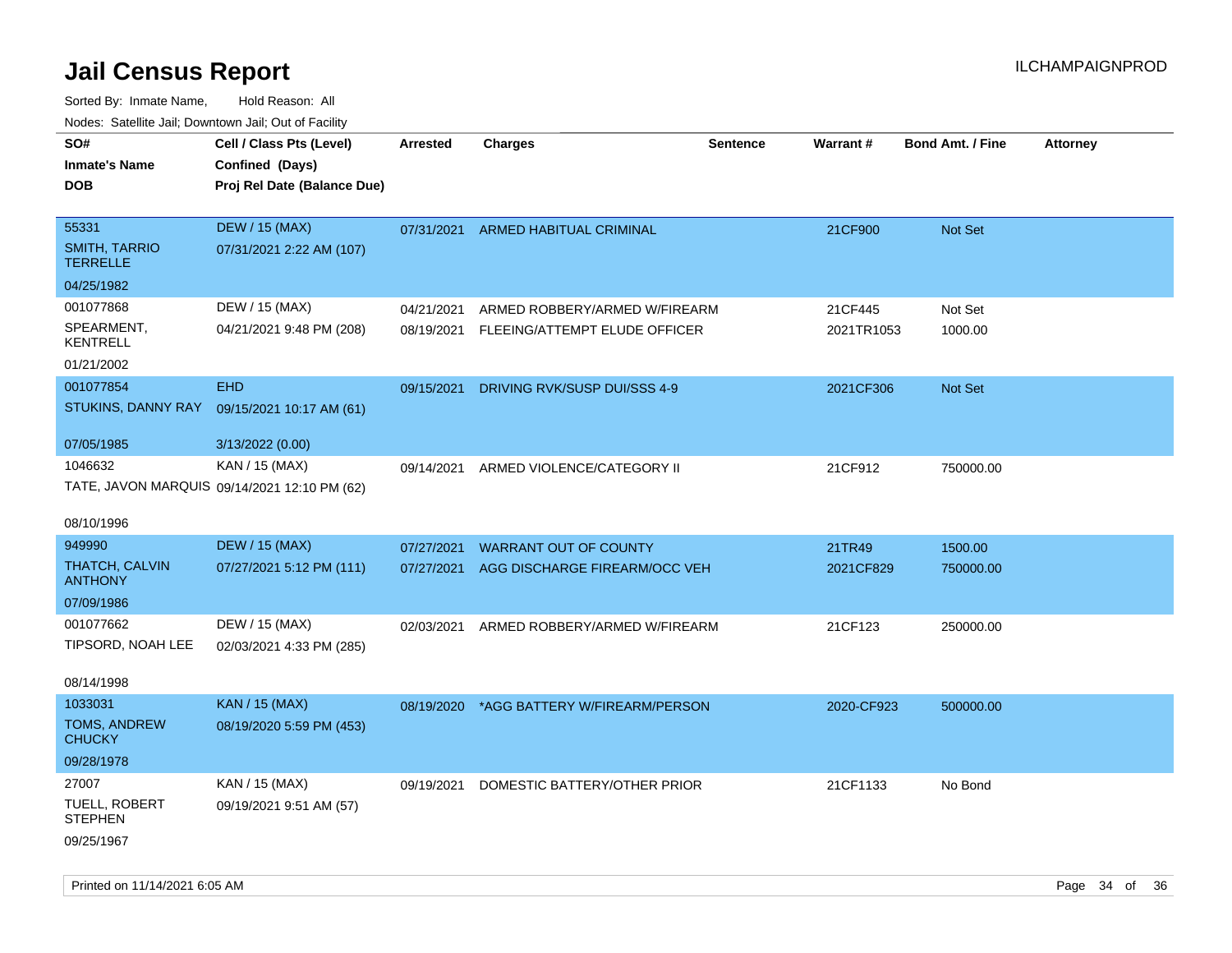| SO#<br><b>Inmate's Name</b><br><b>DOB</b>      | Cell / Class Pts (Level)<br>Confined (Days)<br>Proj Rel Date (Balance Due) | <b>Arrested</b> | <b>Charges</b>                  | <b>Sentence</b> | <b>Warrant#</b> | <b>Bond Amt. / Fine</b> | Attorney |
|------------------------------------------------|----------------------------------------------------------------------------|-----------------|---------------------------------|-----------------|-----------------|-------------------------|----------|
|                                                |                                                                            |                 |                                 |                 |                 |                         |          |
| 001078263                                      | <b>KAN / 10 (ADS)</b>                                                      | 08/11/2021      | <b>AGG BATTERY/PUBLIC PLACE</b> |                 | 2020CF420       | 7500.00                 |          |
| <b>TURK, BRANDON</b><br><b>LARSHAWN</b>        | 08/11/2021 6:23 PM (96)                                                    | 08/11/2021      | RECEIVE/POSS/SELL STOLEN VEH    |                 | 2020CF928       | 200000.00               |          |
| 10/18/1995                                     |                                                                            |                 |                                 |                 |                 |                         |          |
| 64700                                          | <b>KAN / 10 (MED)</b>                                                      | 09/07/2021      | UNLAWFUL USE OF A WEAPON        |                 | 21CF1074        | Not Set                 |          |
| TURNER, ADAM<br><b>ANTONIO</b>                 | 09/08/2021 12:49 AM (68)                                                   |                 |                                 |                 |                 |                         |          |
| 08/29/1985                                     |                                                                            |                 |                                 |                 |                 |                         |          |
| 001078386                                      | <b>KAN / 10 (MED)</b>                                                      | 09/14/2021      | POSSESSION OF STOLEN FIREARM    |                 | 2021CF1099      | 250000.00               |          |
| <b>TURNER, AMARIO</b>                          | 09/14/2021 11:42 PM (62)                                                   |                 |                                 |                 |                 |                         |          |
| 09/23/2002                                     |                                                                            |                 |                                 |                 |                 |                         |          |
| 1050636                                        | KAN / 15 (MAX)                                                             | 09/24/2021      | FELON POSS/USE WEAPON/FIREARM   |                 | 21CF1154        | Not Set                 |          |
| TURNER, TIMOTHY<br><b>SEANTEZ</b>              | 09/24/2021 9:18 PM (52)                                                    |                 |                                 |                 |                 |                         |          |
| 09/27/1994                                     |                                                                            |                 |                                 |                 |                 |                         |          |
| 1040925                                        | <b>KAN / 10 (MED)</b>                                                      | 10/05/2021      | AGG BATTERY/DISCHARGE FIREARM   |                 | 2021CF1105      | 1000000.00              |          |
| <b>WEATHERALL,</b><br><b>JOHNNY EARL JAMES</b> | 10/05/2021 4:17 PM (41)                                                    |                 |                                 |                 |                 |                         |          |
| 04/29/1994                                     |                                                                            |                 |                                 |                 |                 |                         |          |
| 1062558                                        | DEW / 10 (MED)                                                             | 10/02/2021      | FELON POSS/USE WEAPON/FIREARM   |                 | 21CF1185        | Not Set                 |          |
| <b>WELLS, JIAMANTE</b><br><b>AMORE</b>         | 10/02/2021 8:29 PM (44)                                                    |                 |                                 |                 |                 |                         |          |
| 09/02/1995                                     |                                                                            |                 |                                 |                 |                 |                         |          |
| 1002033                                        | <b>KAN / 15 (MAX)</b>                                                      | 09/08/2021      | DRIVING ON SUSPENDED LICENSE    |                 | 2019-TR-11944   | 5000.00                 |          |
| <b>WEST, ANTONIO</b>                           | 09/08/2021 11:01 PM (68)                                                   | 09/08/2021      | ARMED ROBBERY/ARMED W/FIREARM   |                 | 2020-CF-1406    | 500000.00               |          |
| <b>DEONTA</b>                                  |                                                                            | 09/08/2021      | AGG UNLAWFUL USE OF WEAPON/VEH  |                 | 2021-CF-AWOW    | <b>Not Set</b>          |          |
| 04/15/1992                                     |                                                                            | 09/08/2021      | OBSTRCT JUSTICE/LEAVE STATE     |                 | 2021-CF-AWOW    | <b>Not Set</b>          |          |
|                                                |                                                                            | 09/08/2021      | ARMED VIOLENCE/CATEGORY I       |                 | 2021-CF-AWOW    | <b>Not Set</b>          |          |